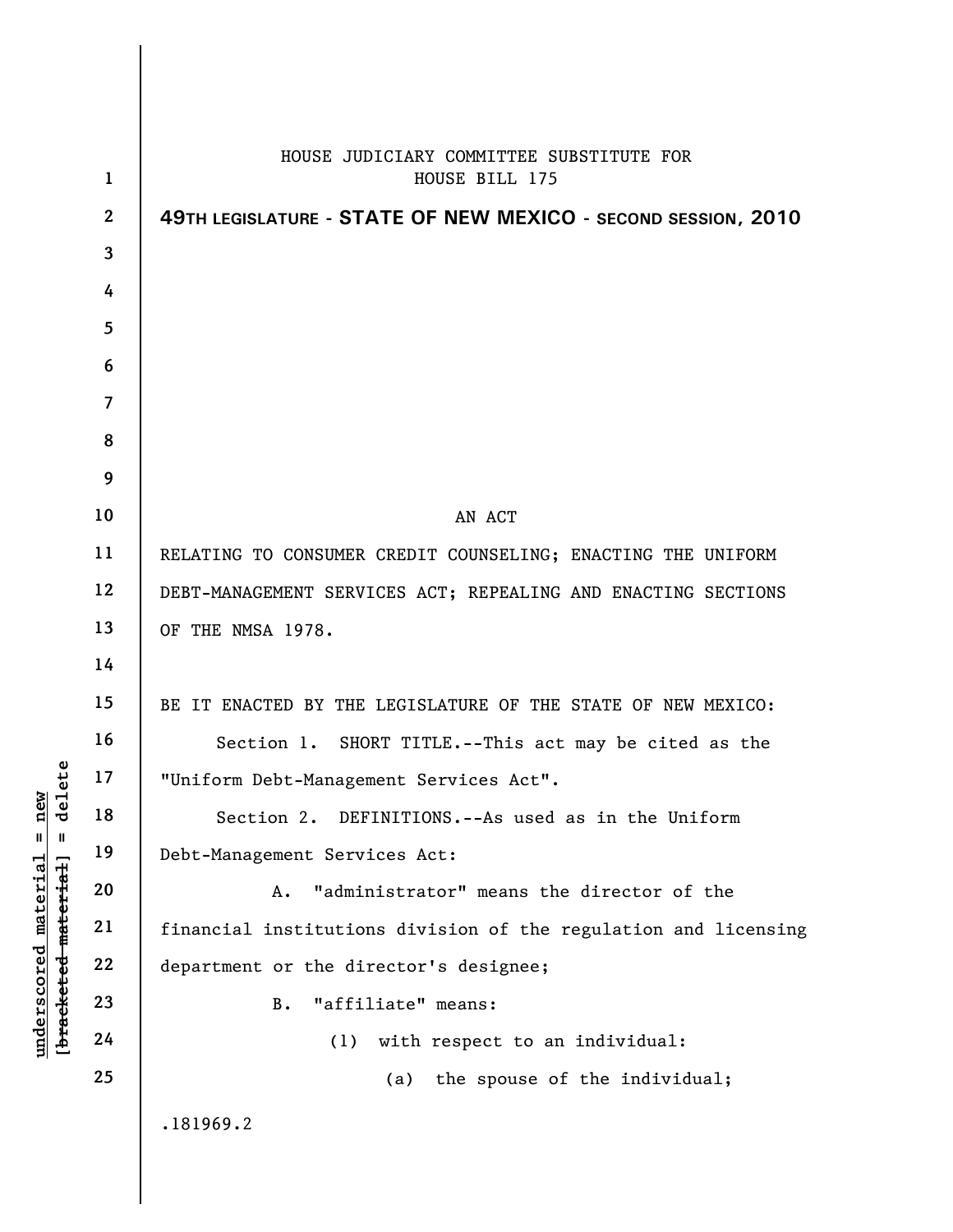**1 2 3 4 5 6 7 8 9 10 11 12 13 14 15 16 17 18 19 20 21 22 23 24 25**  .181969.2 (b) a sibling of the individual or the spouse of a sibling; (c) an individual or the spouse of an individual who is a lineal ancestor or lineal descendant of the individual or the individual's spouse; (d) an aunt, uncle, great aunt, great uncle, first cousin, niece, nephew, grandniece or grandnephew, whether related by the whole or the half blood or adoption, or the spouse of any of them; or (e) any other individual occupying the residence of the individual; and (2) with respect to an entity: (a) a person that directly or indirectly controls, is controlled by or is under common control with the entity; (b) an officer of or an individual performing similar functions with respect to the entity; (c) a director of or an individual performing similar functions with respect to the entity; (d) subject to adjustment of the dollar amount pursuant to Subsection E of Section 31 of the Uniform Debt-Management Services Act, a person that receives or has received more than twenty-five thousand dollars (\$25,000) from the entity in either the current year or the preceding year or a person that owns more than ten percent of, or an individual

## $$ **[bracketed material] = delete** inderscored material = new **underscored material = new**

 $- 2 -$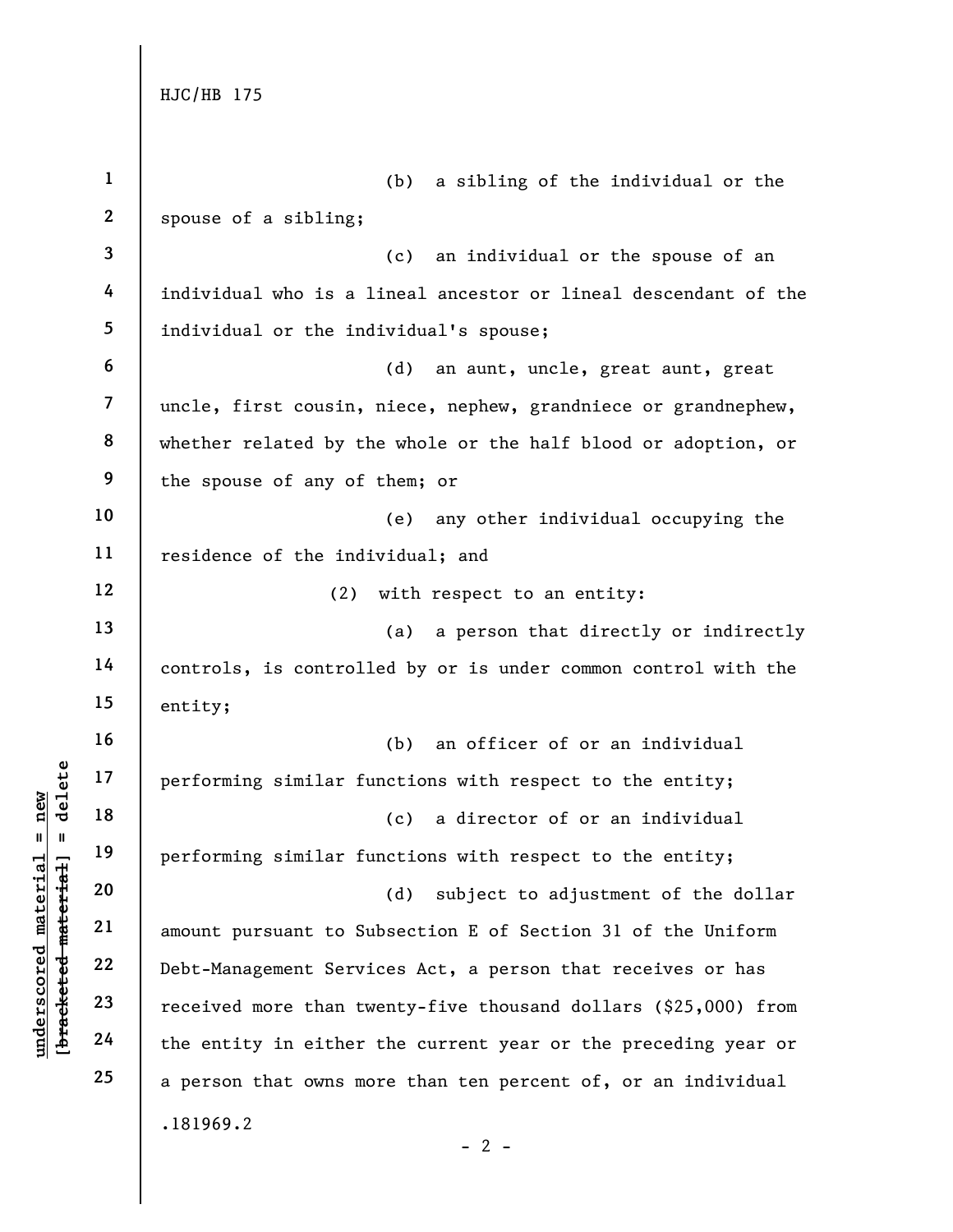**1 2 3 4 5 6 7 8 9 10 11 12 13 14 15 16 17 18 19 20 21 22 23 24 25**  who is employed by or is a director of, a person that receives or has received more than twenty-five thousand dollars (\$25,000) from the entity in either the current year or the preceding year; (e) an officer or director of, or an individual performing similar functions with respect to, a person described in Subparagraph (a) of this paragraph; (f) the spouse of, or an individual occupying the residence of, an individual described in Subparagraphs (a) through (e) of this paragraph; or (g) an individual who has the relationship specified in Subparagraph (d) of Paragraph (1) of this subsection to an individual or the spouse of an individual described in Subparagraphs (a) through (e) of this paragraph; C. "agreement" means an agreement between a provider and an individual for the performance of debt-management services; D. "bank" means a financial institution, including a commercial bank, savings bank, savings and loan association, credit union and trust company, engaged in the business of banking, chartered pursuant to federal or state law and regulated by a federal or state banking regulatory authority; E. "business address" means the physical location of a business, including the name and number of a street; F. "certified counselor" means an individual

.181969.2

- 3 -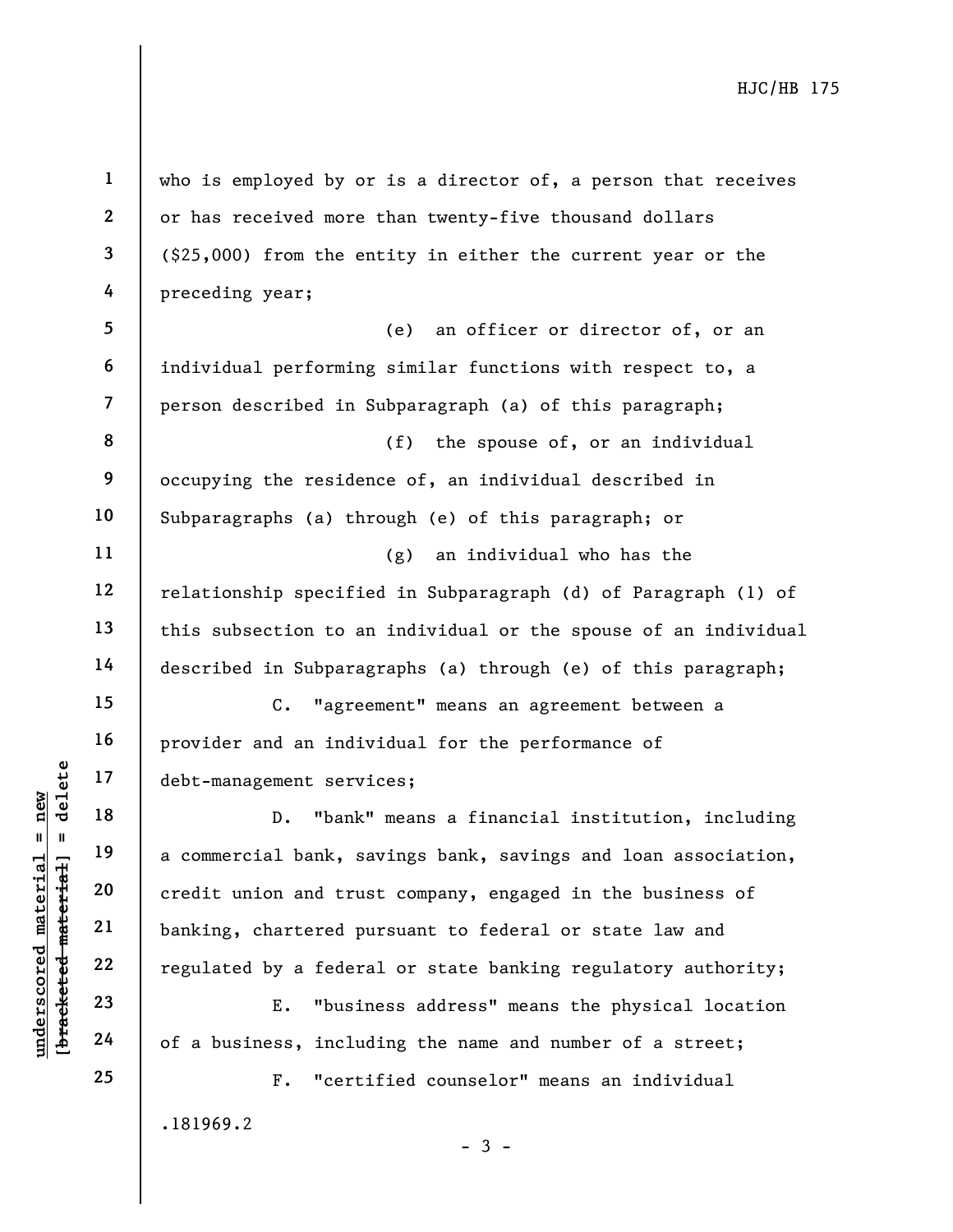**1** 

**2** 

**3** 

**4** 

**5** 

**6** 

**7** 

**8** 

**9** 

**10** 

**11** 

**12** 

**13** 

**14** 

**15** 

**16** 

**17** 

**18** 

**19** 

**20** 

**21** 

**22** 

**23** 

**24** 

**25** 

certified by a training program or certifying organization, approved by the administrator, that authenticates the competence of individuals providing education and assistance to other individuals in connection with debt-management services in which an agreement contemplates that creditors will reduce finance charges or fees for late payment, default or delinquency;

G. "certified debt specialist" means an individual certified by a training program or certifying organization, approved by the administrator, that authenticates the competence of individuals providing education and assistance to other individuals in connection with debt-management services in which an agreement contemplates that creditors will settle debts for less than the full principal amount of debt owed;

H. "concessions" means assent to repayment of a debt on terms more favorable to an individual than the terms of the contract between the individual and a creditor, except that for purposes of the computation of any fee for debt settlement services, "concessions" means the amount by which a completed final settlement of a debt is less than the principal amount of that debt at the time of the agreement for debt settlement services;

I. "day" means a calendar day;

.181969.2  $- 4 -$ J. "debt-management services" means services as an intermediary between an individual and one or more creditors of

 $b$ racketed material] = delete **[bracketed material] = delete**  $anderscored material = new$ **underscored material = new**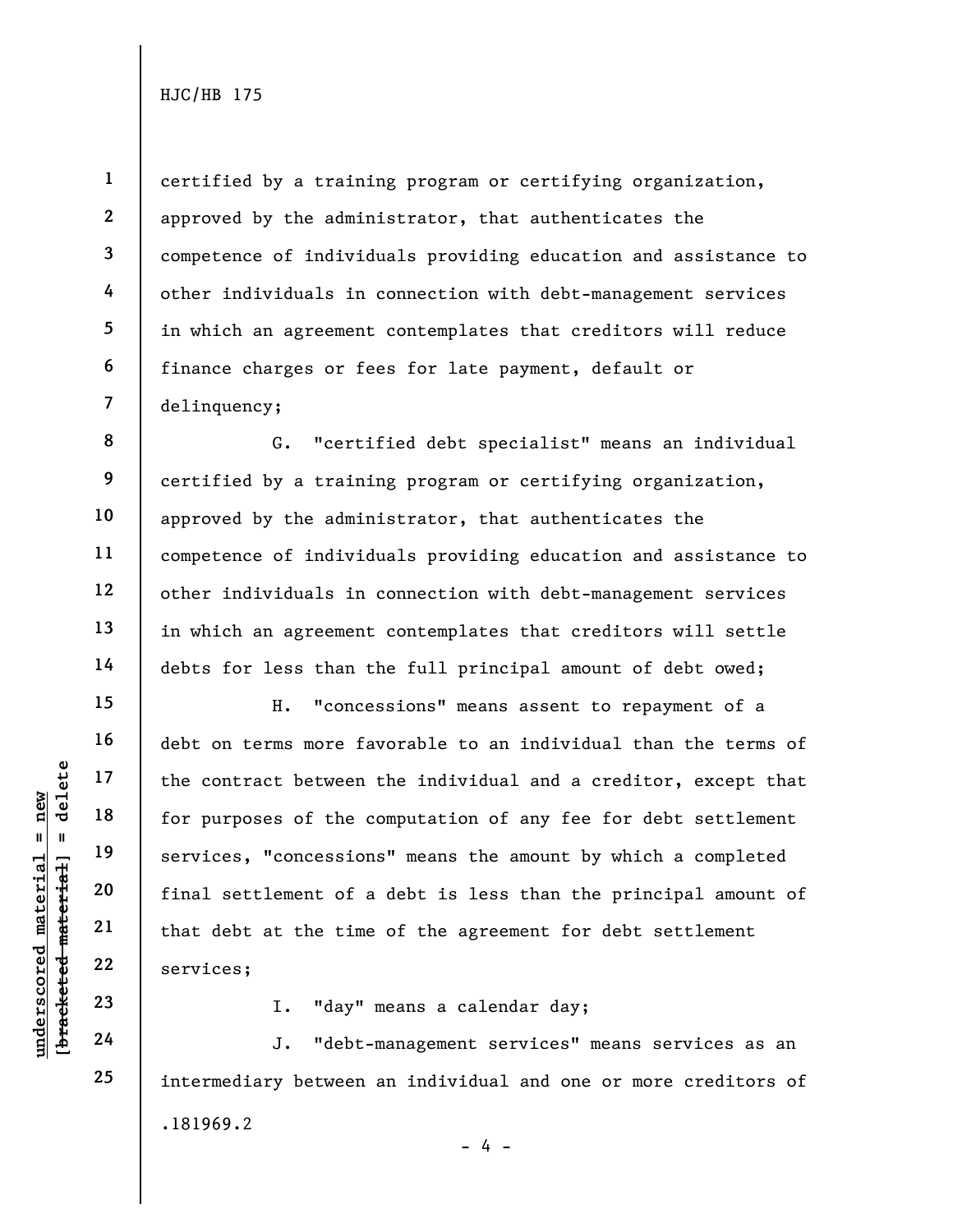| $\mathbf{1}$             | the individual for the purpose of obtaining concessions, but    |
|--------------------------|-----------------------------------------------------------------|
| $\mathbf{2}$             | does not include:                                               |
| $\overline{\mathbf{3}}$  | legal services provided in an<br>(1)                            |
| 4                        | attorney-client relationship by an attorney licensed or         |
| 5                        | otherwise authorized to practice law in New Mexico;             |
| 6                        | accounting services provided in an<br>(2)                       |
| $\overline{\mathcal{L}}$ | accountant-client relationship by a certified public accountant |
| 8                        | licensed to provide accounting services in New Mexico; or       |
| 9                        | financial-planning services provided in a<br>(3)                |
| 10                       | financial planner-client relationship by a member of a          |
| 11                       | financial-planning profession whose members the administrator,  |
| 12                       | by rule, determines are:                                        |
| 13                       | licensed by New Mexico;<br>(a)                                  |
| 14                       | (b)<br>subject to a disciplinary mechanism;                     |
| 15                       | (c)<br>subject to a code of professional                        |
| 16                       | responsibility; and                                             |
| 17                       | (d)<br>subject to a continuing education                        |
| 18                       | requirement;                                                    |
| 19                       | K.<br>"entity" means a person other than an                     |
| 20                       | individual;                                                     |
| 21                       | "good faith" means honesty in fact and the<br>L.                |
| 22                       | observance of reasonable standards of fair dealing;             |
| 23                       | "person" means an individual, corporation,<br>М.                |
| 24                       | business trust, estate, trust, partnership, limited liability   |
| 25                       | company, association, joint venture or any other legal or       |
|                          | .181969.2                                                       |
|                          | $-5 -$                                                          |

**underscored material = new [bracketed material] = delete**

[bracketed material] = delete  $underscored material = new$ 

 $\vert$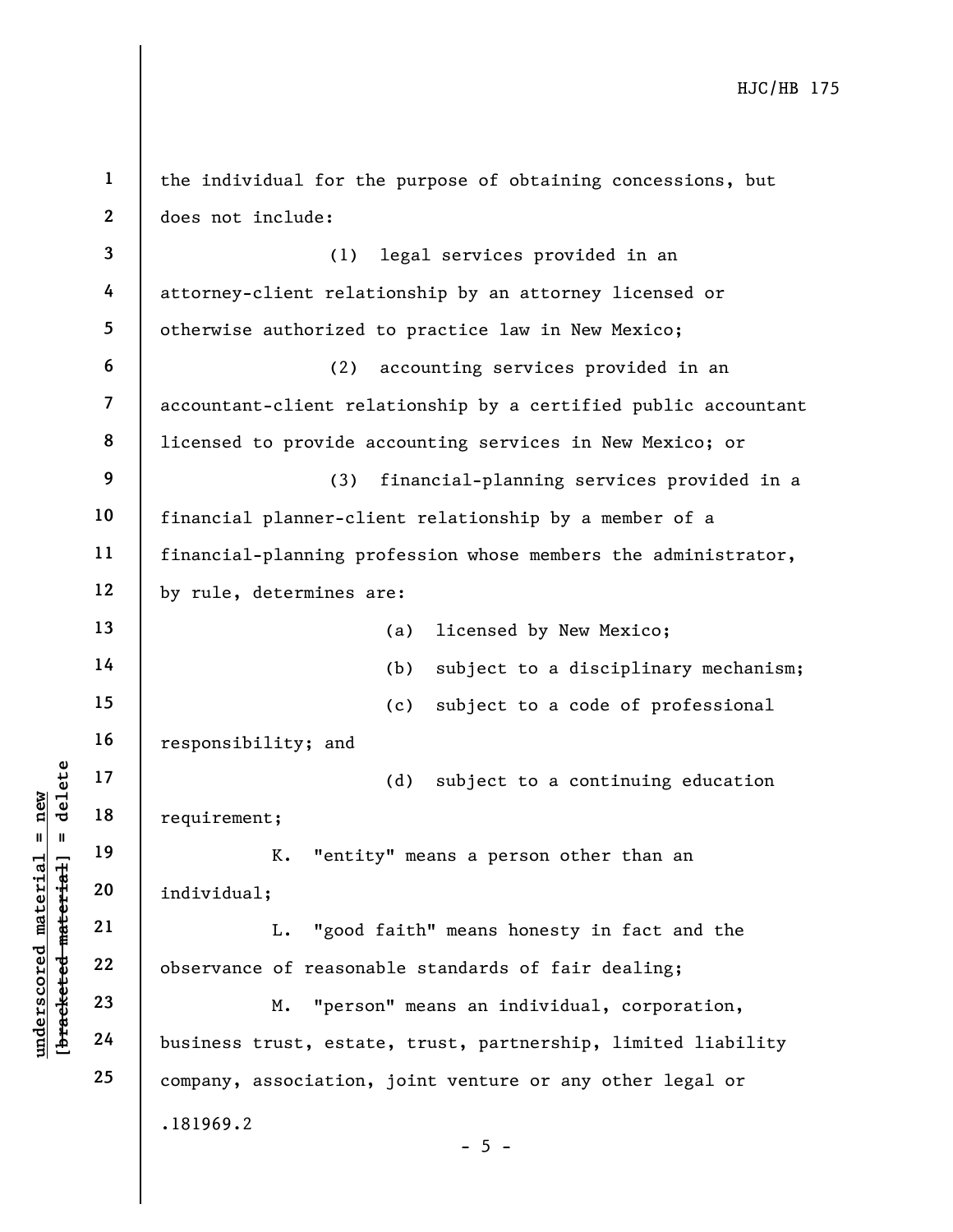**1** 

**4** 

**5** 

**6** 

**7** 

**8** 

**9** 

**10** 

**11** 

**12** 

**13** 

**14** 

**15** 

**16** 

**17** 

**18** 

**19** 

**20** 

**21** 

**22** 

**23** 

**24** 

**25** 

**2 3**  commercial entity. "Person" does not include a public corporation, government or governmental subdivision, agency or instrumentality;

N. "plan" means a program or strategy in which a provider furnishes debt-management services to an individual and that includes a schedule of payments to be made by or on behalf of the individual and used to pay debts owed by the individual. Every "plan" is a part of an "agreement", but not every "agreement" meets the additional requirements of a "plan" as defined in this subsection;

O. "principal amount of the debt" means the amount of a debt at the time of an agreement;

P. "provider" means a person that provides, offers to provide or agrees to provide debt-management services directly or through others, or any person to whom a provider delegates all or a material part of its obligation under an agreement or under the Uniform Debt-Management Services Act;

Q. "record" means information that is inscribed on a tangible medium or that is stored in an electronic or other medium and is retrievable in perceivable form;

R. "settlement fee" means a charge imposed on or paid by an individual in connection with a creditor's assent to accept in full satisfaction of a debt an amount less than the principal amount of the debt;

.181969.2 - 6 - S. "sign" means, with present intent to

 $b$ racketed material] = delete **[bracketed material] = delete**  $anderscored material = new$ **underscored material = new**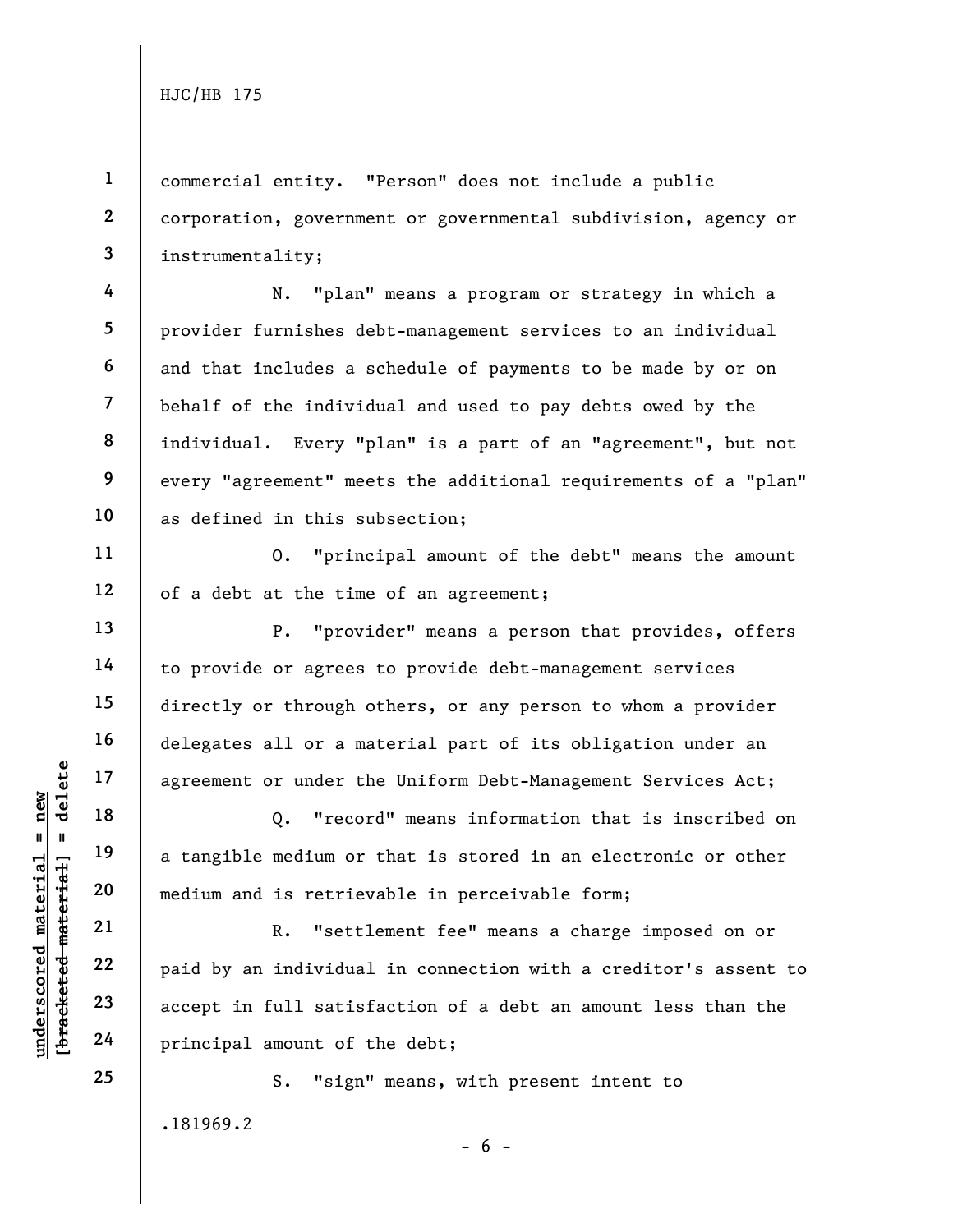| $\mathbf{1}$            | authenticate or adopt a record:                                 |
|-------------------------|-----------------------------------------------------------------|
| $\boldsymbol{2}$        | (1) to execute or adopt a tangible symbol; or                   |
| 3                       | (2) to attach to or logically associate with                    |
| 4                       | the record an electronic sound, symbol or process;              |
| 5                       | T. "state" means a state of the United States, the              |
| 6                       | District of Columbia, Puerto Rico, the United States Virgin     |
| $\overline{\mathbf{7}}$ | Islands or any territory or insular possession subject to the   |
| 8                       | jurisdiction of the United States; and                          |
| 9                       | U. "trust account" means an account held by a                   |
| 10                      | provider that is:                                               |
| 11                      | (1)<br>established in an insured bank;                          |
| 12                      | (2)<br>separate from other accounts of the                      |
| 13                      | provider or its designee;                                       |
| 14                      | (3) designated as a trust account or other                      |
| 15                      | account designated to indicate that the money in the account is |
| 16                      | not the money of the provider or its designee; and              |
| 17                      | (4) used to hold money of one or more                           |
| 18                      | individuals for disbursement to creditors of the individuals.   |
| 19                      | Section 3. EXEMPT AGREEMENTS AND PERSONS.--                     |
| 20                      | The Uniform Debt-Management Services Act does<br>Α.             |
| 21                      | not apply to an agreement with an individual if a provider has  |
| 22                      | no reason to know that the individual resides in New Mexico at  |
| 23                      | the time of the agreement.                                      |
| 24                      | The Uniform Debt-Management Services Act does<br>B.             |
| 25                      | not apply to a provider to the extent that the provider:        |
|                         | .181969.2                                                       |

- 7 -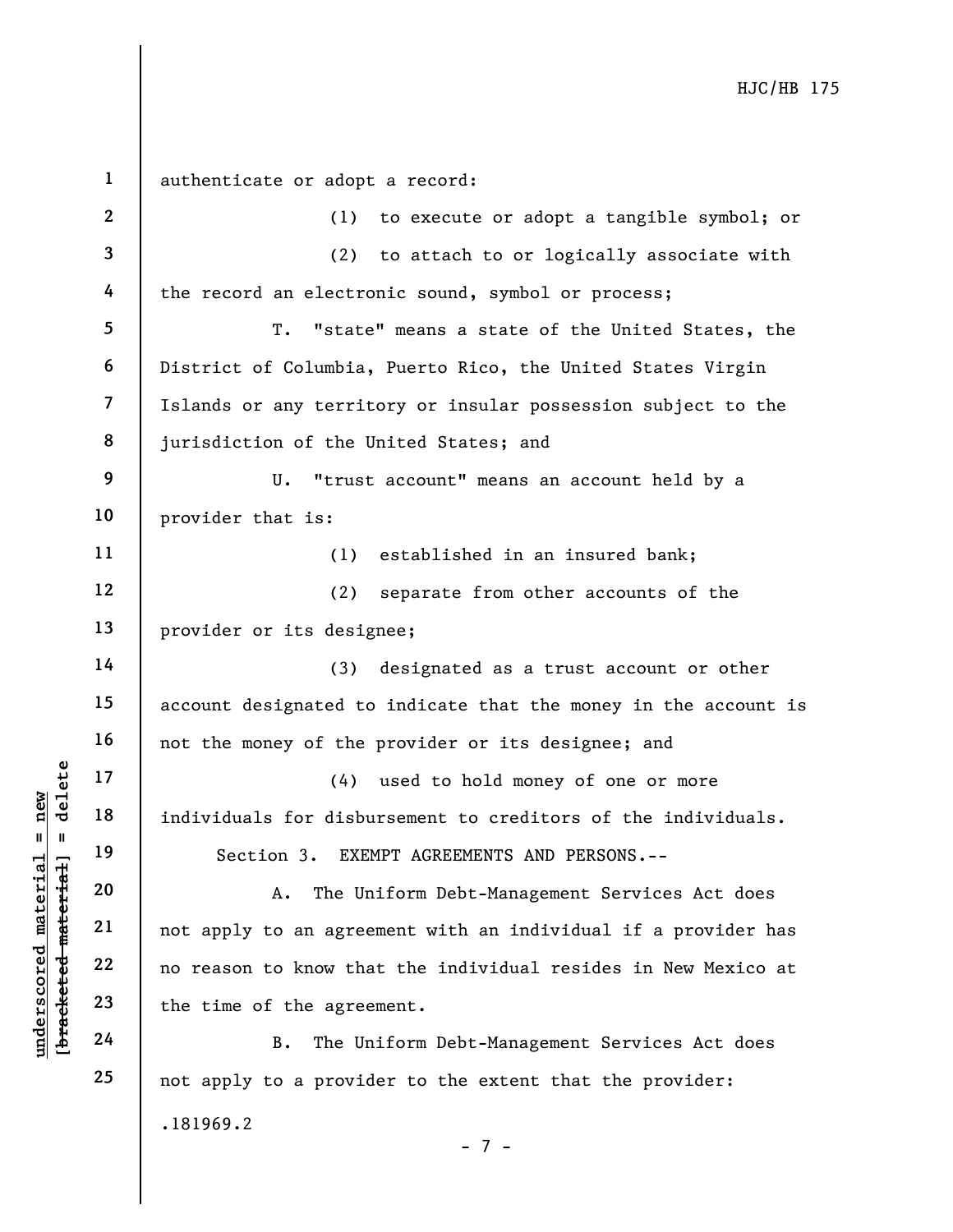| $\mathbf{1}$             | (1) provides or agrees to provide                              |
|--------------------------|----------------------------------------------------------------|
| $\mathbf{2}$             | debt-management, educational or counseling services to an      |
| $\mathbf{3}$             | individual if the provider has no reason to know that the      |
| 4                        | individual resides in New Mexico at the time the provider      |
| 5                        | agrees to provide the services; or                             |
| 6                        | receives no compensation for debt-<br>(2)                      |
| $\overline{\phantom{a}}$ | management services from or on behalf of the individuals to    |
| 8                        | whom it provides the services or from their creditors.         |
| 9                        | $C$ .<br>The Uniform Debt-Management Services Act does         |
| 10                       | not apply to the following persons or their employees when the |
| 11                       | person or the employee is engaged in the regular course of the |
| 12                       | person's business or profession:                               |
| 13                       | a judicial officer, a person acting<br>(1)                     |
| 14                       | pursuant to an order of a court or an administrative agency or |
| 15                       | an assignee for the benefit of creditors;                      |
| 16                       | (2)<br>a bank;                                                 |
| 17                       | (3)<br>an affiliate of a bank if the affiliate is              |
| 18                       | regulated by a federal or state banking regulatory authority;  |
| 19                       | or                                                             |
| 20                       | a title insurer, escrow company or other<br>(4)                |
| 21                       | person that provides bill-paying services if the provision of  |
| 22                       | debt-management services is incidental to the bill-paying      |
| 23                       | services.                                                      |
| 24                       | Section 4. REGISTRATION REQUIRED.--                            |
| 25                       | Except as otherwise provided in Subsection B of<br>Α.          |
|                          | .181969.2<br>$-8-$                                             |

[bracketed material] = delete **[bracketed material] = delete**  $underscored material = new$ **underscored material = new**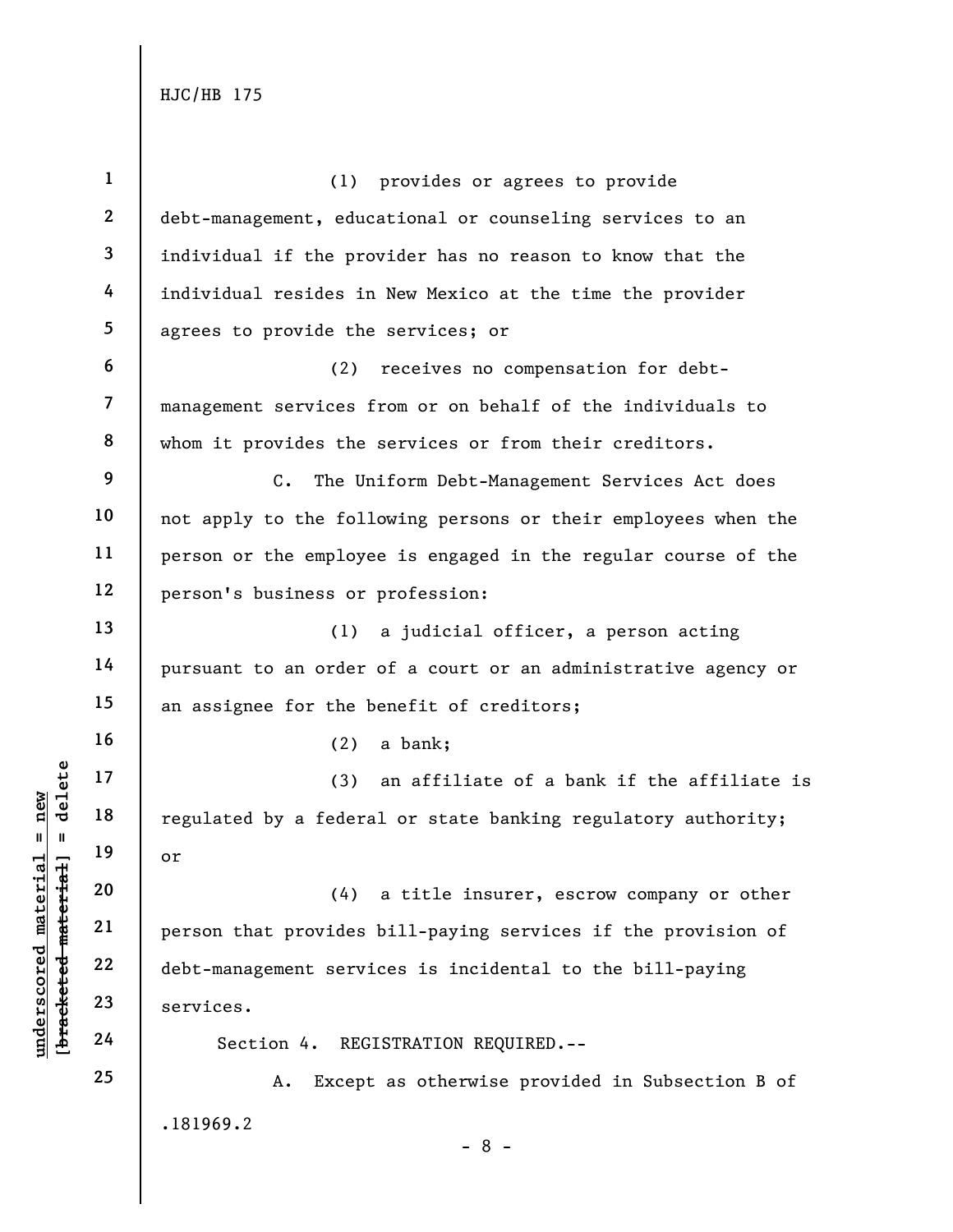**1 2 3 4 5 6**  this section, a provider shall not provide debt-management services to an individual whom it reasonably should know resides in New Mexico at the time it agrees to provide the services, unless the provider is registered pursuant to the Uniform Debt-Management Services Act. B. If a provider is registered pursuant to the

Uniform Debt-Management Services Act, Subsection A of this section does not apply to an employee or agent of the provider.

C. The administrator shall maintain and publicize a list of the names of all registered providers.

Section 5. APPLICATION FOR REGISTRATION--FORM, FEE AND ACCOMPANYING DOCUMENTS.--

A. An application for registration as a provider shall be in a form prescribed by the administrator.

B. Subject to adjustment of dollar amounts pursuant to Subsection E of Section 31 of the Uniform Debt-Management Services Act, an application for registration as a provider shall be accompanied by:

(1) the one-thousand-dollar (\$1,000) application fee;

(2) the bond required by Section 12 of the Uniform Debt-Management Services Act;

.181969.2 (3) identification of all trust accounts required by Section 21 of the Uniform Debt-Management Services Act and an irrevocable consent authorizing the administrator to

 $b$ racketed material] = delete **[bracketed material] = delete** inderscored material = new **underscored material = new**

**7** 

**8** 

**9** 

**10** 

**11** 

**12** 

**13** 

**14** 

**15** 

**16** 

**17** 

**18** 

**19** 

**20** 

**21** 

**22** 

**23** 

**24** 

**25** 

- 9 -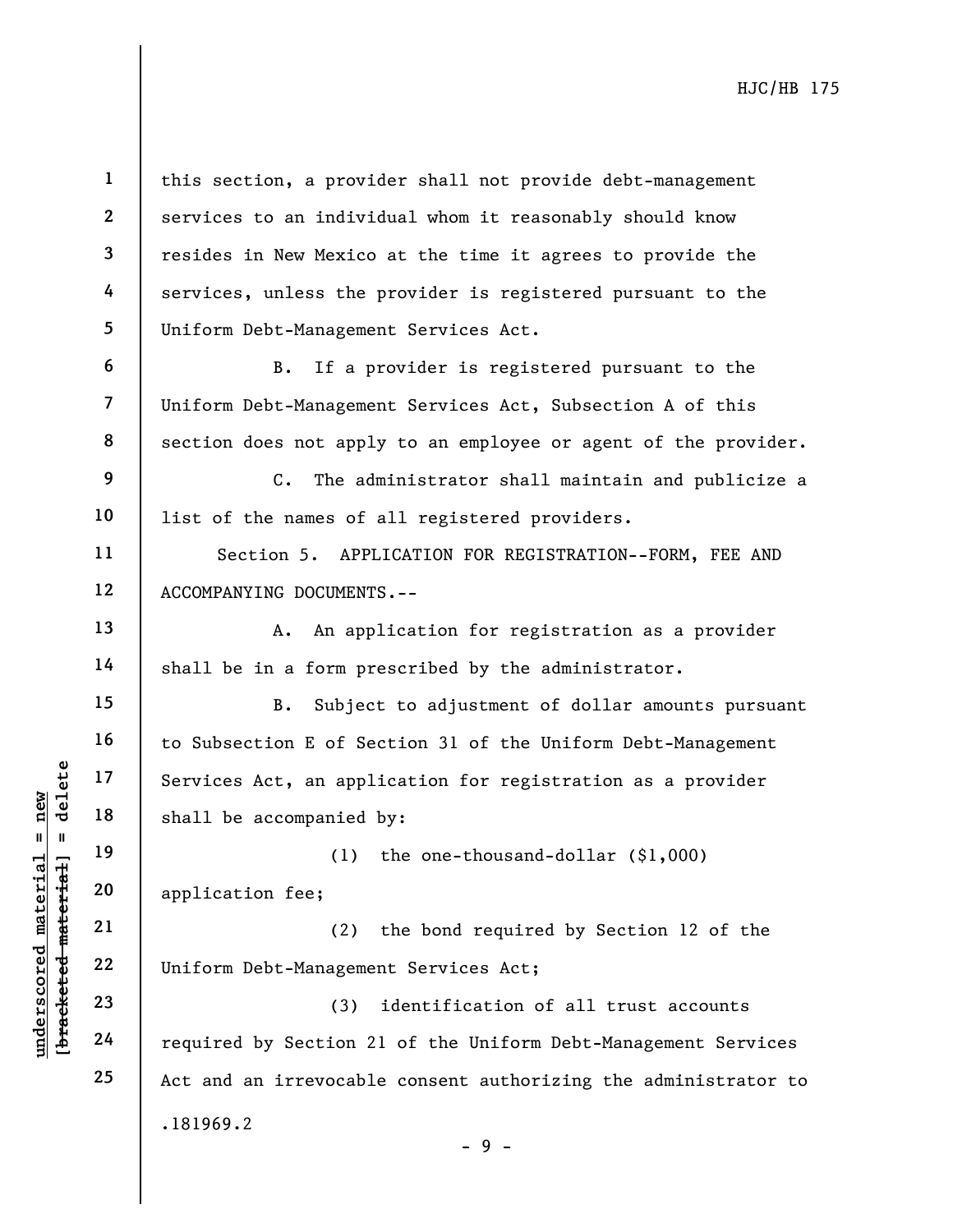**underscored material = new [bracketed material] = delete**

 $$  $anderscored material = new$ 

**1 2 3 4 5 6 7 8 9 10 11 12 13 14 15 16 17 18 19 20 21 22 23 24 25**  .181969.2 review and examine the trust accounts; (4) evidence of insurance in the amount of two hundred fifty thousand dollars (\$250,000): (a) against the risks of dishonesty, fraud, theft and other misconduct on the part of the applicant or a director, employee or agent of the applicant; (b) issued by an insurance company authorized to do business in New Mexico and rated at least A or equivalent by a nationally recognized rating organization approved by the administrator; (c) with a deductible not exceeding five thousand dollars (\$5,000); (d) payable for the benefit of the applicant, New Mexico and the individuals who are residents of New Mexico, as their interests may appear; and (e) not subject to cancellation by the applicant or the insurer until sixty days after written notice has been given to the administrator; (5) proof of compliance with the applicable law of New Mexico governing either the formation in New Mexico of the applicant or the qualification to do business in New Mexico by the applicant, together with the name and business address of the applicant's registered agent in New Mexico for the service of process; and (6) if the applicant is organized as a

 $- 10 -$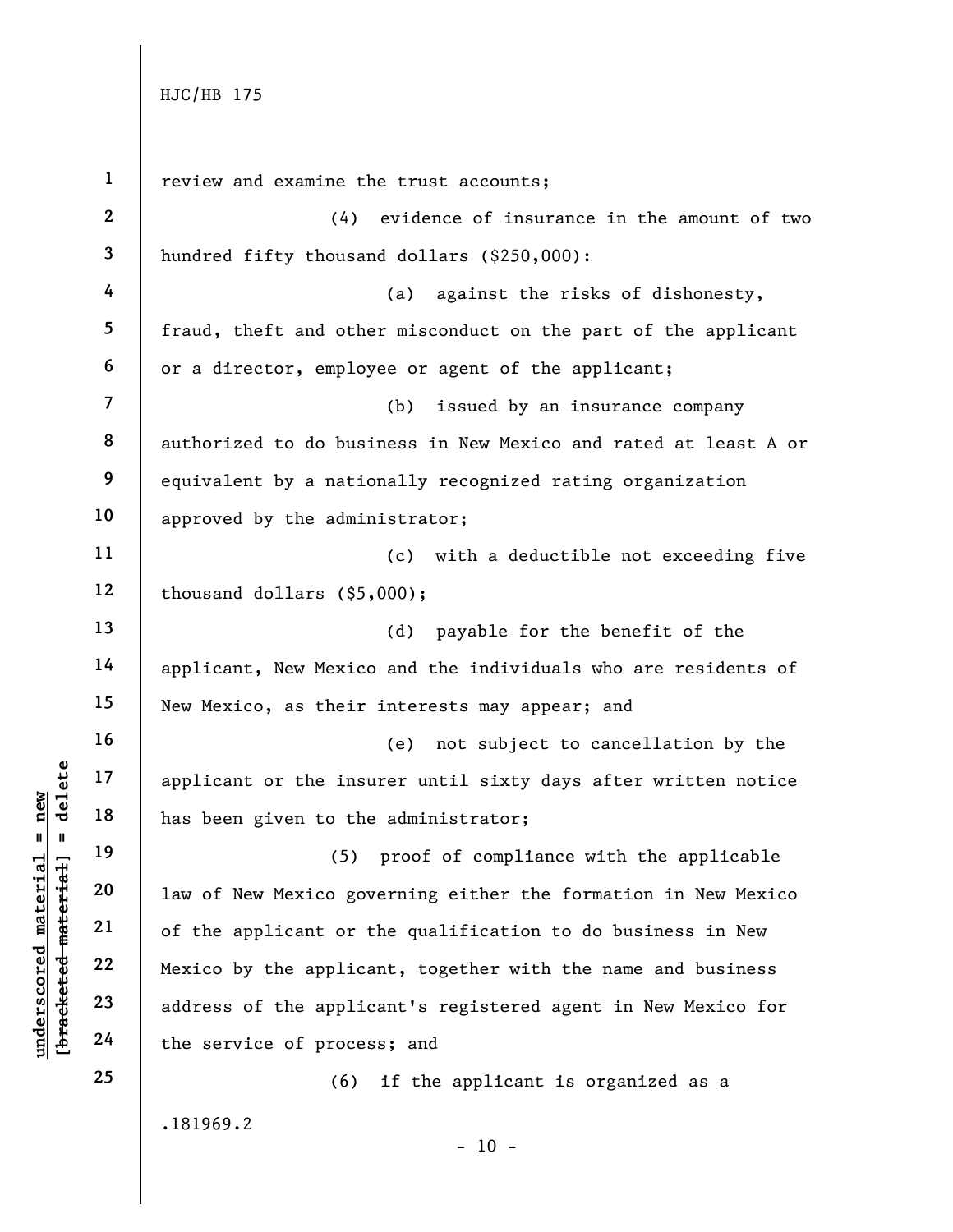**1 2 3 4 5 6 7 8 9 10 11 12 13 14 15 16 17 18 19 20 21 22 23 24 25**  .181969.2 not-for-profit entity or is exempt from taxation pursuant to the Internal Revenue Code of 1986, 26 U.S.C. Section 501, as amended, evidence of not-for-profit status or tax-exempt status or both, if applicable. Section 6. APPLICATION FOR REGISTRATION--REQUIRED INFORMATION.--An application for registration shall be signed, upon oath or affirmation, and include: A. the applicant's name, principal business address and telephone number and all other business addresses in New Mexico, electronic-mail addresses and internet web site addresses; B. all names under which the applicant conducts business; C. the address of each location in New Mexico at which the applicant will provide debt-management services or a statement that the applicant will have no such location; D. the name and home address of each officer and director of the applicant and each person that owns at least ten percent of the applicant; E. identification of every jurisdiction in which, during the five years immediately preceding the application: (1) the applicant or any of its officers or directors has been licensed or registered to provide debtmanagement services; or (2) individuals have resided when they

- 11 -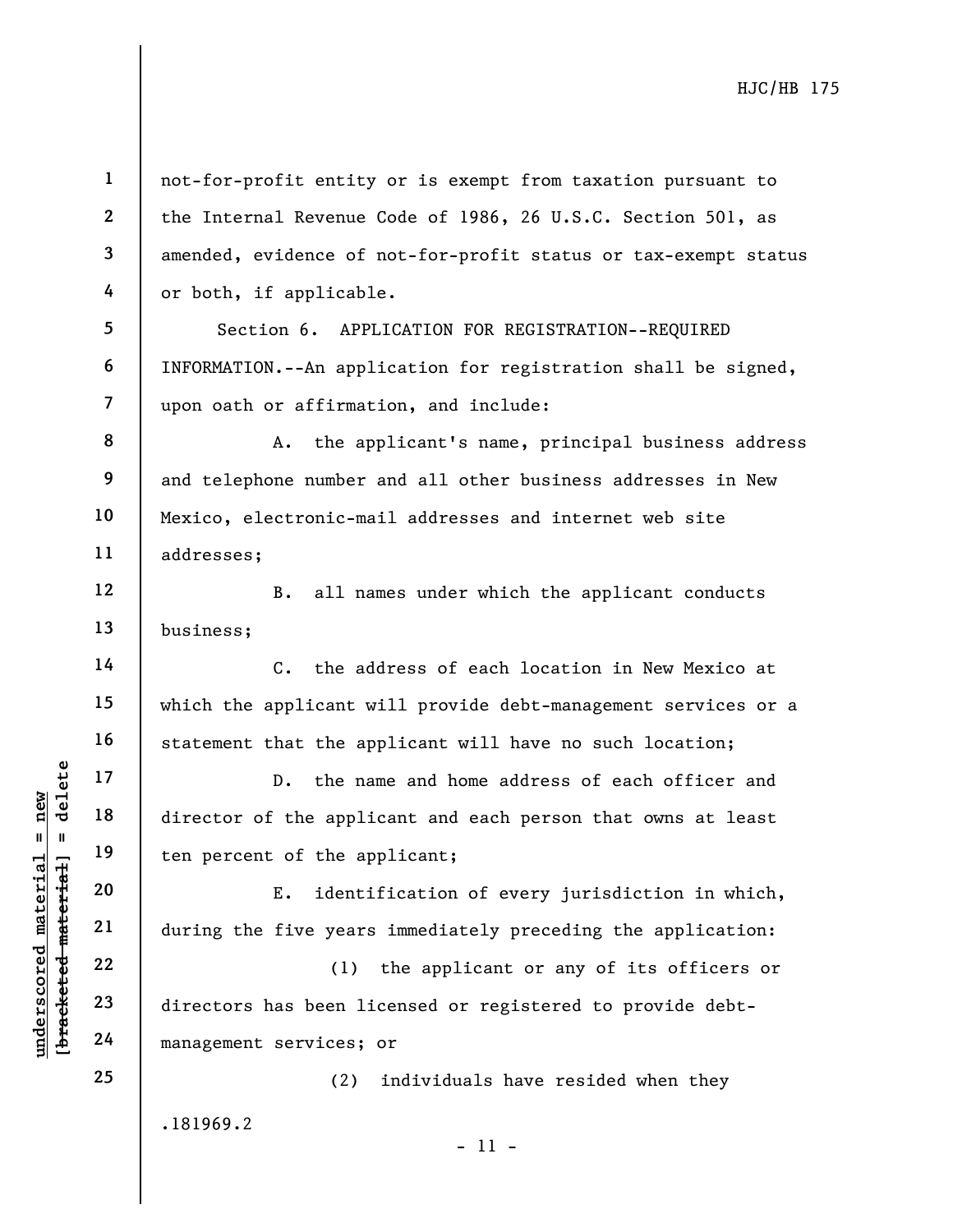**1 2 3 4 5 6 7 8 9 10 11 12 13 14 15 16 17 18 19 20 21 22 23 24 25**  .181969.2 received debt-management services from the applicant; F. a statement describing, to the extent it is known or should be known by the applicant, any material civil or criminal judgment or litigation and any material administrative or enforcement action by a governmental agency in any jurisdiction against the applicant, any of its officers, directors, owners or agents, or any person who is authorized to have access to the trust account required by Section 21 of the Uniform Debt-Management Services Act; G. the applicant's financial statements, audited by an accountant licensed to conduct audits, for each of the two years immediately preceding the application or, if it has not been in operation for the two years preceding the application, for the period of its existence; H. evidence of accreditation by an independent accrediting organization approved by the administrator; I. evidence that, within twelve months after initial employment, each of the applicant's counselors becomes certified as a certified counselor or certified debt specialist; J. a description of the three most commonly used educational programs that the applicant provides or intends to provide to individuals who reside in New Mexico and a copy of any materials used or to be used in those programs; K. a description of the applicant's financial

 $b$ racketed material] = delete **[bracketed material] = delete**  $anderscored material = new$ **underscored material = new**

 $- 12 -$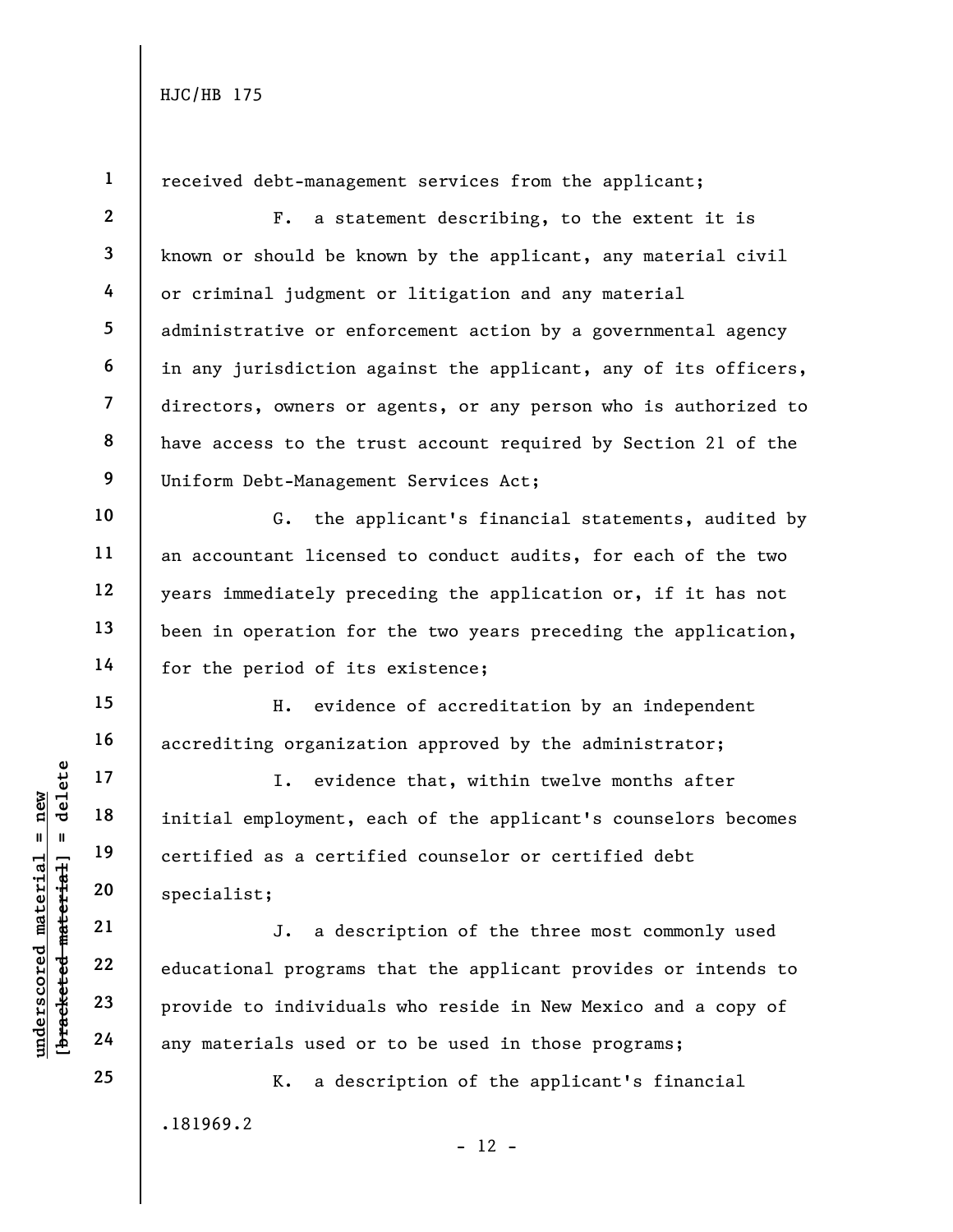analysis and initial budget plan, including any form or electronic model, used to evaluate the financial condition of individuals;

L. a copy of each form of agreement that the applicant will use with individuals who reside in New Mexico;

M. the schedule of fees and charges that the applicant will use with individuals who reside in New Mexico;

N. at the applicant's expense, the results of a criminal records check, including fingerprints, conducted within the immediately preceding twelve months, covering every officer of the applicant and every employee or agent of the applicant who is authorized to have access to the trust account required by Section 21 of the Uniform Debt-Management Services Act;

O. the names and addresses of all employers of each director during the ten years immediately preceding the application;

P. a description of any ownership interest of at least ten percent by a director, owner or employee of the applicant in:

(1) any affiliate of the applicant; or

(2) any entity that provides products or services to the applicant or any individual relating to the applicant's debt-management services;

.181969.2  $- 13 -$ Q. a statement of the amount of compensation of the

 $b$ racketed material] = delete **[bracketed material] = delete**  $anderscored material = new$ **underscored material = new**

**1** 

**2** 

**3** 

**4** 

**5** 

**6** 

**7** 

**8** 

**9** 

**10** 

**11** 

**12** 

**13** 

**14** 

**15** 

**16** 

**17** 

**18** 

**19** 

**20** 

**21** 

**22** 

**23** 

**24** 

**25**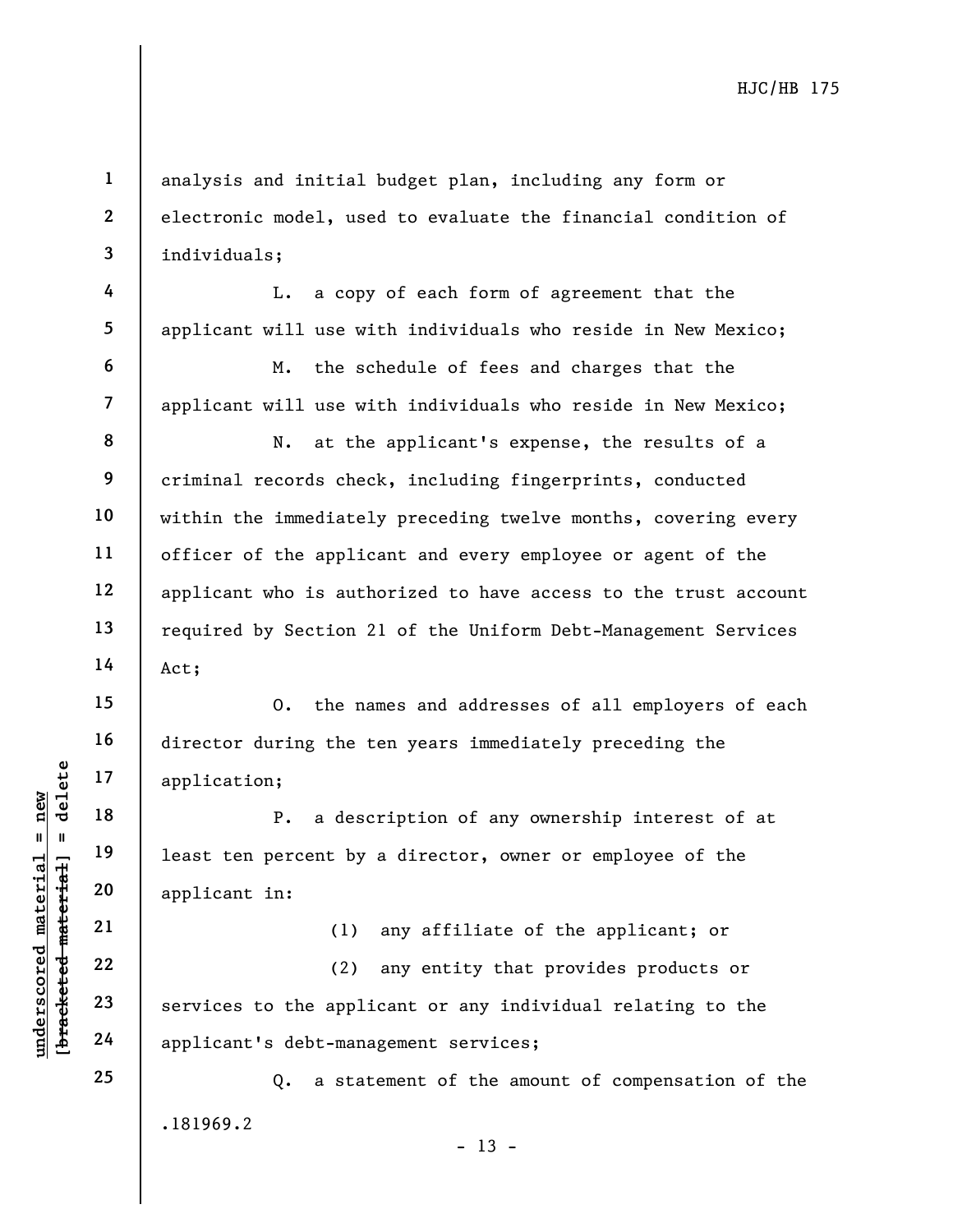**1 2 3 4**  applicant's five most highly compensated employees for each of the three years immediately preceding the application or, if it has not been in operation for the three years preceding the application, for the period of its existence;

**5 6**  R. the identity of each director who is an affiliate of the applicant;

S. a statement listing all names under which the applicant provides or has provided debt-management services within the preceding five calendar years; and

T. any other information that the administrator reasonably requires to perform the administrator's duties pursuant to Section 9 of the Uniform Debt-Management Services Act.

Section 7. APPLICATION FOR REGISTRATION--OBLIGATION TO UPDATE INFORMATION.--An applicant or registered provider shall notify the administrator within ten days after a change in the information specified in Paragraph (4) or (6) of Subsection B of Section 5 of the Uniform Debt-Management Services Act or Subsection A, C, F, L or M of Section 6 of that act.

.181969.2 Section 8. APPLICATION FOR REGISTRATION--PUBLIC INFORMATION.--Except for the information required by Subsections G, N and Q of Section 6 of the Uniform Debt-Management Services Act and the addresses required by Subsection D of Section 6 of that act, the administrator shall make the information in an application for registration as a

 $b$ racketed material] = delete **[bracketed material] = delete**  $anderscored material = new$ **underscored material = new**

**7** 

**8** 

**9** 

**10** 

**11** 

**12** 

**13** 

**14** 

**15** 

**16** 

**17** 

**18** 

**19** 

**20** 

**21** 

**22** 

**23** 

**24** 

**25** 

 $- 14 -$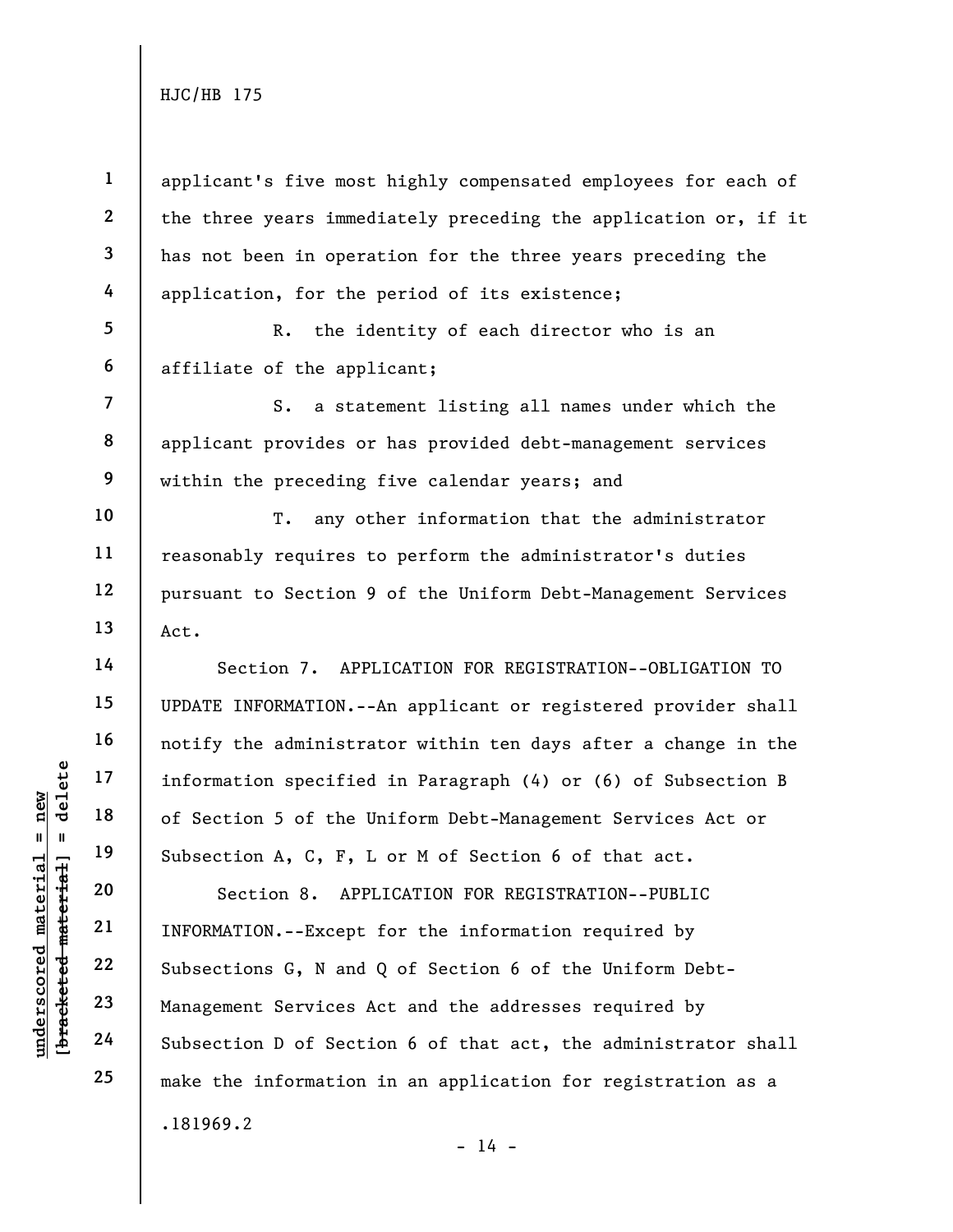**1** 

**2** 

**3** 

**4** 

**5** 

**6** 

**7** 

**8** 

**16** 

**17** 

**18** 

**19** 

**20** 

**21** 

**22** 

**23** 

**24** 

**25** 

provider available to the public.

Section 9. CERTIFICATE OF REGISTRATION--ISSUANCE OR DENIAL.--

A. Except as otherwise provided in Subsections C and D of this section, the administrator shall issue a certificate of registration as a provider to a person that complies with Sections 5 and 6 of the Uniform Debt-Management Services Act.

**9 10 11 12 13 14 15**  B. If an applicant has otherwise complied with Sections 5 and 6 of the Uniform Debt-Management Services Act, including a timely effort to obtain the information required by Subsection N of Section 6 of that act but the information has not been received, the administrator may issue a temporary certificate of registration. The temporary certificate shall expire no later than one hundred eighty days after issuance.

C. The administrator may deny registration if:

(1) the application contains information that is materially erroneous or incomplete;

(2) an officer, director or owner of the applicant has been convicted of a crime or suffered a civil judgment involving dishonesty or the violation of state or federal securities laws;

(3) the applicant or any of its officers, directors or owners has defaulted in the payment of money collected for others;

.181969.2

 $- 15 -$ 

bracketed material] = delete **[bracketed material] = delete**  $anderscored material = new$ **underscored material = new**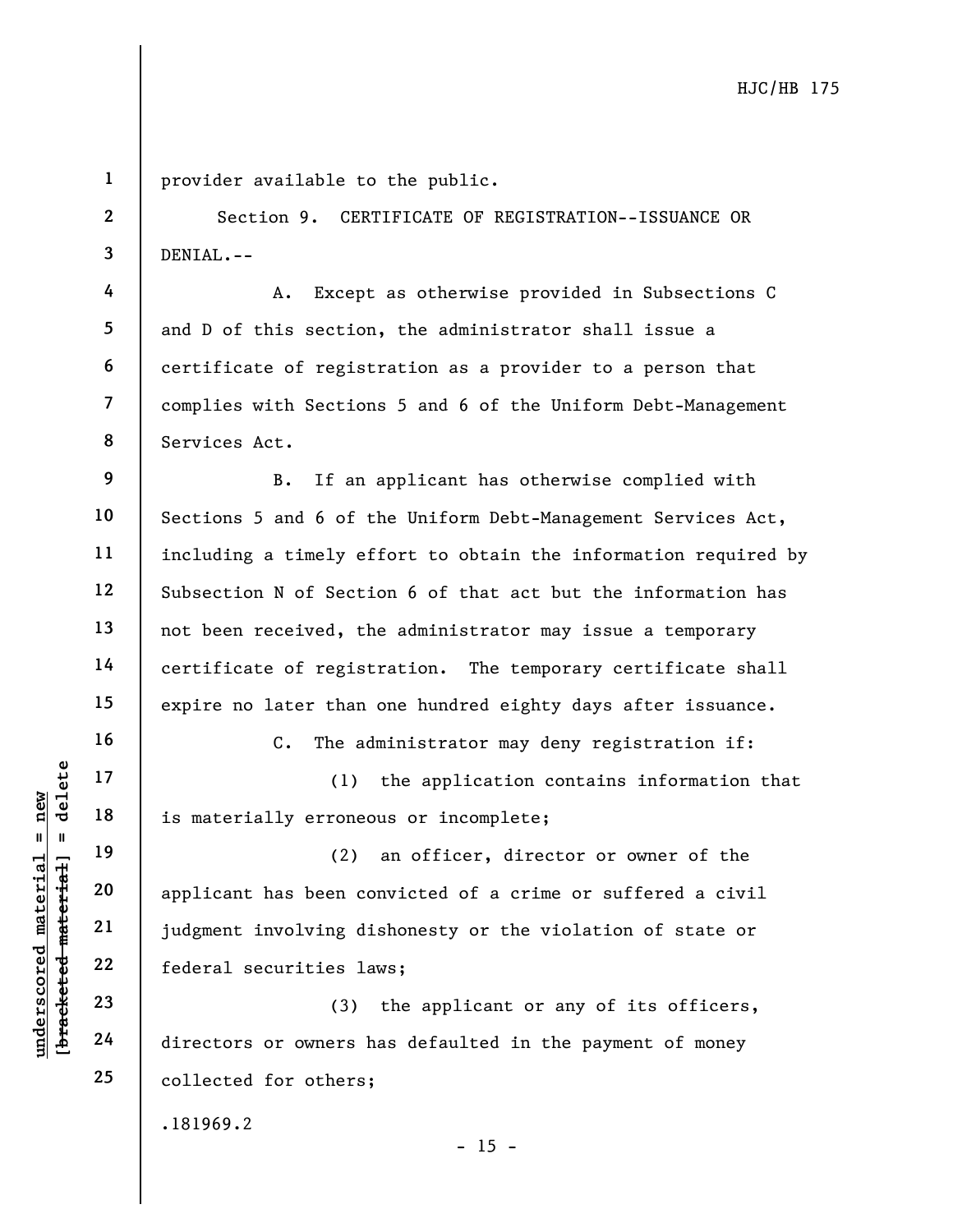**underscored material = new**

 $$  $anderscored material = new$ 

**[bracketed material] = delete 1 2 3 4 5 6 7 8 9 10 11 12 13 14 15 16 17 18 19 20 21 22 23 24 25**  .181969.2  $- 16 -$ (4) the application is not accompanied by the fee established by the administrator; or (5) the administrator finds that the financial responsibility, experience, character or general fitness of the applicant or its owners, directors, employees or agents does not warrant belief that the business will be operated in compliance with the Uniform Debt-Management Services Act. D. The administrator shall deny registration if, with respect to an applicant that is organized as a not-for-profit entity or has obtained tax-exempt status pursuant to the Internal Revenue Code of 1986, 26 U.S.C. Section 501, as amended, the applicant's board of directors is not independent of the applicant's employees and agents. E. Subject to adjustment of the dollar amount pursuant to Subsection E of Section 31 of the Uniform Debt-Management Services Act, a board of directors is not independent for purposes of Subsection D of this section if more than one-fourth of its members: (1) are affiliates of the applicant; or (2) after the date ten years before first becoming a director of the applicant, were employed by or directors of a person that received from the applicant more than twenty-five thousand dollars (\$25,000) in either the current year or the preceding year. Section 10. CERTIFICATE OF REGISTRATION--TIMING.--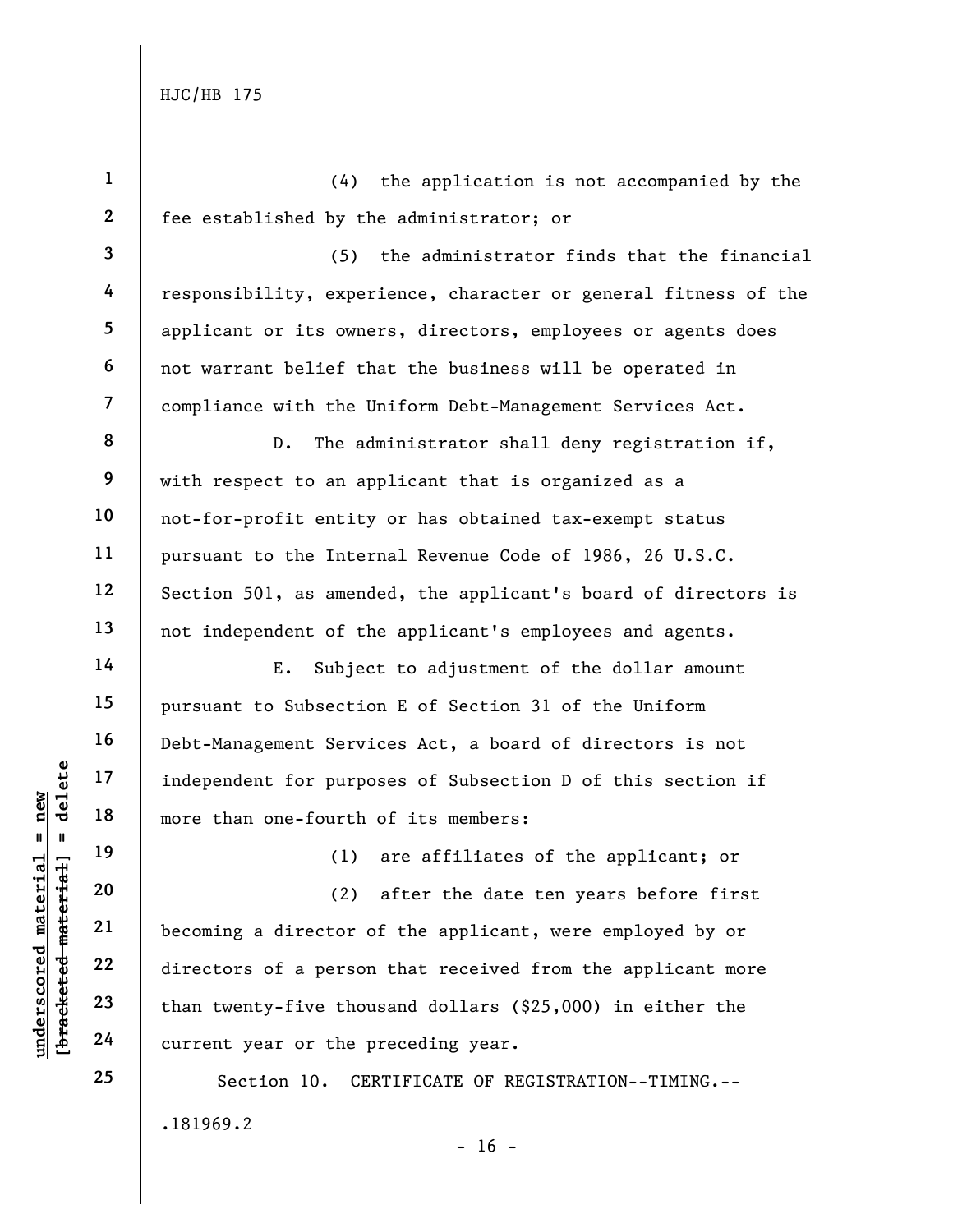**1 2 3 4 5 6 7 8 9 10 11 12 13 14 15 16 17 18 19 20 21 22 23 24 25**  .181969.2 A. The administrator shall approve or deny an initial registration as a provider within one hundred twenty days after an application is filed. In connection with a request pursuant to Subsection T of Section 6 of the Uniform Debt-Management Services Act for additional information, the administrator may extend the one-hundred-twenty-day period for not more than sixty days. Within seven days after denying an application, the administrator, in a record, shall inform the applicant of the reasons for the denial. B. If the administrator denies an application for registration as a provider or does not act on an application within the time prescribed in Subsection A of this section, the applicant may appeal and request a hearing. C. Subject to the provisions of Subsection D of Section 11 and Section 33 of the Uniform Debt-Management Services Act, a registration as a provider is valid for one year. Section 11. RENEWAL OF REGISTRATION.-- A. A provider shall obtain a renewal of its registration annually. B. An application for renewal of registration as a provider shall be in a form prescribed by the administrator, signed upon oath or affirmation, and shall: (1) be filed no fewer than thirty and no more than sixty days before the registration expires;

- 17 -

 $$ **[bracketed material] = delete** inderscored material = new **underscored material = new**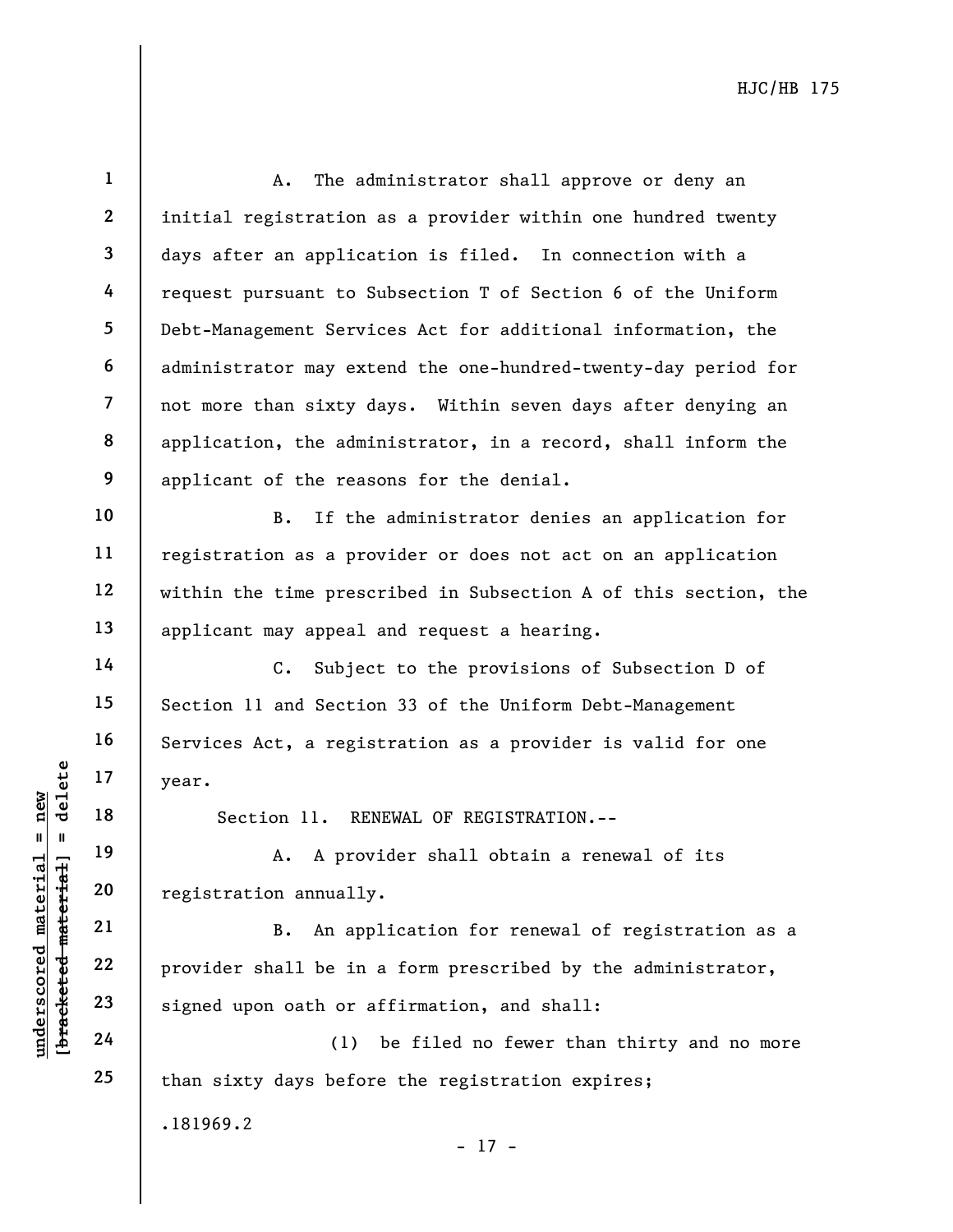**1** 

**underscored material = new [bracketed material] = delete**

 $b$ racketed material] = delete inderscored material = new

**2 3 4 5 6 7 8 9 10 11 12 13 14 15 16 17 18 19 20 21 22 23 24 25**  .181969.2 (2) be accompanied by a one-thousand-dollar (\$1,000) renewal fee and the bond required by Section 12 of the Uniform Debt-Management Services Act; (3) contain the matter required for initial registration as a provider by Subsections H and I of Section 6 of the Uniform Debt-Management Services Act and a financial statement, audited by an accountant licensed to conduct audits, for the applicant's fiscal year immediately preceding the application; (4) disclose any changes in the information contained in the applicant's application for registration or its immediately previous application for renewal, as applicable. If an application is otherwise complete and the applicant has made a timely effort to obtain the information required by Subsection N of Section 6 of the Uniform Debt-Management Services Act but the information has not been received, the administrator may issue a temporary renewal of registration. The temporary renewal shall expire no later than ninety days after issuance; (5) supply evidence of insurance in an amount equal to the greater of two hundred fifty thousand dollars (\$250,000) or the highest daily balance in the trust account required by Section 21 of the Uniform Debt-Management Services Act during the six-month period immediately preceding the application:

- 18 -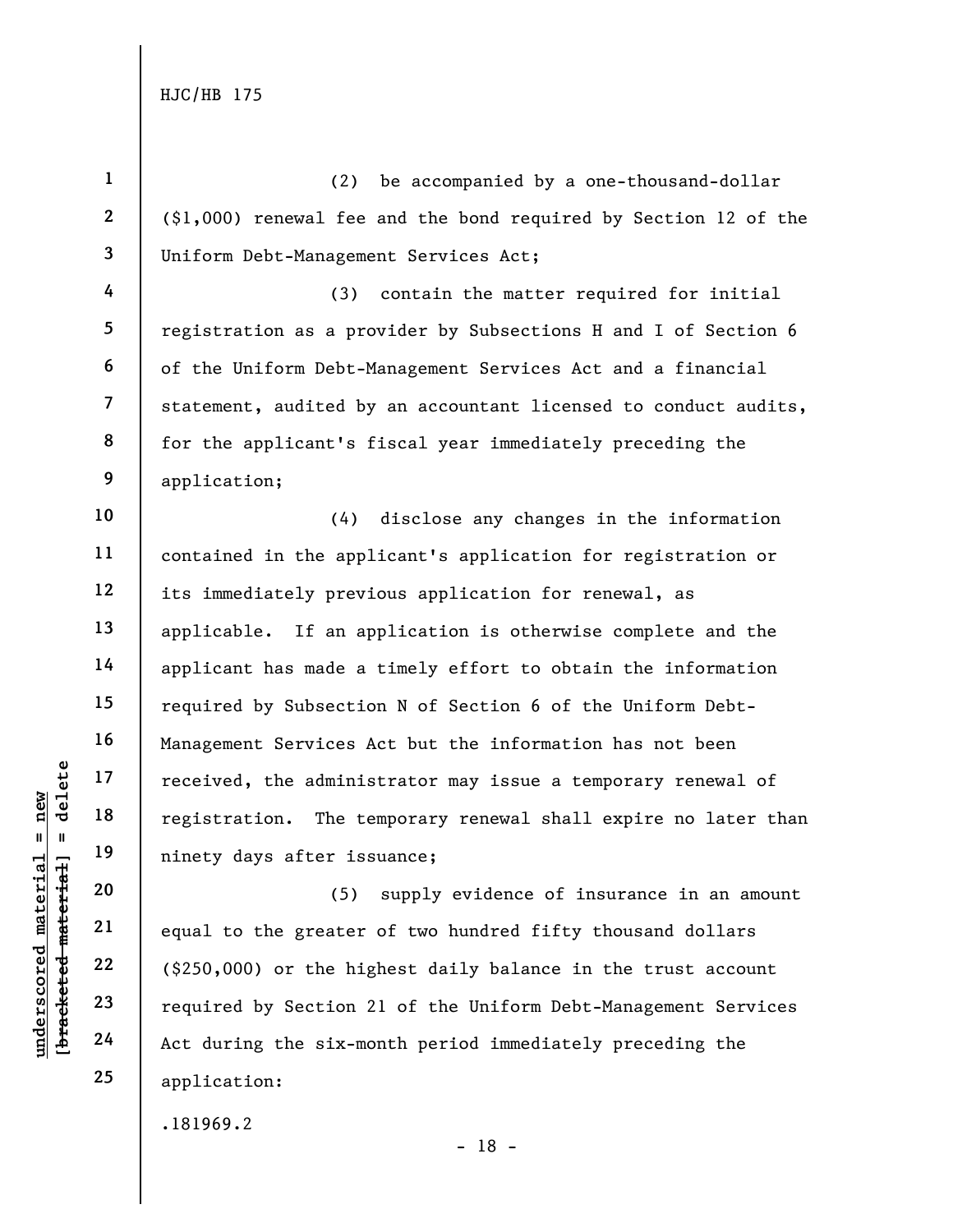**1 2 3 4 5 6 7 8 9 10 11 12 13 14 15 16 17 18 19 20 21 22 23 24 25**  .181969.2 - 19 - (a) against risks of dishonesty, fraud, theft and other misconduct on the part of the applicant or a director, employee or agent of the applicant; (b) issued by an insurance company authorized to do business in New Mexico and rated at least A or equivalent by a nationally recognized rating organization approved by the administrator; (c) with a deductible not exceeding five thousand dollars (\$5,000); (d) payable for the benefit of the applicant, New Mexico and individuals who are residents of New Mexico, as their interests may appear; and (e) not subject to cancellation by the applicant or the insurer until sixty days after written notice has been given to the administrator; (6) disclose the total amount of money received by the applicant pursuant to plans during the preceding twelve months from or on behalf of individuals who reside in New Mexico and the total amount of money distributed to creditors of those individuals during that period; (7) disclose, to the best of the applicant's knowledge, the gross amount of money accumulated during the preceding twelve months pursuant to plans by or on behalf of individuals who reside in New Mexico and with whom the applicant has agreements; and

**underscored material = new [bracketed material] = delete**

 $$ inderscored material = new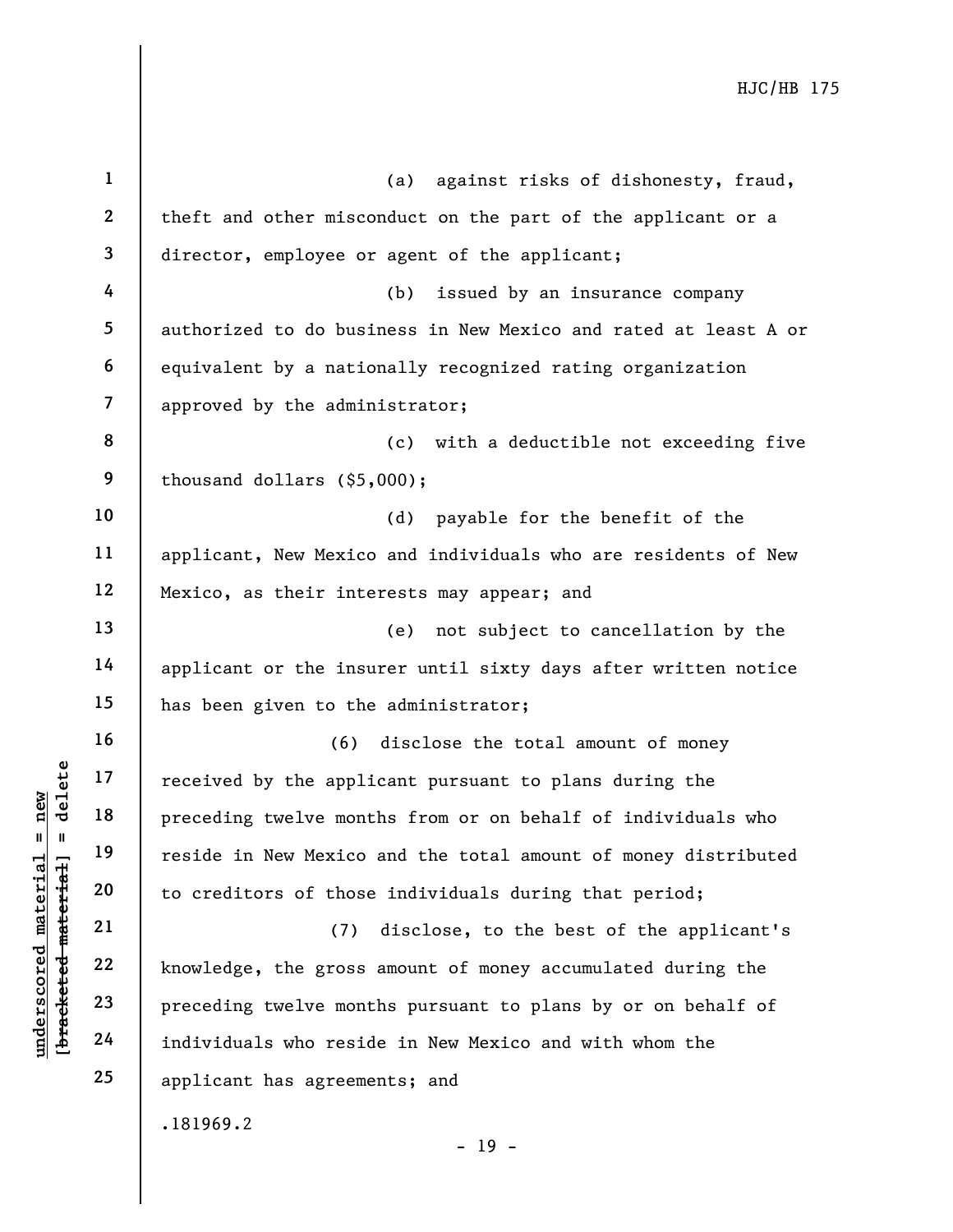**1 2 3 4 5 6 7 8 9 10 11 12 13 14 15 16 17 18 19 20 21 22 23 24 25**  .181969.2 (8) provide any other information that the administrator reasonably requires to perform the administrator's duties pursuant to this section. C. Except for the information required by Subsections G, N and Q of Section 6 of the Uniform Debt-Management Services Act and the addresses required by Subsection D of Section 6 of that act, the administrator shall make the information in an application for renewal of registration as a provider available to the public. D. If a registered provider files a timely and complete application for renewal of registration, the registration remains effective until the administrator, in a record, notifies the applicant of a denial and states the reasons for the denial. E. If the administrator denies an application for renewal of registration as a provider, the applicant within thirty days after receiving notice of the denial may appeal and request a hearing. Subject to Section 33 of the Uniform Debt-Management Services Act, while the appeal is pending, the applicant shall continue to provide debt-management services to individuals with whom it has agreements. If the denial is affirmed, subject to the administrator's order and Section 33 of the Uniform Debt-Management Services Act, the applicant shall continue to provide debt-management services to individuals with whom it has agreements until, with the

 $- 20 -$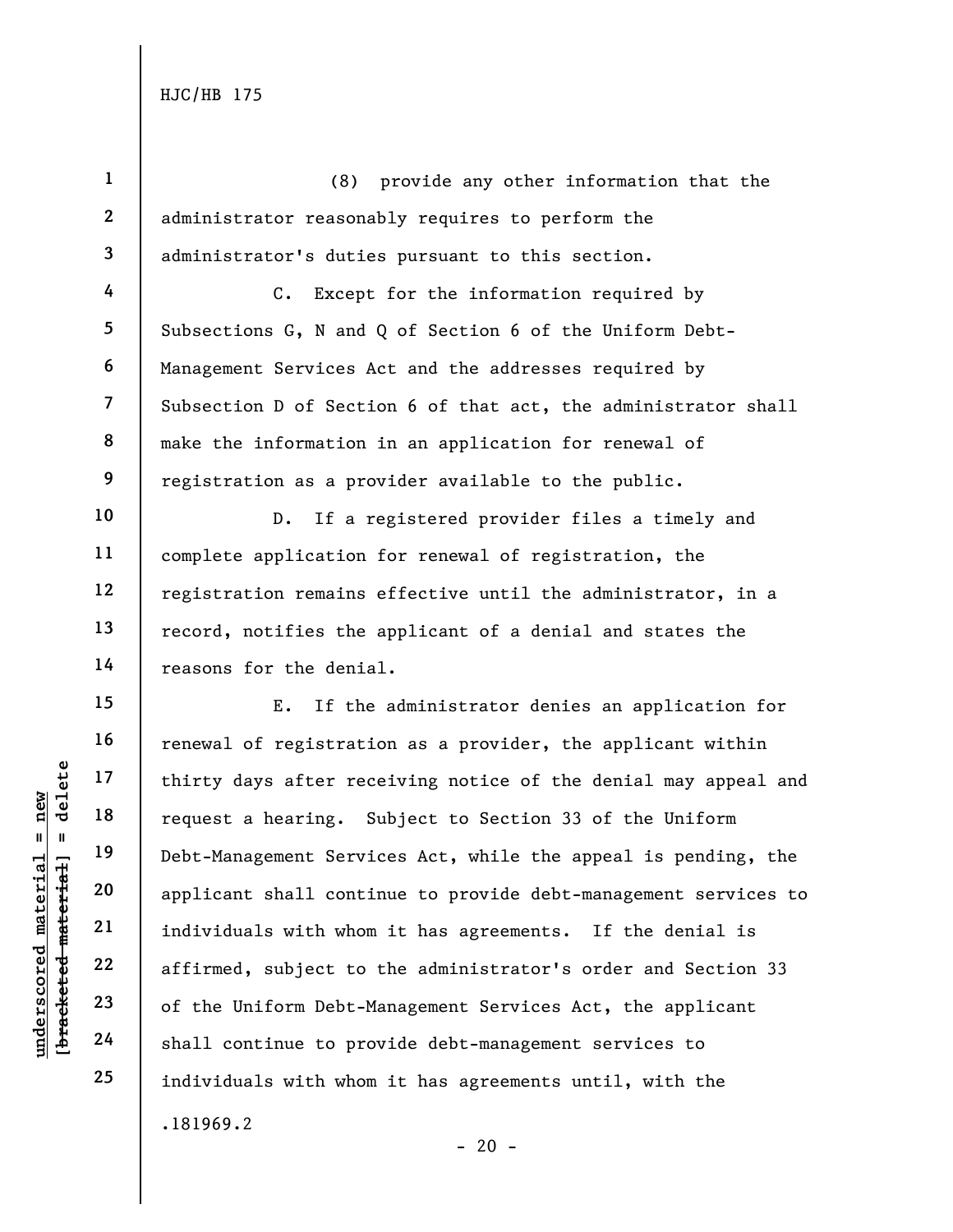**[bracketed material] = delete 1 2 3 4 5 6 7 8 9 10 11 12 13 14 15 16 17 18 19 20 21 22 23 24 25**  .181969.2 approval of the administrator, it transfers the agreements to another registered provider or returns to the individuals all unexpended money that is under the applicant's control. Section 12. BOND REQUIRED.-- A. Except as otherwise provided in Section 13 of the Uniform Debt-Management Services Act, a provider that is required to be registered pursuant to the provisions of that act shall file a surety bond with the administrator, which shall: (1) be in effect during the period of registration and for two years after the provider ceases providing debt-management services to individuals in New Mexico; and (2) run to New Mexico for the benefit of New Mexico and of individuals who reside in New Mexico when they agree to receive debt-management services from the provider, as their interests may appear. B. Subject to adjustment of the dollar amount pursuant to Subsection E of Section 31 of the Uniform Debt-Management Services Act, a surety bond filed pursuant to Subsection A of this section shall: (1) be in the amount of fifty thousand dollars (\$50,000) or other larger or smaller amount that the administrator determines is warranted by the financial condition and business experience of the provider, the history

**underscored material = new**

 $b$ racketed material] = delete  $anderscored material = new$ 

 $- 21 -$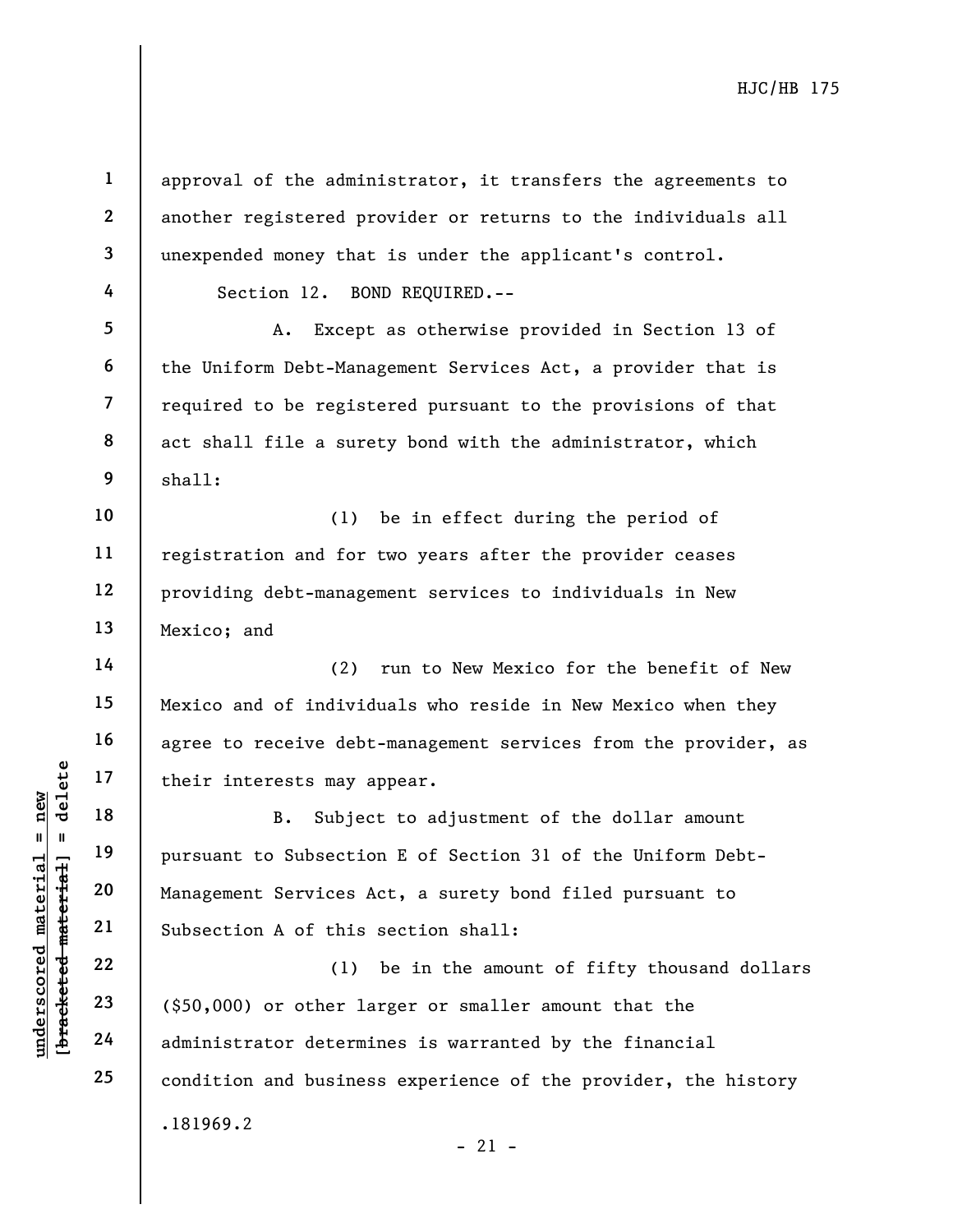**1 2 3**  of the provider in performing debt-management services, the risk to individuals and any other factor the administrator considers appropriate;

**4 5 6 7**  (2) be issued by a bonding, surety or insurance company authorized to do business in New Mexico and rated at least A by a nationally recognized rating organization; and

**8 9 10**  (3) have payment conditioned upon noncompliance of the provider or its agent with the Uniform Debt-Management Services Act.

C. If the principal amount of a surety bond is reduced by payment of a claim or a judgment, the provider shall immediately notify the administrator and within thirty days after notice by the administrator file a new or additional surety bond in an amount set by the administrator. The amount of the new or additional bond shall be at least the amount of the bond immediately before payment of the claim or judgment. If for any reason a surety terminates a bond, the provider shall immediately file a new surety bond in the amount of fifty thousand dollars (\$50,000) or other amount determined pursuant to Subsection B of this section.

D. The administrator or an individual may obtain satisfaction out of the surety bond procured pursuant to this section if:

.181969.2 (1) the administrator assesses expenses

 $b$ racketed material] = delete **[bracketed material] = delete**  $anderscored material = new$ **underscored material = new**

**25** 

**11** 

**12** 

**13** 

**14** 

**15** 

**16** 

**17** 

**18** 

**19** 

**20** 

**21** 

**22** 

**23** 

**24**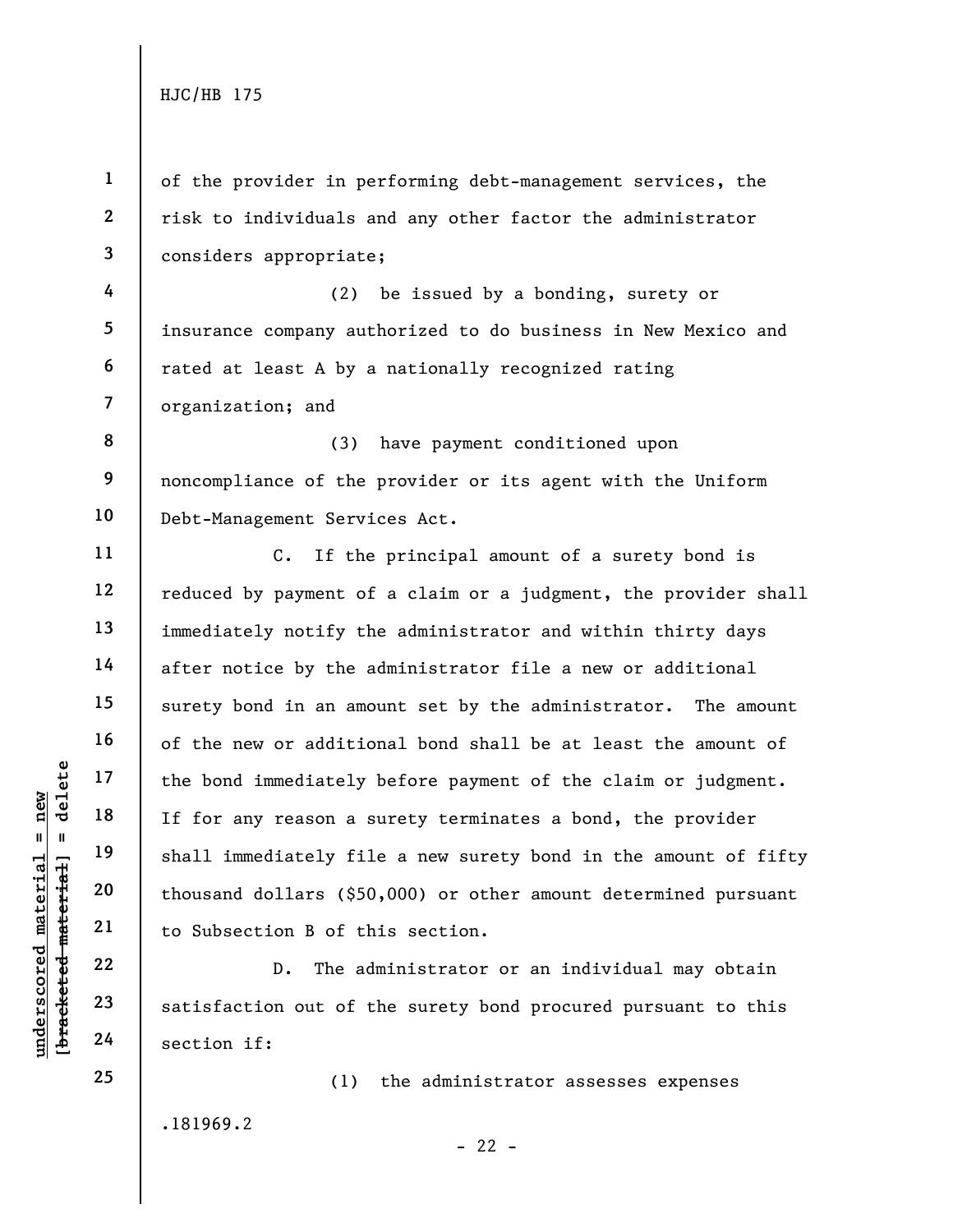pursuant to Paragraph (1) of Subsection B of Section 31 of the Uniform Debt-Management Services Act, issues a final order pursuant to Paragraph (2) of Subsection A of Section 32 of that act or recovers a final judgment pursuant to Paragraph (4) or (5) of Subsection A or Subsection D of Section 32 of that act; or

(2) an individual recovers a final judgment pursuant to Subsection A or B of Section 34 of the Uniform Debt-Management Services Act or Paragraph (1), (2) or (4) of Subsection C of Section 34 of that act.

E. If claims against a surety bond exceed or are reasonably expected to exceed the amount of the bond, the administrator, on the initiative of the administrator or on petition of the surety, shall, unless the proceeds are adequate to pay all costs, judgments and claims, distribute the proceeds in the following order:

(1) to satisfaction of a final order or judgment pursuant to Paragraph (2), (4) or (5) of Subsection A of Section 32 of the Uniform Debt-Management Services Act or Subsection D of Section 32 of that act;

(2) to final judgments recovered by individuals pursuant to Subsection A or B of Section 34 of the Uniform Debt-Management Services Act or Paragraph (1), (2) or (4) of Subsection C of Section 34 of that act, pro rata;

.181969.2

 $- 23 -$ 

(3) to claims of individuals established to

 $$ **[bracketed material] = delete**  $anderscored material = new$ **underscored material = new**

**1** 

**2** 

**3** 

**4** 

**5** 

**6** 

**7** 

**8** 

**9** 

**10** 

**11** 

**12** 

**13** 

**14** 

**15** 

**16** 

**17** 

**18** 

**19** 

**20** 

**21** 

**22** 

**23** 

**24** 

**25**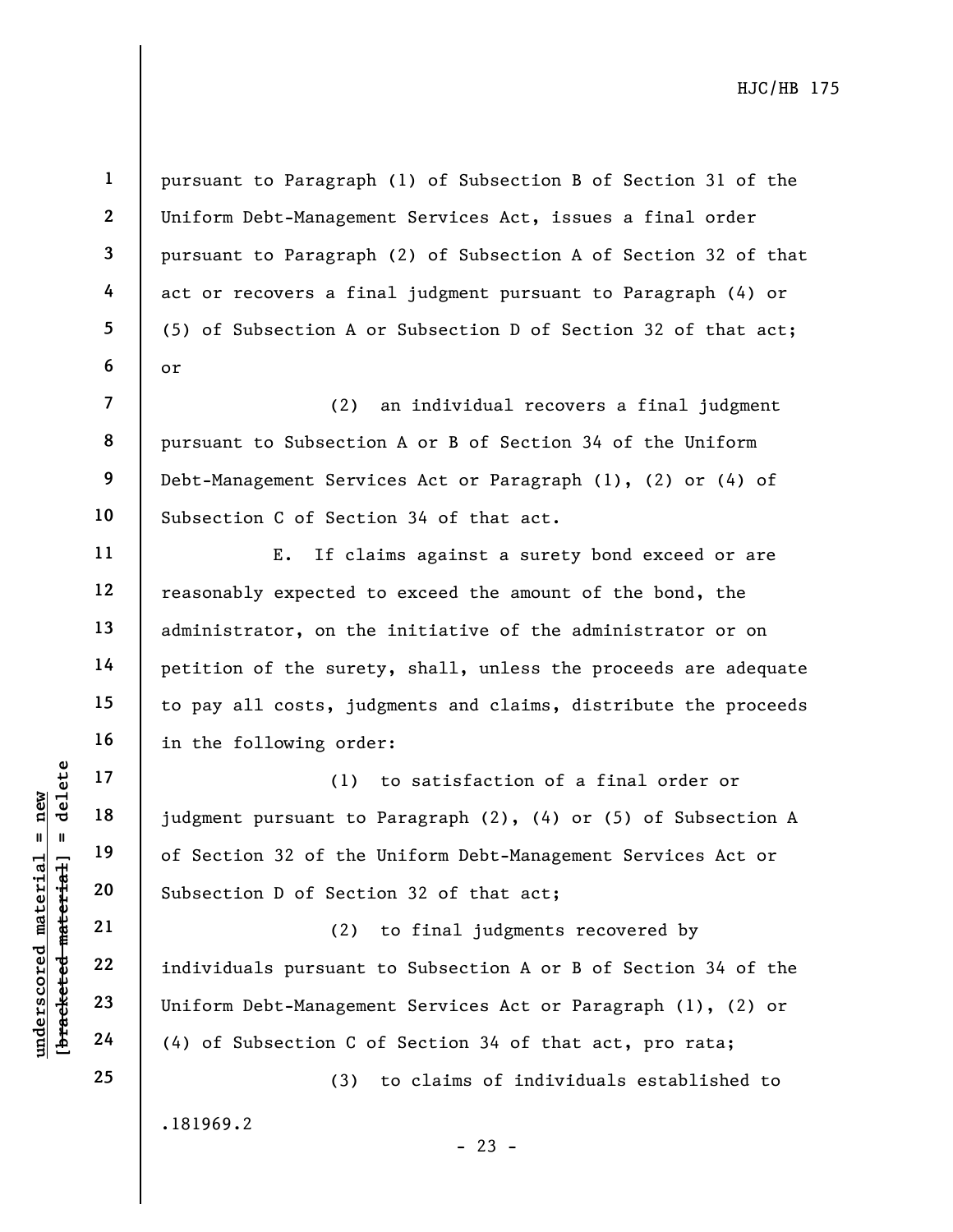|                                                         | $\mathbf{1}$   | the satisfaction of the administrator, pro rata; and            |
|---------------------------------------------------------|----------------|-----------------------------------------------------------------|
|                                                         | $\mathbf{2}$   | (4)<br>if a final order or judgment is issued                   |
|                                                         | $\mathbf{3}$   | pursuant to Subsection A of Section 32 of the Uniform Debt-     |
|                                                         | 4              | Management Services Act, to the expenses charged pursuant to    |
|                                                         | 5 <sub>5</sub> | Paragraph (1) of Subsection B of Section 31 of that act.        |
|                                                         | 6              | Section 13. BOND REQUIRED--SUBSTITUTE.--                        |
|                                                         | $\overline{7}$ | Instead of the surety bond required by Section<br>A.            |
|                                                         | 8              | 12 of the Uniform Debt-Management Services Act, a provider may  |
|                                                         | 9              | deliver to the administrator, in the amount required by         |
|                                                         | 10             | Subsection B of Section 12 of that act, and, except as          |
|                                                         | 11             | otherwise provided in Subparagraph (a) of Paragraph (2) of this |
|                                                         | 12             | subsection, payable or available to New Mexico and to           |
|                                                         | 13             | individuals who reside in New Mexico when they agree to receive |
|                                                         | 14             | debt-management services from the provider, as their interests  |
|                                                         | 15             | may appear, if the provider or its agent does not comply with   |
|                                                         | 16             | the Uniform Debt-Management Services Act:                       |
| delete                                                  | 17             | a certificate of insurance:<br>(1)                              |
| new                                                     | 18             | issued by an insurance company<br>(a)                           |
| $\mathbf{II}$<br>Ш                                      | 19             | authorized to do business in New Mexico and rated at least A or |
| underscored material<br>[ <del>bracketed material</del> | 20             | equivalent by a nationally recognized rating organization       |
|                                                         | 21             | approved by the administrator; and                              |
|                                                         | 22             | with no deductible, or if the<br>(b)                            |
|                                                         | 23             | provider supplies a bond in the amount of five thousand dollars |
|                                                         | 24             | $(55,000)$ , a deductible not exceeding five thousand dollars   |
|                                                         | 25             | $(§5,000);$ or                                                  |
|                                                         |                | .181969.2                                                       |
|                                                         |                | $-24 -$                                                         |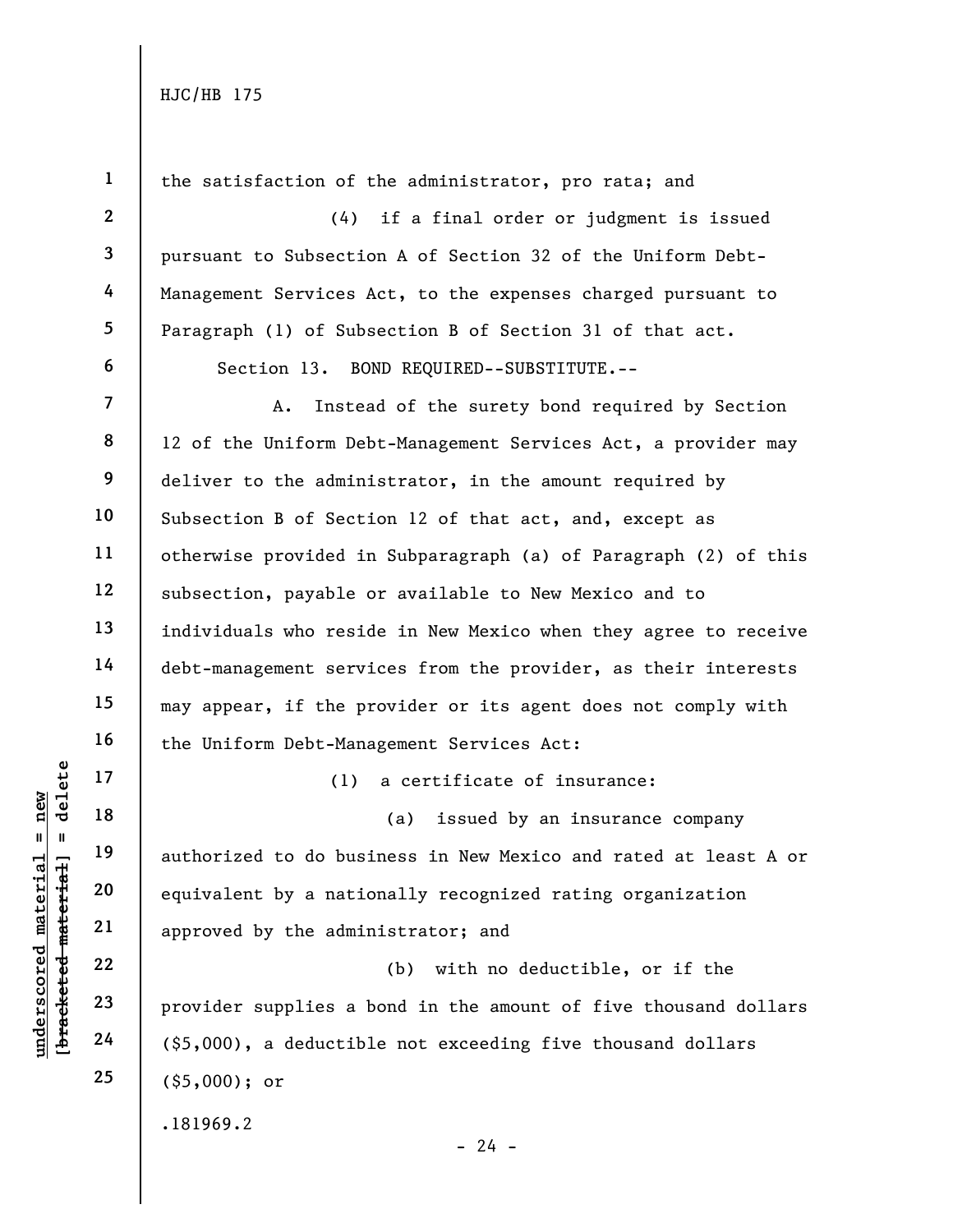| $\mathbf{1}$   | (2) with the approval of the administrator:                     |
|----------------|-----------------------------------------------------------------|
| $\mathbf{2}$   | an irrevocable letter of credit,<br>(a)                         |
| $\mathbf{3}$   | issued or confirmed by a bank approved by the administrator,    |
| 4              | payable upon presentation of a certificate by the administrator |
| 5              | stating that the provider or its agent has not complied with    |
| 6              | the Uniform Debt-Management Services Act; or                    |
| $\overline{7}$ | bonds or other obligations of the<br>(b)                        |
| 8              | United States or guaranteed by the United States or bonds or    |
| 9              | other obligations of New Mexico or a political subdivision of   |
| 10             | New Mexico, to be deposited and maintained with a bank approved |
| 11             | by the administrator for this purpose.                          |
| 12             | If a provider furnishes a substitute pursuant to<br><b>B</b> .  |
| 13             | Subsection A of this section, the provisions of Subsections A,  |
| 14             | C, D and E of Section 12 of the Uniform Debt-Management         |
| 15             | Services Act apply to the substitute.                           |
| 16             | Section 14. REQUIREMENT OF GOOD FAITH.--A provider shall        |
| 17             | act in good faith in all matters pursuant to the Uniform        |
| 18             | Debt-Management Services Act.                                   |
| 19             | Section 15. CUSTOMER SERVICE.--A provider that is               |
| 20             | required to be registered pursuant to the Uniform Debt-         |
| 21             | Management Services Act shall maintain a toll-free              |
| 22             | communication system, staffed at a level that reasonably        |
| 23             | permits an individual to speak to a certified counselor,        |
| 24             | certified debt specialist or customer-service representative,   |
| 25             | as appropriate, during ordinary business hours.                 |

.181969.2

**underscored material = new [bracketed material] = delete**

[bracketed material] = delete  $underscored material = new$ 

- 25 -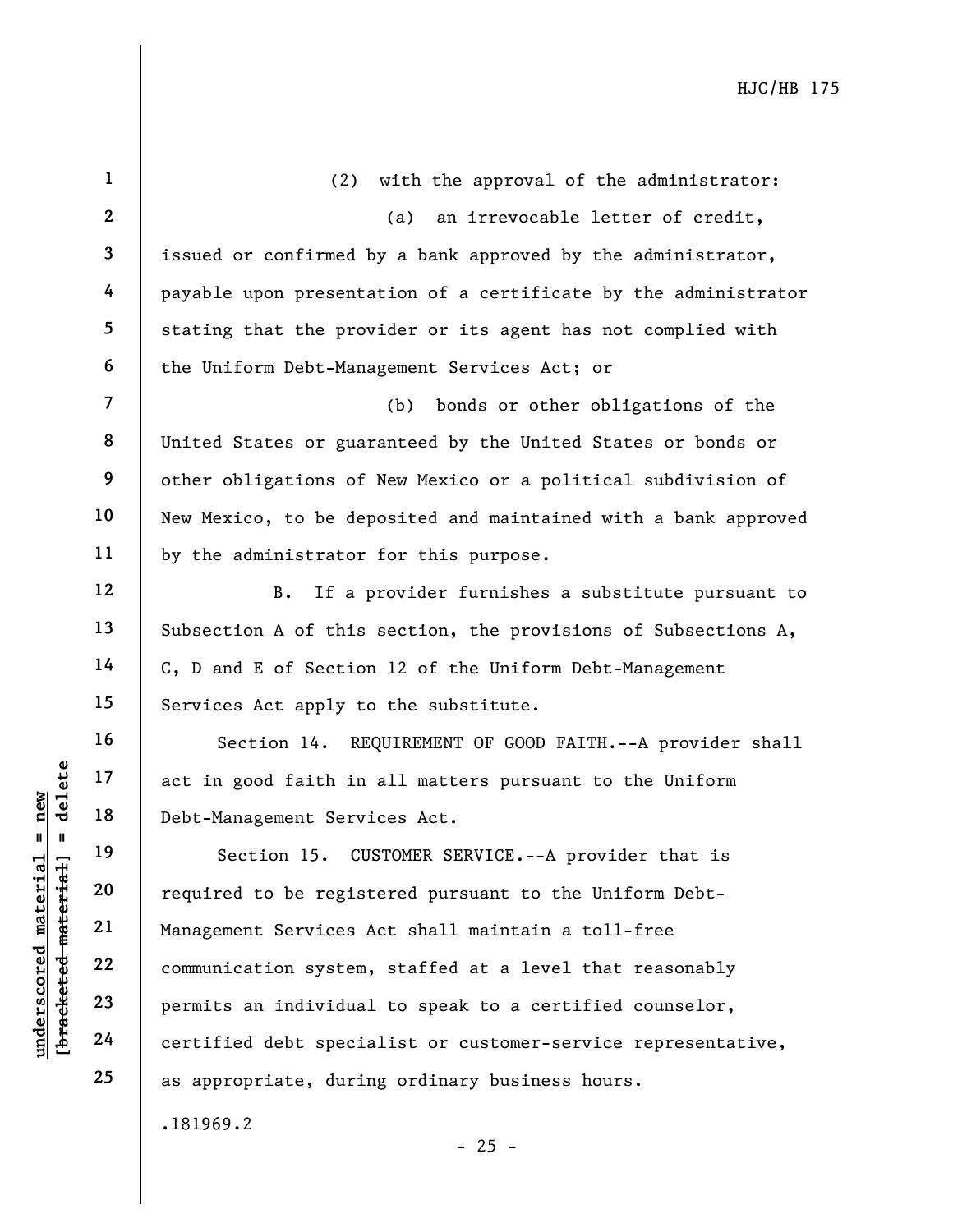**1** 

**2 3 4 5 6 7 8 9 10 11 12 13 14 15 16 17 18 19 20 21 22 23 24 25**  .181969.2  $- 26 -$ SERVICES.-- A. Before providing debt-management services, a registered provider shall give the individual an itemized list of goods and services and the charges for each. The list shall be clear and conspicuous, be in a record that the individual may keep, whether or not the individual assents to an agreement, and describe the goods and services the provider offers: (1) free of additional charge if the individual enters into an agreement; (2) for a charge if the individual does not enter into an agreement; and (3) for a charge if the individual enters into an agreement, using the following terminology, as applicable, and format: "Set-up fee: (*dollar amount of fee*) Monthly service fee:  $\mathcal{L}_\text{max}$  and  $\mathcal{L}_\text{max}$  and  $\mathcal{L}_\text{max}$  and  $\mathcal{L}_\text{max}$  and  $\mathcal{L}_\text{max}$  and  $\mathcal{L}_\text{max}$  (*dollar amount of fee or method of determining amount*) Settlement fee: (*dollar amount of fee or method of determining amount*)

Section 16. PREREQUISITES FOR PROVIDING DEBT-MANAGEMENT

 $$ **[bracketed material] = delete**  $anderscored material = new$ **underscored material = new**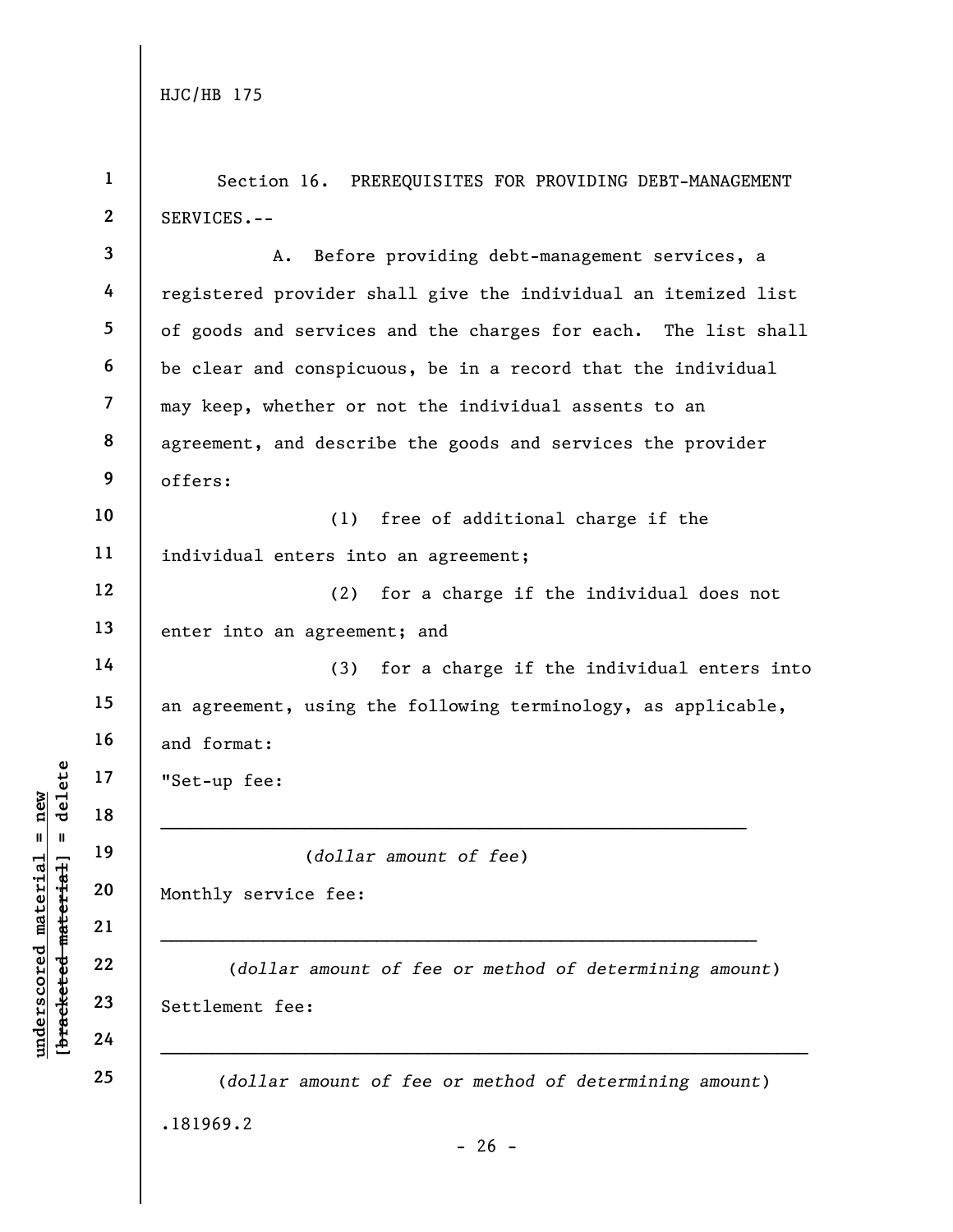**1 2**  Goods and services in addition to those provided in connection with a plan:

**3 4 5 6 7 8 9 10 11 12 13 14 15 16 17 18 19 20 21 22 23 24 25**  .181969.2 - 27 - (*item*) (*dollar amount or method of determining amount*) (*item*) (*dollar amount or method of determining amount*)". B. A provider shall not furnish debt-management services unless the provider, through the services of a certified counselor or certified debt specialist: (1) provides the individual with reasonable education about the management of personal finance; (2) has prepared a financial analysis; and (3) if the individual is to make regular, periodic payments to a creditor or provider: (a) has prepared a plan for the individual; (b) has made a determination, based on the provider's analysis of the information provided by the individual and otherwise available to it, that the plan is suitable for the individual and the individual will be able to meet the payment obligations pursuant to the plan; and (c) believes that each creditor of the individual listed as a participating creditor in the plan will accept payment of the individual's debts as provided in the plan.

**underscored material = new [bracketed material] = delete**

 $$ inderscored material = new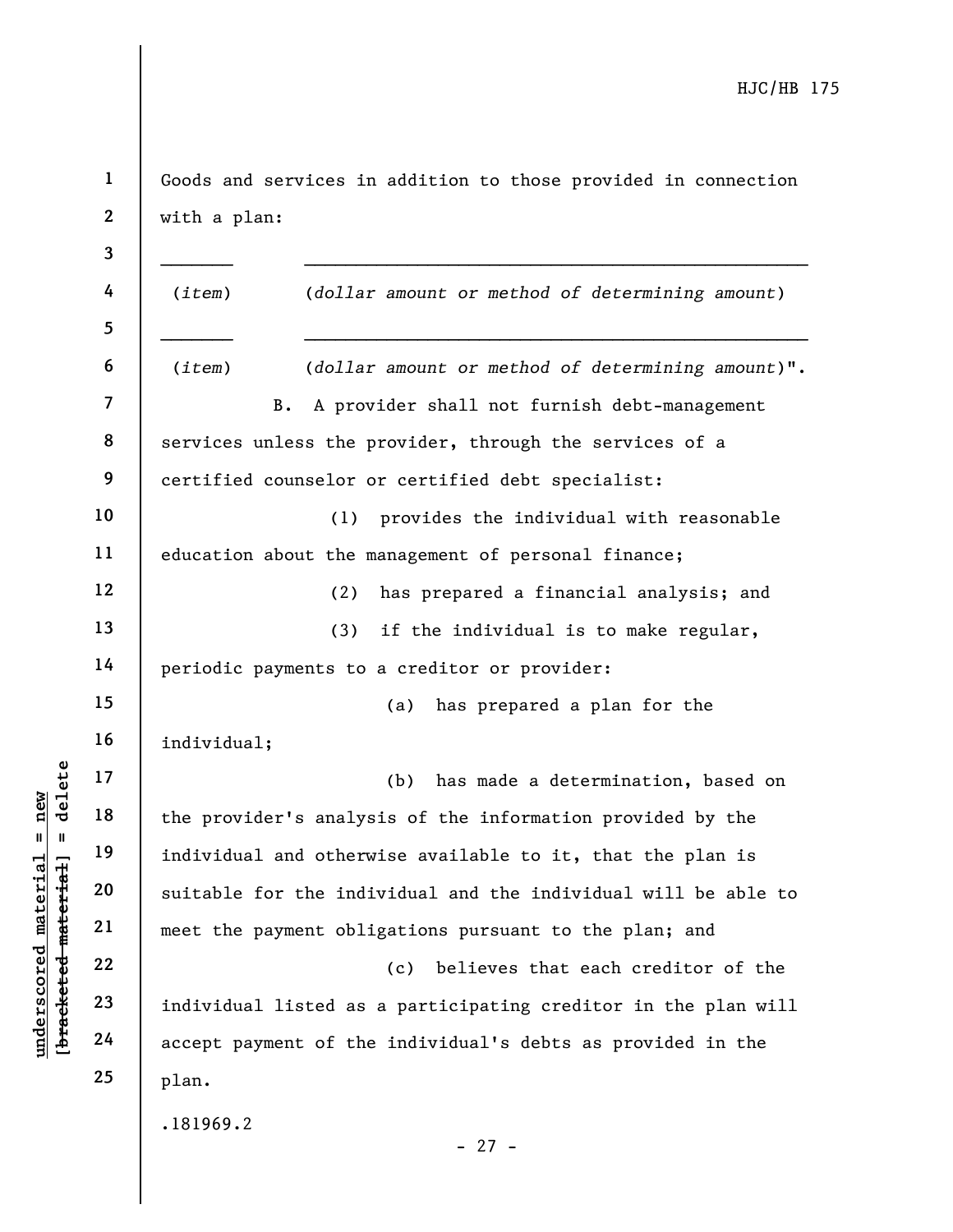| $\mathbf{1}$            | Before an individual assents to an agreement to<br>$c_{\bullet}$ |
|-------------------------|------------------------------------------------------------------|
| $\mathbf{2}$            | engage in a plan, a provider shall:                              |
| $\overline{\mathbf{3}}$ | (1) provide the individual with a copy of the                    |
| 4                       | analysis and plan required by Subsection B of this section in a  |
| 5                       | record that identifies the provider and that the individual may  |
| 6                       | keep whether or not the individual assents to the agreement;     |
| $\overline{\mathbf{7}}$ | (2)<br>inform the individual of the availability,                |
| 8                       | at the individual's option, of assistance by a toll-free         |
| 9                       | communication system or in person to discuss the financial       |
| 10                      | analysis and plan required by Subsection B of this section; and  |
| 11                      | (3)<br>with respect to all creditors identified                  |
| 12                      | by the individual or otherwise known by the provider to be       |
| 13                      | creditors of the individual, provide the individual with a list  |
| 14                      | of:                                                              |
| 15                      | creditors that the provider expects<br>(a)                       |
| 16                      | to participate in the plan and grant concessions;                |
| 17                      | (b) creditors that the provider expects                          |
| 18                      | to participate in the plan but not grant concessions;            |
| 19                      | creditors that the provider expects<br>(c)                       |
| 20                      | not to participate in the plan; and                              |
| 21                      | all other creditors.<br>(d)                                      |
| 22                      | Before an individual assents to an agreement,<br>$D$ .           |
| 23                      | the provider shall inform the individual in a separate record    |
| 24                      | that the individual may keep whether or not the individual       |
| 25                      | assents to the agreement:                                        |
|                         | .181969.2<br>- 28 -                                              |

[bracketed material] = delete **[bracketed material] = delete**  $underscored material = new$ **underscored material = new**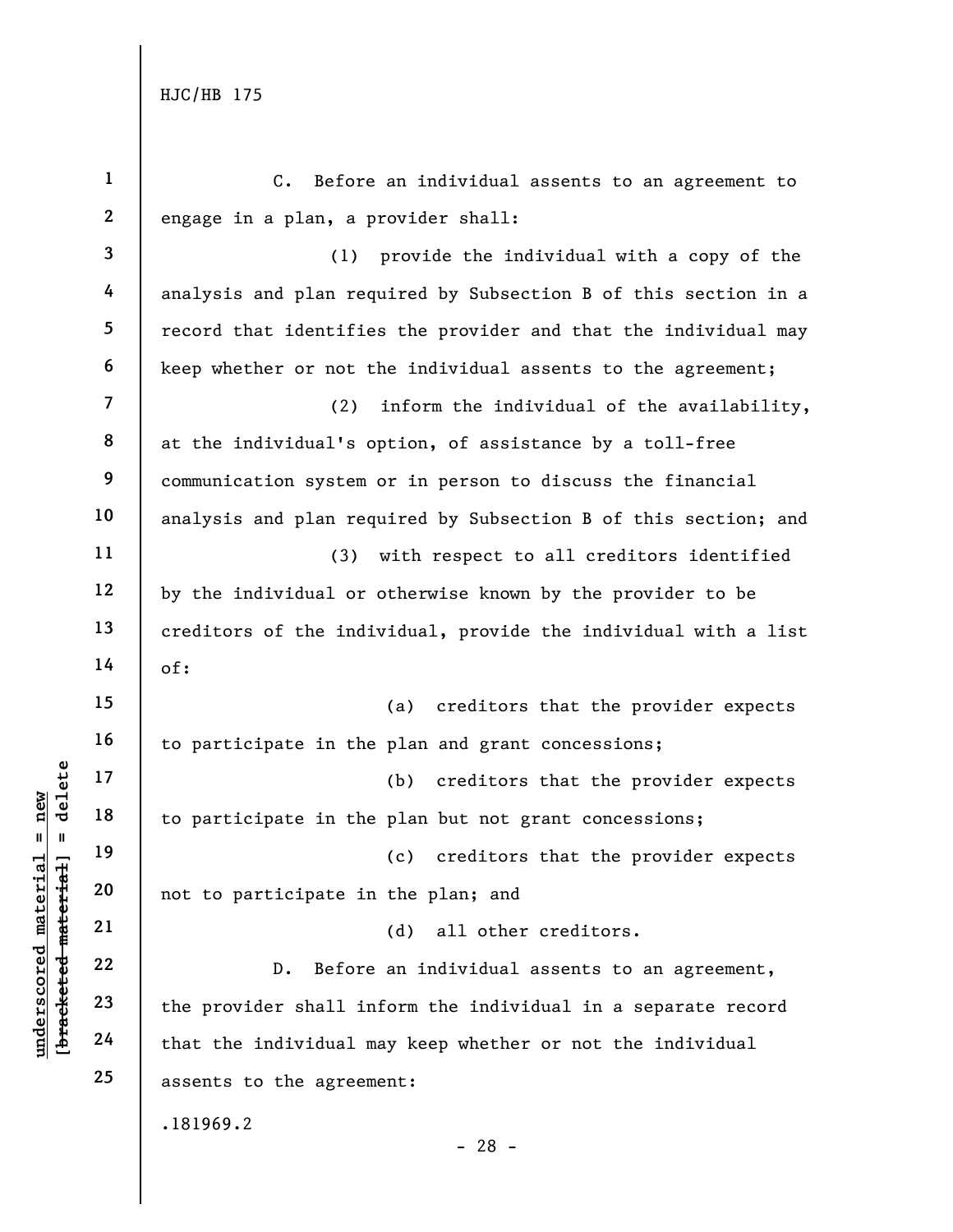| $\mathbf{1}$            | (1) of the name and business address of the                     |
|-------------------------|-----------------------------------------------------------------|
| $\boldsymbol{2}$        | provider;                                                       |
| 3                       | (2) that plans are not suitable for all                         |
| 4                       | individuals and the individual may ask the provider about other |
| 5                       | ways, including bankruptcy, to deal with indebtedness;          |
| 6                       | (3) that establishment of a plan may adversely                  |
| $\overline{\mathbf{7}}$ | affect the individual's credit rating or credit scores;         |
| 8                       | (4) that nonpayment of debt may lead creditors                  |
| 9                       | to increase finance and other charges or undertake collection   |
| 10                      | activity, including litigation;                                 |
| 11                      | (5) unless it is not true, that the provider                    |
| 12                      | may receive compensation from the creditors of the individual;  |
| 13                      | (6) that, unless the individual is insolvent,                   |
| 14                      | if a creditor settles for less than the full amount of the      |
| 15                      | debt, the plan may result in the creation of taxable income to  |
| 16                      | the individual, even though the individual does not receive any |
| 17                      | money;                                                          |
| 18                      | (7) that a provider, who is not otherwise                       |
| 19                      | authorized or officially licensed, does not provide accounting  |
| 20                      | or legal advice to individuals;                                 |
| 21                      | that the use of debt-management services<br>(8)                 |
| 22                      | may not stop a creditor from filing or pursuing a lawsuit       |
| 23                      | against an individual;                                          |
| 24                      | that the use of debt-management services<br>(9)                 |
| 25                      | will not stop debt collection activity or wage garnishment;     |
|                         | .181969.2                                                       |
|                         | $-29 -$                                                         |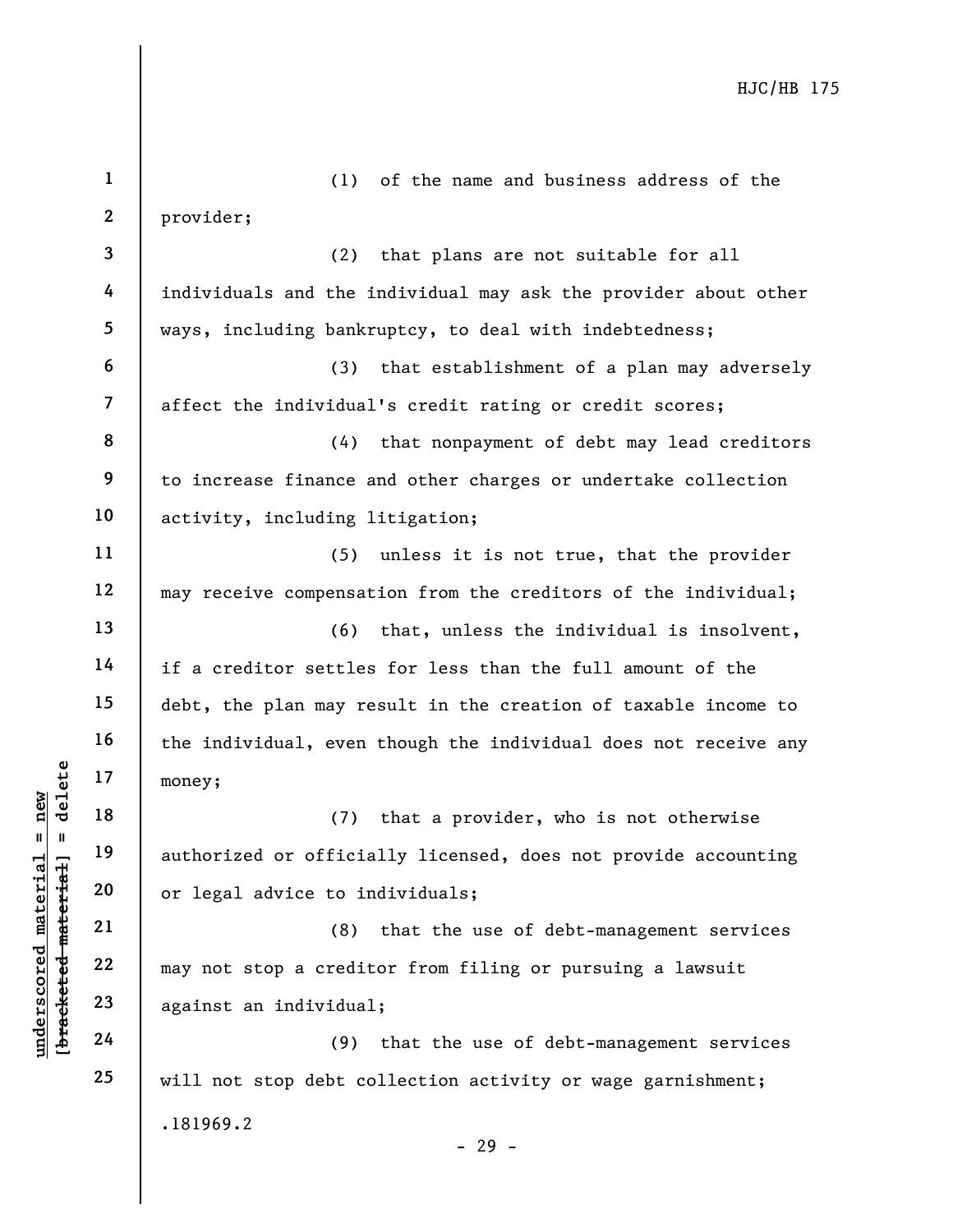**underscored material = new [bracketed material] = delete**

[bracketed material] = delete  $underscored material = new$ 

| $\mathbf{1}$   | (10) that the consumer may owe fees upon                        |
|----------------|-----------------------------------------------------------------|
| $\mathbf{2}$   | signing an agreement whether or not any debts are settled under |
| 3              | the program; and                                                |
| 4              | (11) that some creditors refuse to negotiate                    |
| 5              | with debt-management providers.                                 |
| 6              | If a provider may receive payments from an<br>Ε.                |
| $\overline{7}$ | individual's creditors and the plan contemplates that the       |
| 8              | individual's creditors will reduce finance charges or fees for  |
| 9              | late payment, default or delinquency, the provider may comply   |
| 10             | with Subsection D of this section by providing the following    |
| 11             | disclosure, surrounded by black lines:                          |
| 12             | "IMPORTANT INFORMATION FOR YOU TO CONSIDER                      |
| 13             | Debt-management plans are not right for<br>(1)                  |
| 14             | all individuals, and you may ask us to                          |
| 15             | provide information about other ways,                           |
| 16             | including bankruptcy, to deal with your                         |
| 17             | debts.                                                          |
| 18             | (2)<br>Using a debt-management plan may make it                 |
| 19             | harder for you to obtain credit.                                |
| 20             | (3)<br>We may receive compensation for our                      |
| 21             | services from your creditors.                                   |
| 22             |                                                                 |
| 23             | Name and business address of provider".                         |
| 24             | If a provider will not receive payments from an<br>$F$ .        |
| 25             | individual's creditors and the plan contemplates that the       |
|                | .181969.2                                                       |
|                | $-30 -$                                                         |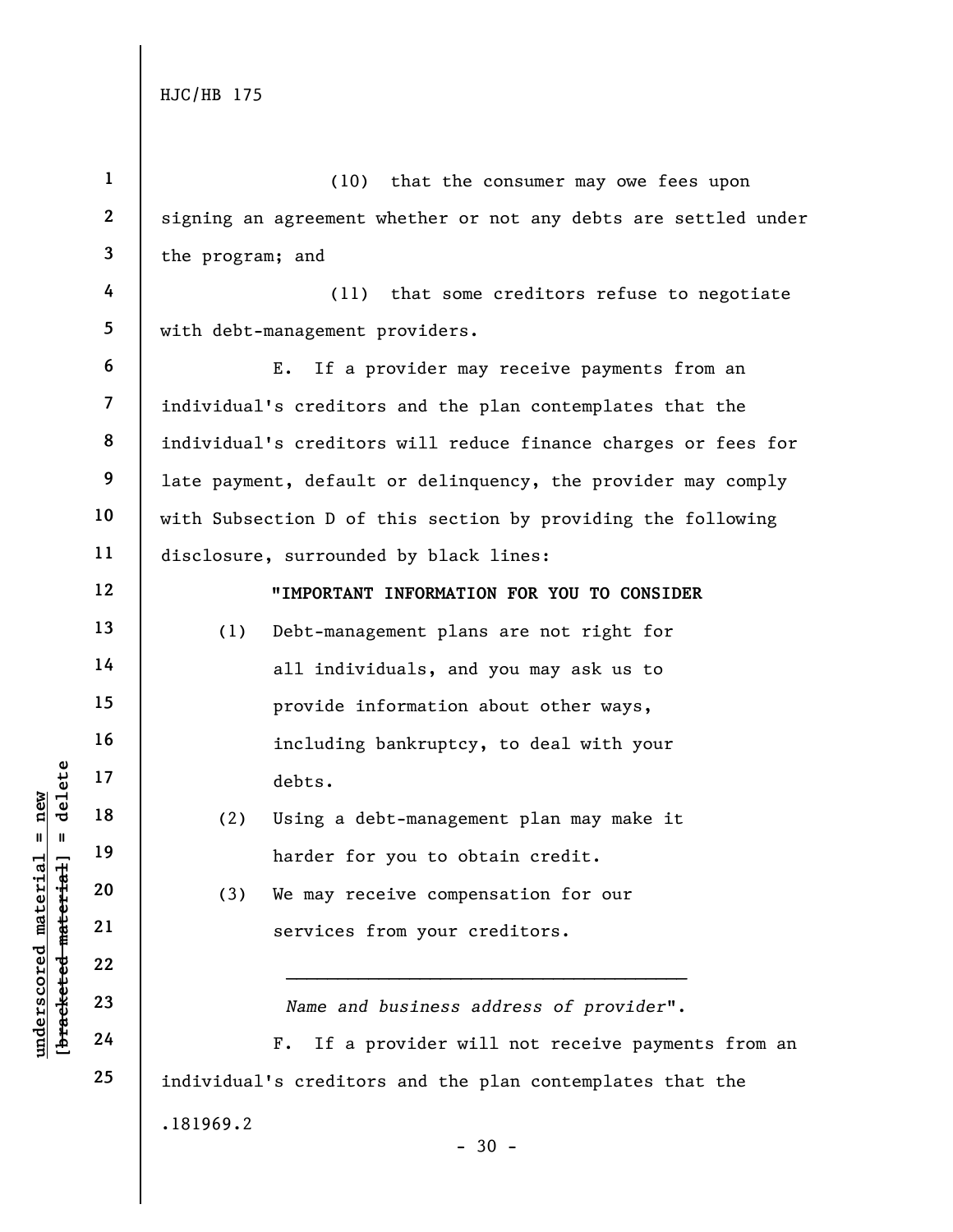**1**  individual's creditors will reduce finance charges or fees for **2**  late payment, default or delinquency, a provider may comply **3**  with Subsection D of this section by providing the following **4**  disclosure, surrounded by black lines: **5**  "**IMPORTANT INFORMATION FOR YOU TO CONSIDER 6**  (1) Debt-management plans are not right for **7**  all individuals, and you may ask us to **8**  provide information about other ways, **9**  including bankruptcy, to deal with your **10**  debts. **11**  (2) Using a debt-management plan may make it **12**  harder for you to obtain credit. **13**   $\mathcal{L}_\text{max}$  and  $\mathcal{L}_\text{max}$  and  $\mathcal{L}_\text{max}$  and  $\mathcal{L}_\text{max}$ **14**  *Name and business address of provider*". **15**  G. If an agreement contemplates that creditors will **16**  settle debts for less than the full principal amount of debt  $$ **[bracketed material] = delete 17**  owed, a provider may comply with Subsection D of this section **underscored material = new 18**  by providing the following disclosure, surrounded by black **19**  lines: **20**  "**IMPORTANT INFORMATION FOR YOU TO CONSIDER 21**  (1) Our program is not right for all **22**  individuals, and you may ask us to **23**  provide information about bankruptcy and **24**  other ways to deal with your debts. **25**  (2) Nonpayment of your debts under our.181969.2  $-31 -$ 

 $anderscored material = new$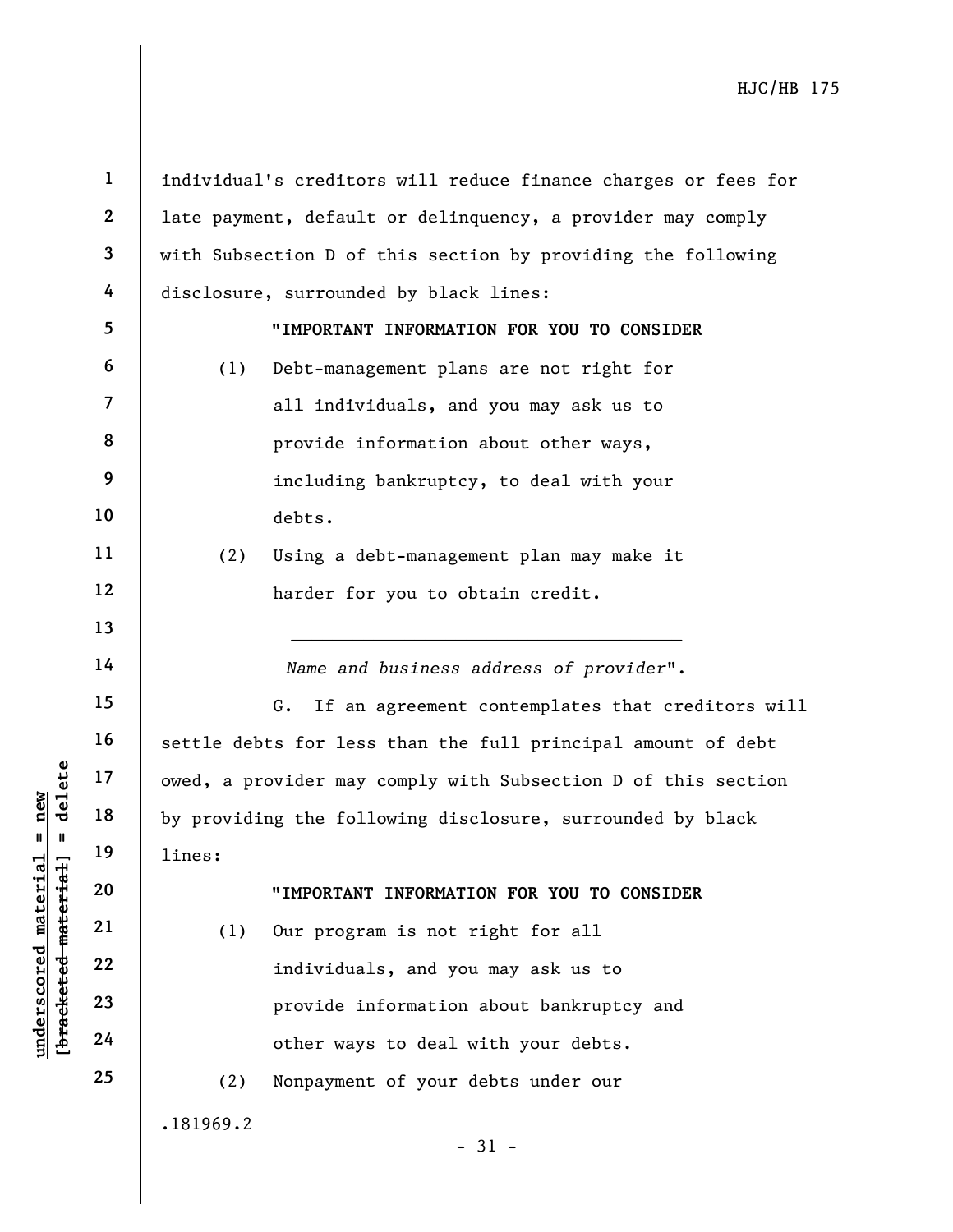**1 2 3 4 5 6 7 8 9 10 11 12 13 14 15 16 17 18 19 20 21 22 23 24 25**  .181969.2 - 32 program may: • hurt your credit rating or credit scores; • lead your creditors to increase finance and other charges; and • lead your creditors to undertake activity, including lawsuits, to collect the debts. (3) Reduction of debt under our program may result in taxable income to you, even though you will not actually receive any money. *Name and business address of provider*". Section 17. COMMUNICATION BY ELECTRONIC OR OTHER MEANS.-- A. As used in this section: (1) "consumer" means an individual who seeks or obtains goods or services that are used primarily for personal, family or household purposes; and (2) "federal act" means the federal Electronic Signatures in Global and National Commerce Act, 15 U.S.C. Section 7001 et seq., as amended. B. A provider may satisfy the requirements of Section 16, 18 or 26 of the Uniform Debt-Management Services Act by means of the internet or other electronic means if the

 $$ **[bracketed material] = delete**  $underscored material = new$ **underscored material = new**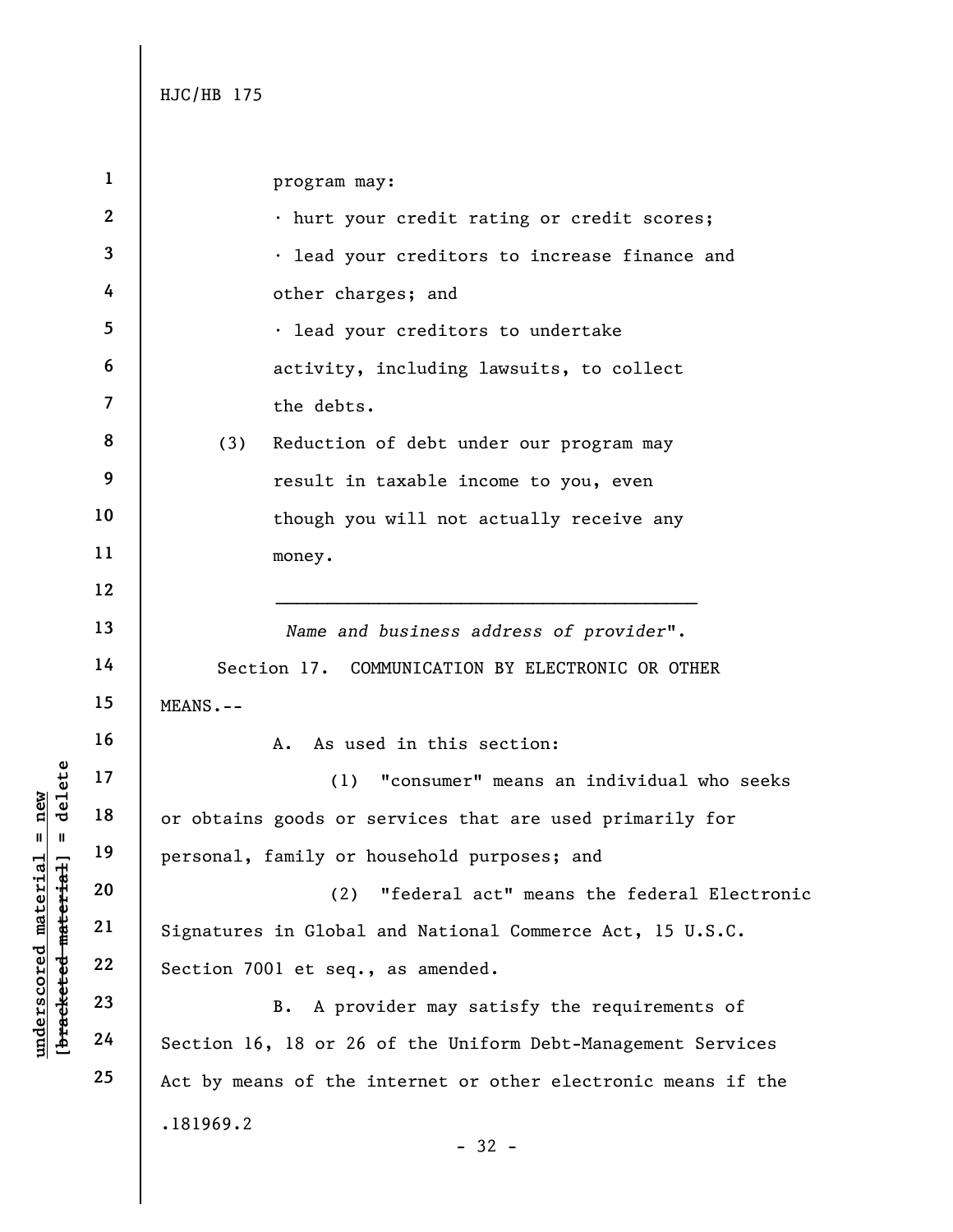**1 2 3 4 5 6 7 8 9 10 11 12 13 14 15 16 17 18 19**  provider obtains a consumer's consent in the manner provided by Section 101(c)(1) of the federal act. C. The disclosures and materials required by Sections 16, 18 and 26 of the Uniform Debt-Management Services Act shall be presented in a form that is capable of being accurately reproduced for later reference. D. With respect to disclosure by means of an internet web site, the disclosure of the information required by Subsection D of Section 16 of the Uniform Debt-Management Services Act shall appear on one or more screens that: (1) contain no other information; and (2) the individual must see before proceeding to assent to formation of an agreement. E. At the time of providing the materials and agreement required by Subsections C and D of Section 16 and Sections 18 and 26 of the Uniform Debt-Management Services Act, a provider shall inform the individual that upon electronic, telephonic or written request, it will send the individual a written copy of the materials and shall comply with a request

.181969.2 - 33 - F. If a provider is requested, before the expiration of ninety days after an agreement is completed or terminated, to send a written copy of the materials required by Subsections C and D of Section 16 and Sections 18 and 26 of the Uniform Debt-Management Services Act, the provider shall send

as provided in Subsection F of this section.

 $$ **[bracketed material] = delete** inderscored material = new **underscored material = new**

**20** 

**21** 

**22** 

**23** 

**24** 

**25**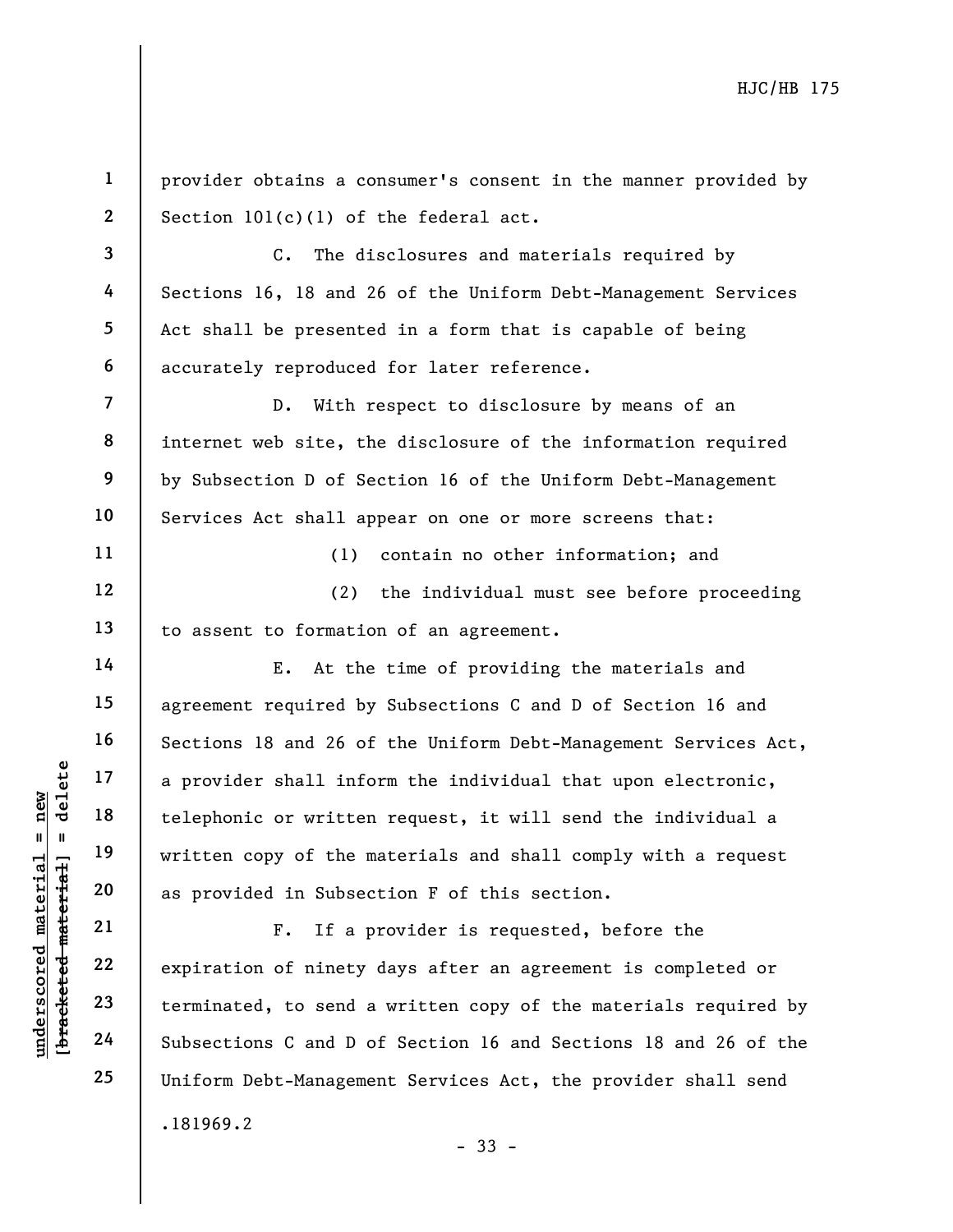**1 2 3 4 5 6 7 8 9 10 11 12 13 14 15 16 17 18 19 20 21 22 23 24 25**  .181969.2 the materials at no charge within three business days after the request is received, but the provider need not comply with a request more than once per calendar month or if it reasonably believes the request is made for purposes of harassment. If a request is made more than ninety days after an agreement is completed or terminated, the provider shall send within a reasonable time a written copy of the materials requested. G. A provider that maintains an internet web site shall disclose on the home page of its web site or on a page that is clearly and conspicuously connected to the home page by a link that clearly reveals its contents: (1) its name and all names under which it does business; (2) its principal business address, telephone number and electronic-mail address, if any; and (3) the names of its principal officers. H. Subject to Subsection I of this section, if a consumer who has consented to electronic communication in the manner provided by Section 101 of the federal act withdraws consent as provided in the federal act, a provider may terminate its agreement with the consumer. I. If a provider wishes to terminate an agreement with a consumer pursuant to Subsection H of this section, it shall notify the consumer that it will terminate the agreement unless the consumer, within thirty days after receiving the

 $$ **[bracketed material] = delete**  $anderscored material = new$ **underscored material = new**

- 34 -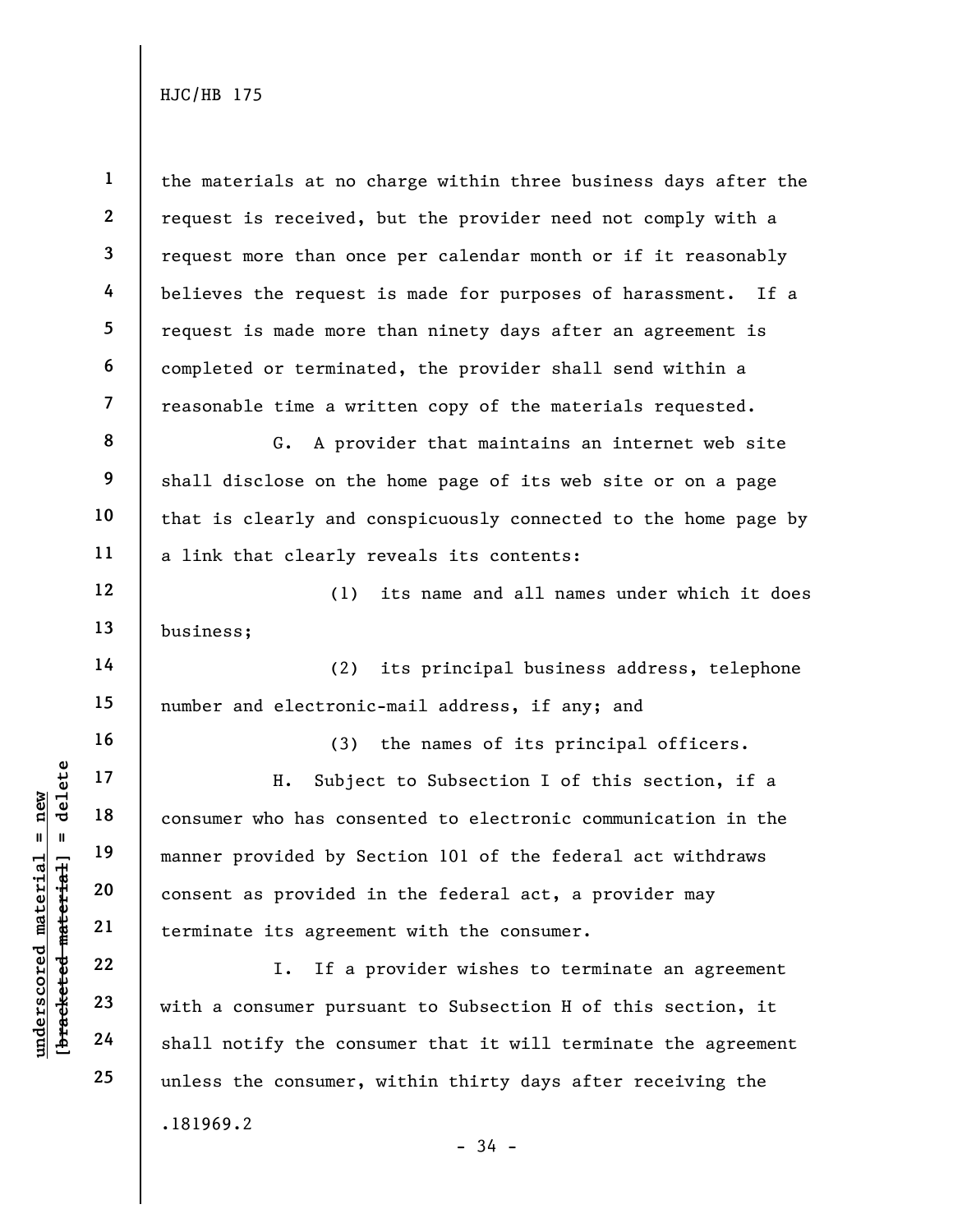**[bracketed material] = delete 1 2 3 4 5 6 7 8 9 10 11 12 13 14 15 16 17 18 19 20 21 22 23 24 25**  .181969.2 - 35 notification, consents to electronic communication in the manner provided in Section 101(c) of the federal act. If the consumer consents, the provider may terminate the agreement only as permitted by Subparagraph (g) of Paragraph (6) of Subsection A of Section 18 of the Uniform Debt-Management Services Act. Section 18. FORM AND CONTENTS OF AGREEMENT.-- A. An agreement shall: (1) be in a record; (2) be dated and signed by the provider and the individual; (3) include the name of the individual and the address where the individual resides; (4) include the name, business address and telephone number of the provider; (5) be delivered to the individual immediately upon formation of the agreement; and (6) disclose: (a) the services to be provided; (b) the amount, or method of determining the amount, of all fees, individually itemized, to be paid by the individual; (c) the schedule of payments to be made by or on behalf of the individual, including the amount of each payment, the date on which each payment is due and an estimate

**underscored material = new**

 $$  $anderscored material = new$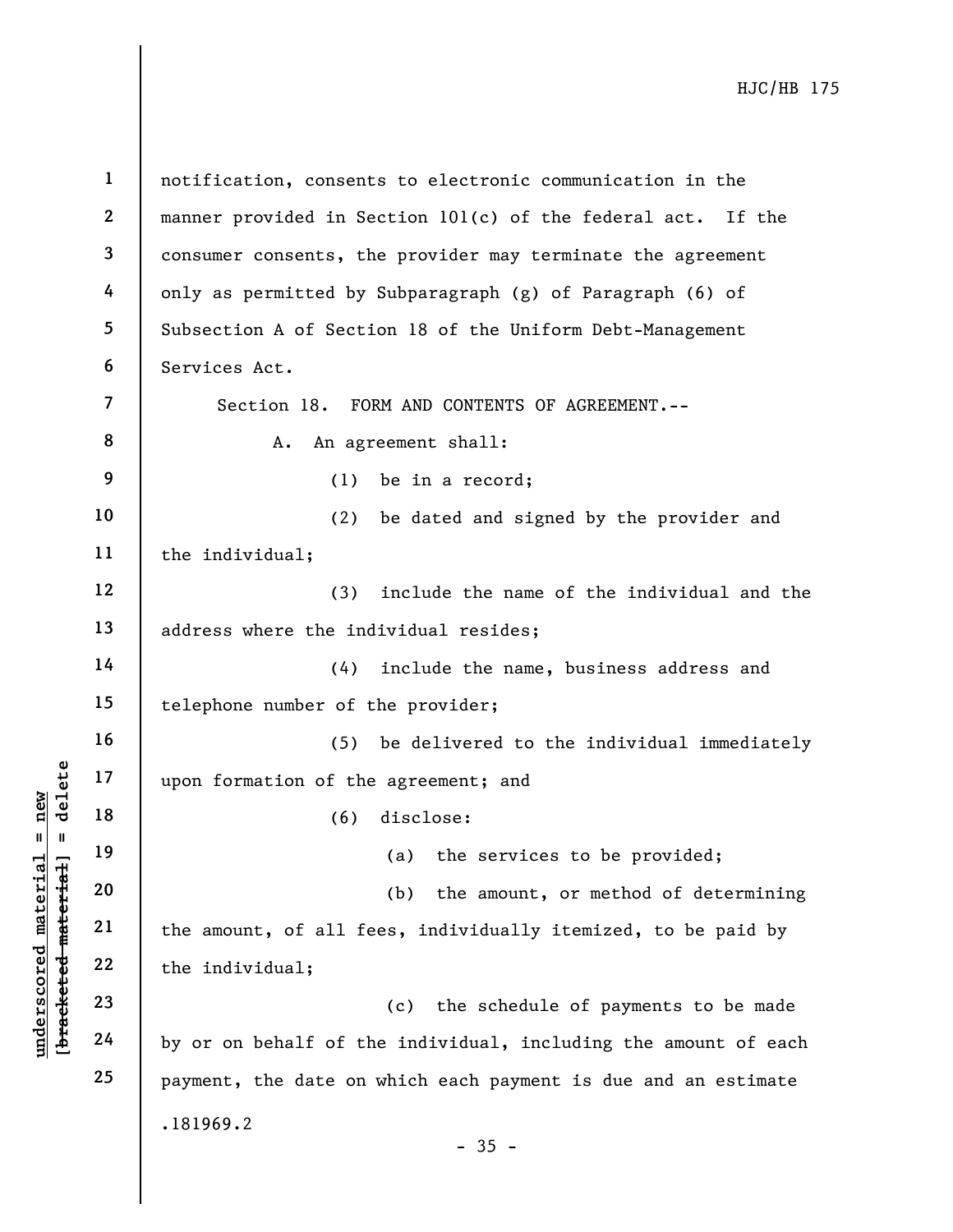**1 2 3 4 5 6 7 8 9 10 11 12 13 14 15 16 17 18 19 20 21 22 23 24 25**  .181969.2  $-36$ of the date of the final payment; (d) if a plan provides for regular periodic payments to creditors: 1) each creditor of the individual to which payment will be made, the amount owed to each creditor and any concessions the provider reasonably believes each creditor will offer; and 2) the schedule of expected payments to each creditor, including the amount of each payment and the date on which it will be made; (e) each creditor that the provider believes will not participate in the plan and to which the provider will not direct payment; (f) how the provider will comply with its obligations pursuant to Subsection A of Section 26 of the Uniform Debt-Management Services Act; (g) that the provider may terminate the agreement for good cause upon return of unexpended money of the individual; (h) that the individual may cancel the agreement as provided in Section 19 of the Uniform Debt-Management Services Act; (i) that the individual may contact the administrator with any questions or complaints regarding the provider; and (j) the address, telephone number and internet address or web site of the administrator.

 $b$ racketed material] = delete **[bracketed material] = delete**  $anderscored material = new$ **underscored material = new**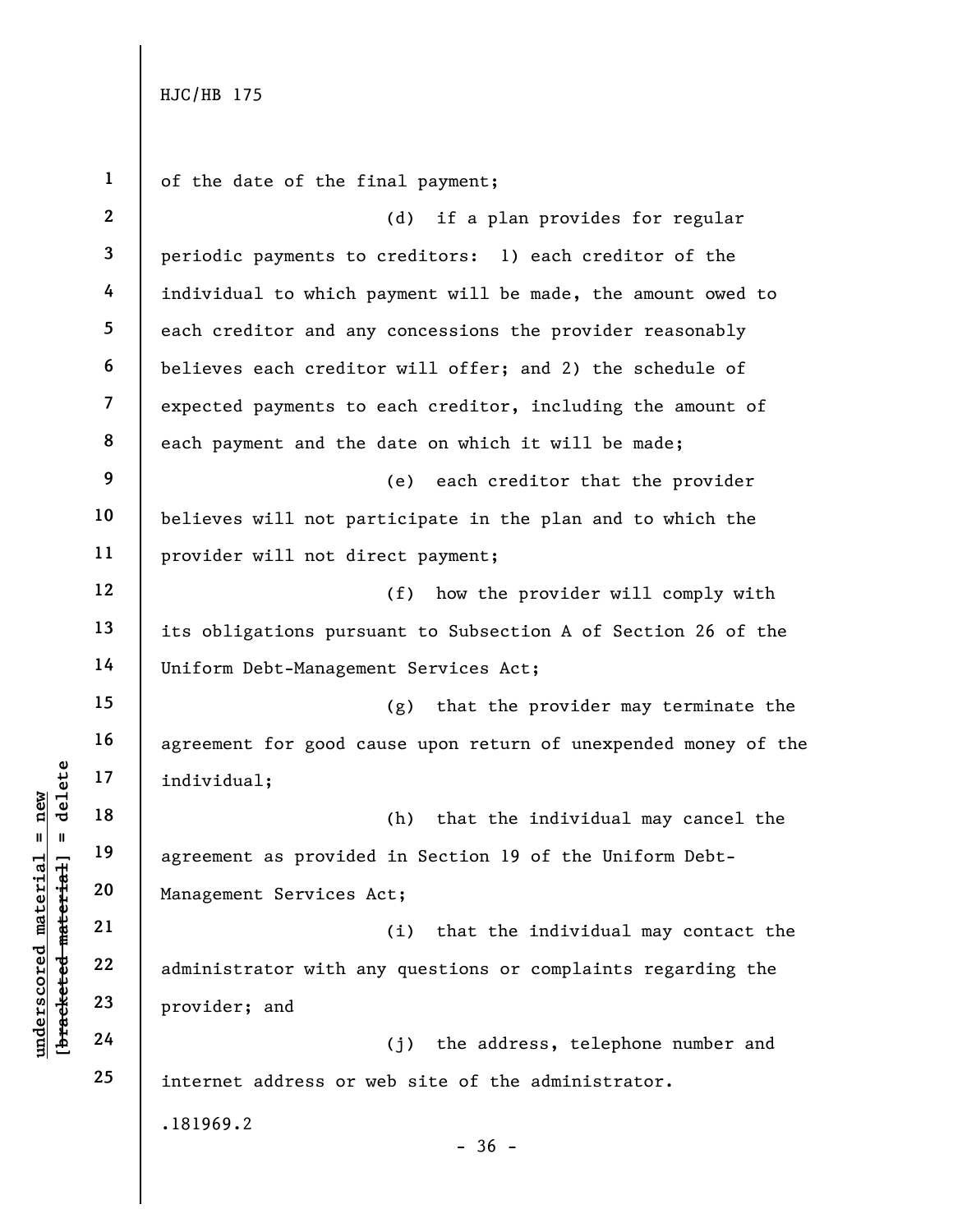**1 2 3 4 5 6 7 8 9 10 11 12 13 14 15 16 17 18 19 20 21 22 23 24 25**  .181969.2 - 37 - B. For purposes of Paragraph (5) of Subsection A of this section, delivery of an electronic record occurs when it is made available in a format in which the individual may retrieve, save and print it and the individual is notified that it is available. C. If the administrator supplies the provider with any information required pursuant to Subparagraph (j) of Paragraph (6) of Subsection A of this section, the provider may comply with that requirement only by disclosing the information supplied by the administrator. D. An agreement shall provide that: (1) the individual has a right to terminate the agreement at any time, without penalty or obligation, by giving the provider written or electronic notice, in which event: (a) the provider will refund all unexpended money that the provider or its agent has received from or on behalf of the individual for the reduction or satisfaction of the individual's debt; (b) with respect to an agreement that contemplates that creditors will settle debts for less than the principal amount of debt, the provider will refund sixty-five percent of any portion of the set-up fee that has not been credited against the settlement fee; and (c) all powers of attorney granted by

**underscored material = new [bracketed material] = delete**

 $$  $anderscored material = new$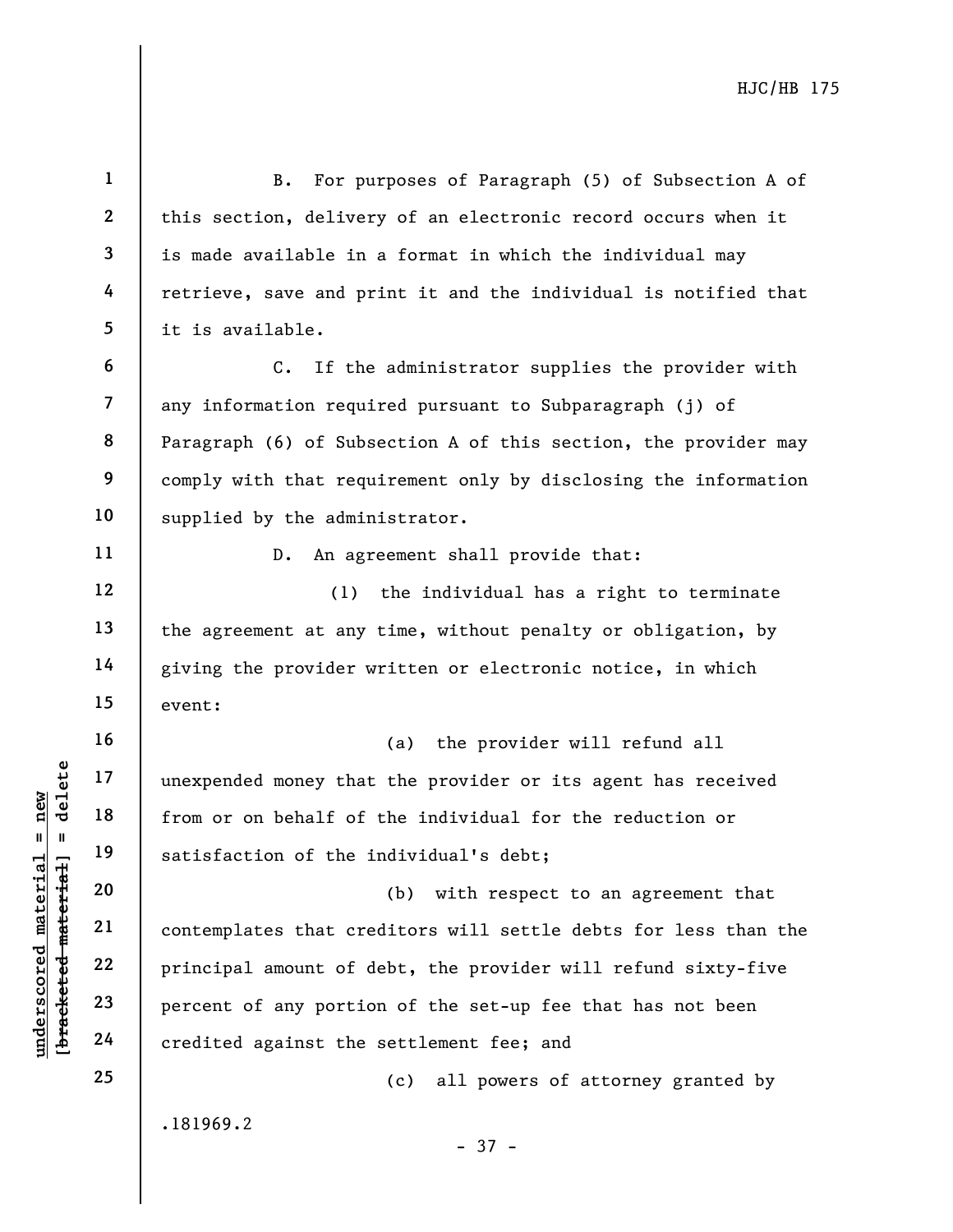| $\mathbf{1}$            | the individual to the provider are revoked and ineffective;     |
|-------------------------|-----------------------------------------------------------------|
| $\mathbf{2}$            | (2) the individual authorizes any bank in                       |
| $\mathbf{3}$            | which the provider or its agent has established a trust account |
| 4                       | to disclose to the administrator any financial records relating |
| 5                       | to the trust account; and                                       |
| 6                       | (3) the provider will notify the individual                     |
| $\overline{\mathbf{7}}$ | within five days after learning of a creditor's final decision  |
| 8                       | to reject or withdraw from a plan and that this notice will     |
| 9                       | include:                                                        |
| 10                      | (a) the identity of the creditor; and                           |
| 11                      | (b) the right of the individual to                              |
| 12                      | modify or terminate the agreement.                              |
| 13                      | E. An agreement may confer on a provider a power of             |
| 14                      | attorney to settle the individual's debt for no more than fifty |
| 15                      | percent of the outstanding amount of the debt. An agreement     |
| 16                      | shall not confer a power of attorney to settle a debt for more  |
| 17                      | than fifty percent of that amount, but may confer a power of    |
| 18                      | attorney to negotiate with creditors of the individual on       |
| 19                      | behalf of the individual. An agreement shall provide that the   |
| 20                      | provider will obtain the assent of the individual after a       |
| 21                      | creditor has assented to a settlement for more than fifty       |
| 22                      | percent of the outstanding amount of the debt.                  |
| 23                      | An agreement shall not:<br>$F$ .                                |
| 24                      | provide for application of the law of any<br>(1)                |
| 25                      | jurisdiction other than the United States and New Mexico;       |
|                         | .181969.2                                                       |

[bracketed material] = delete **[bracketed material] = delete**  $underscored material = new$ **underscored material = new**

- 38 -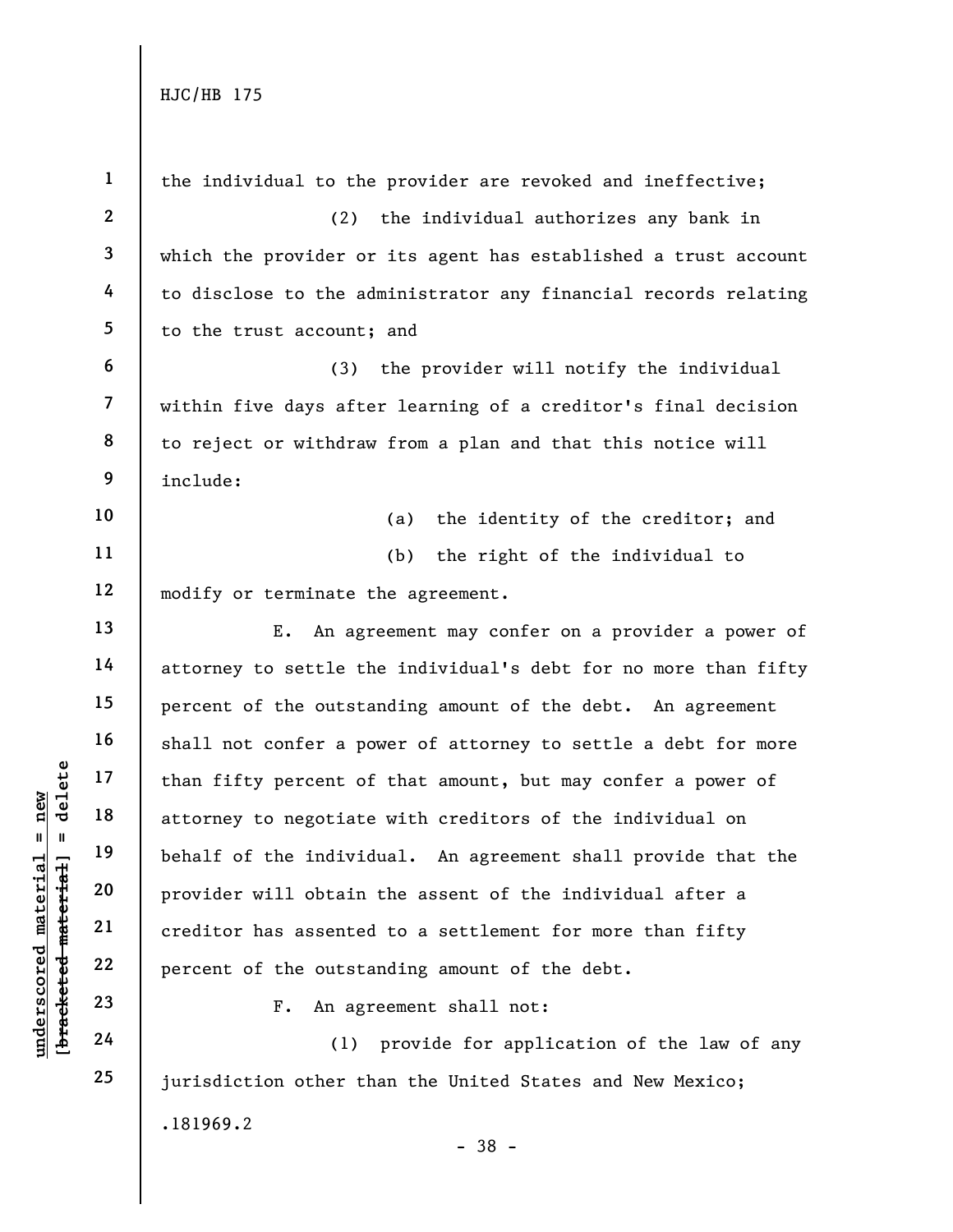**1 2 3 4 5 6 7 8 9 10 11 12 13 14 15 16 17 18 19 20 21 22 23 24 25**  .181969.2 (2) except as permitted by the Uniform Arbitration Act, contain a provision that modifies or limits otherwise available forums or procedural rights, including the right to trial by jury, that are generally available to the individual pursuant to law other than the Uniform Debt-Management Services Act; (3) contain a provision that restricts the individual's rights or remedies or the provider's obligations pursuant to the Uniform Debt-Management Services Act or law other than the Uniform Debt-Management Services Act; (4) contain a provision that: (a) limits or releases the liability of any person for not performing the agreement or for violating the Uniform Debt-Management Services Act; or (b) indemnifies any person for liability arising pursuant to the agreement or the Uniform Debt-Management Services Act; or (5) contain a post-agreement waiver, modification or agreement prohibited from inclusion in the agreement. G. All rights and obligations specified in Subsection D of this section and Section 19 of the Uniform Debt-Management Services Act exist even if not provided in the agreement. A provision in an agreement that violates Subsection D, E or F of this section is void.

- 39 -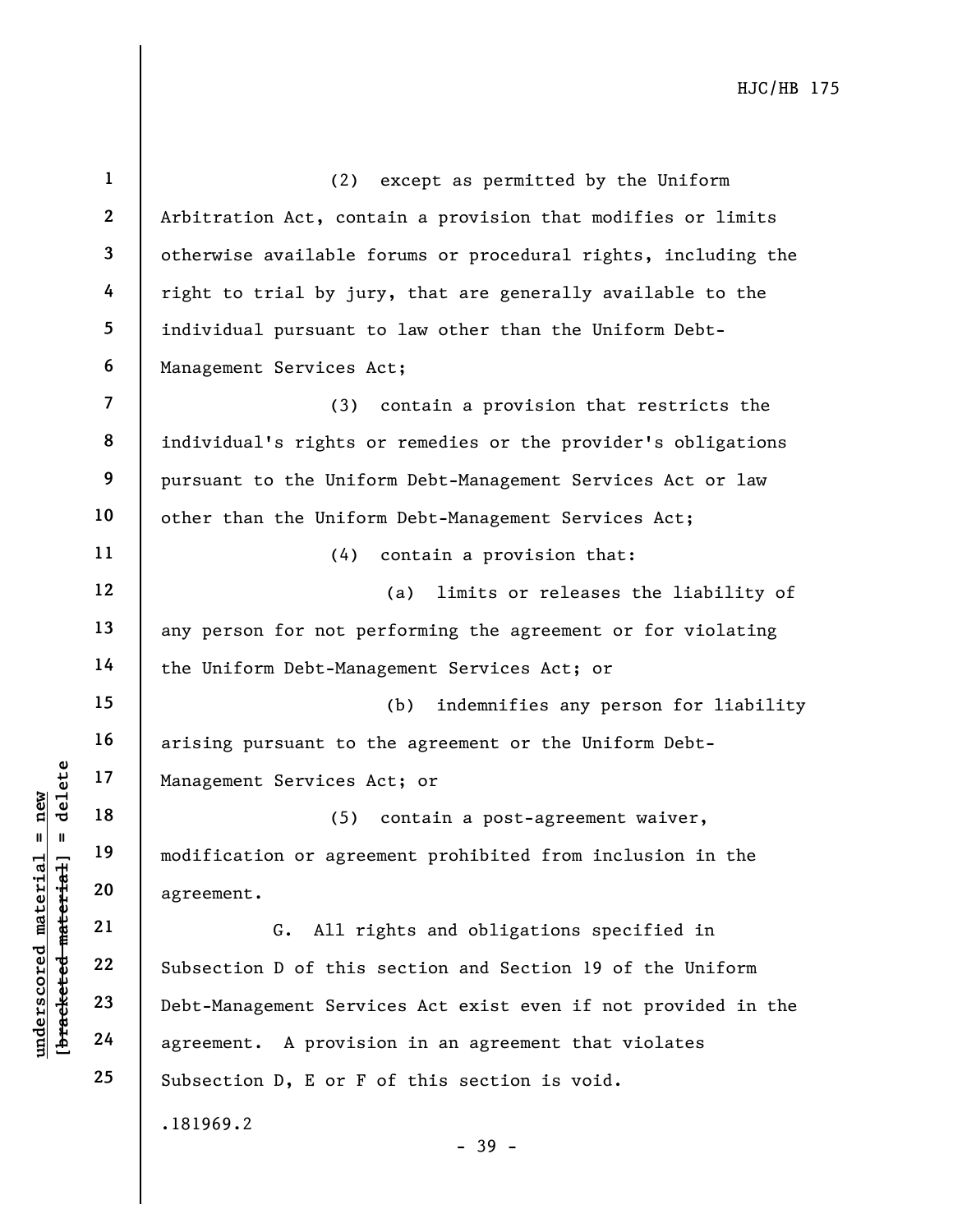**underscored material = new**

bracketed material]

 $underscored material = new$ 

delete

 $\mathbf{I}$ 

**[bracketed material] = delete 1 2 3 4 5 6 7 8 9 10 11 12 13 14 15 16 17 18 19 20 21 22 23 24 25**  .181969.2  $- 40 -$ Section 19. CANCELLATION OF AGREEMENT--WAIVER.-- A. An individual may cancel an agreement before midnight of the third business day after the individual assents to it, unless the agreement does not comply with Subsection B of this section or Section 18 or 27 of the Uniform Debt-Management Services Act, in which event the individual may cancel the agreement within thirty days after the individual assents to it. To exercise the right to cancel, the individual shall give notice in a record to the provider. Notice by mail is given when mailed. B. An agreement shall be accompanied by a form that contains in bold-face type, surrounded by bold black lines: "**Notice of Right to Cancel** You may cancel this agreement, without any penalty or obligation, at any time before midnight of the third business day that begins the day after you agree to it by electronic communication or by signing it. To cancel this agreement during this period, send an email to \_\_\_\_\_\_\_\_\_\_\_\_\_\_\_\_\_\_\_\_\_\_\_\_\_\_\_\_ (*email address of provider*) or mail or deliver a signed, dated copy of this notice, or any other written notice to \_\_\_\_\_\_\_\_\_\_\_\_\_\_\_\_\_\_\_\_\_\_\_\_\_\_\_\_\_\_\_\_ (*name of provider*) at \_\_\_\_\_\_\_\_\_\_\_\_\_\_\_\_\_\_\_\_\_\_\_\_\_\_\_\_\_\_\_ (*address of* provider) before midnight on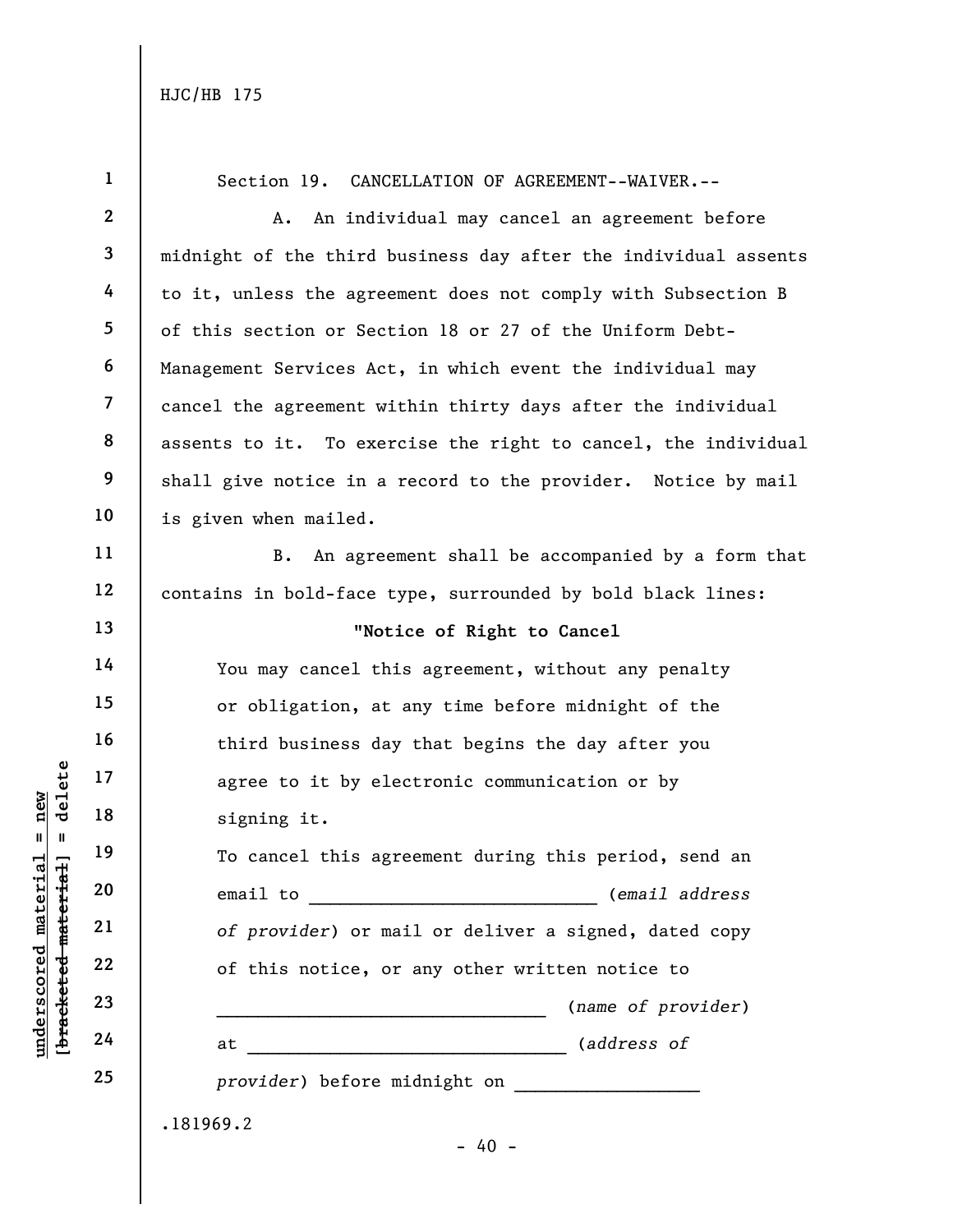| $\mathbf 1$      | $(data)$ .                                                      |
|------------------|-----------------------------------------------------------------|
| $\boldsymbol{2}$ | If you cancel this agreement within the three-day               |
| 3                | period, we will refund all money you already have               |
| 4                | paid us.                                                        |
| 5                | You also may terminate this agreement at any later              |
| 6                | time, but we may not be required to refund fees you             |
| 7                | have paid us.                                                   |
| 8                | I cancel this agreement,                                        |
| 9                |                                                                 |
| 10               | Print your name                                                 |
| 11               |                                                                 |
| 12               | Signature                                                       |
| 13               |                                                                 |
| 14               | Date".                                                          |
| 15               | If a personal financial emergency necessitates<br>$C$ .         |
| 16               | the disbursement of an individual's money to one or more of the |
| 17               | individual's creditors before the expiration of three days      |
| 18               | after an agreement is signed, an individual may waive the right |
| 19               | to cancel. To waive the right, the individual shall send or     |
| 20               | deliver a signed, dated statement in the individual's own words |
| 21               | describing the circumstances that necessitate a waiver.<br>The  |
| 22               | waiver shall explicitly waive the right to cancel. A waiver by  |
| 23               | means of a standard-form record is void.                        |
| 24               | Section 20. REOUIRED LANGUAGE.--Unless the                      |

.181969.2 - 41 - Section 20. REQUIRED LANGUAGE.--Unless the administrator, by rule, provides otherwise, the disclosures and

[bracketed material] = delete **[bracketed material] = delete**  $underscored material = new$ **underscored material = new**

**25**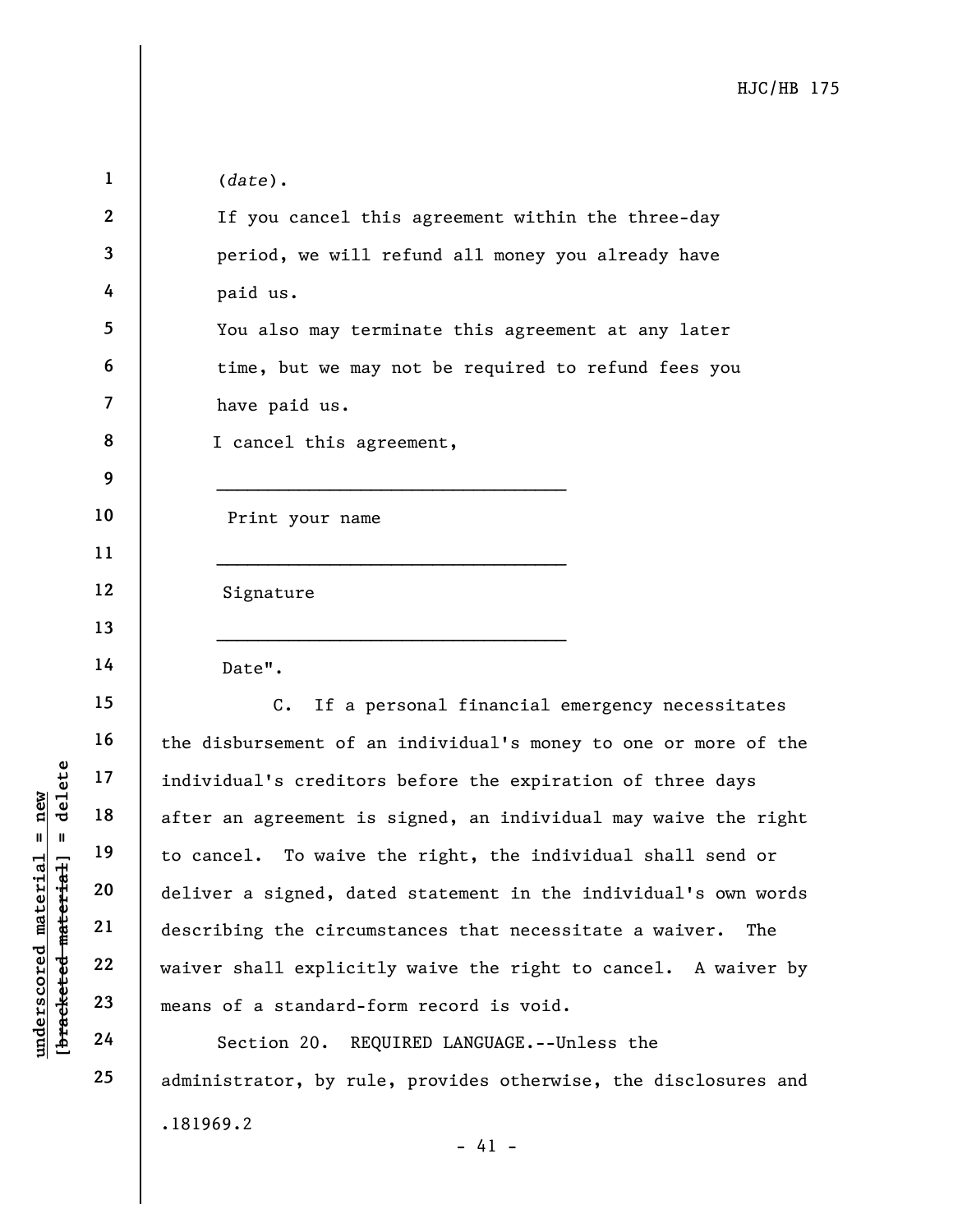**1** 

**4** 

**6** 

**7** 

**8** 

**9** 

**10** 

**11** 

**12** 

**13** 

**14** 

**15** 

**16** 

**17** 

**18** 

**19** 

**20** 

**21** 

**22** 

**23** 

**24** 

**25** 

**2 3 5**  documents required by the Uniform Debt-Management Services Act shall be in English. If a provider communicates with an individual primarily in a language other than English, the provider shall furnish a translation into the other language of the disclosures and documents required by the Uniform Debt-Management Services Act.

Section 21. TRUST ACCOUNT.--

A. All money paid to a provider by or on behalf of an individual for distribution to creditors pursuant to a plan is held in trust. Within two business days after receipt, the provider shall deposit the money in a trust account established for the benefit of individuals to whom the provider is furnishing debt-management services.

B. Money held in trust by a provider is not property of the provider or its designee. The money is not available to creditors of the provider or designee, except an individual from whom or on whose behalf the provider received money, to the extent that the money has not been disbursed to creditors of the individual.

C. A provider shall:

(1) maintain separate records of account for each individual to whom the provider is furnishing debtmanagement services;

.181969.2  $- 42 -$ (2) disburse money paid by or on behalf of the individual to creditors of the individual as disclosed in the

 $$ **[bracketed material] = delete** inderscored material = new **underscored material = new**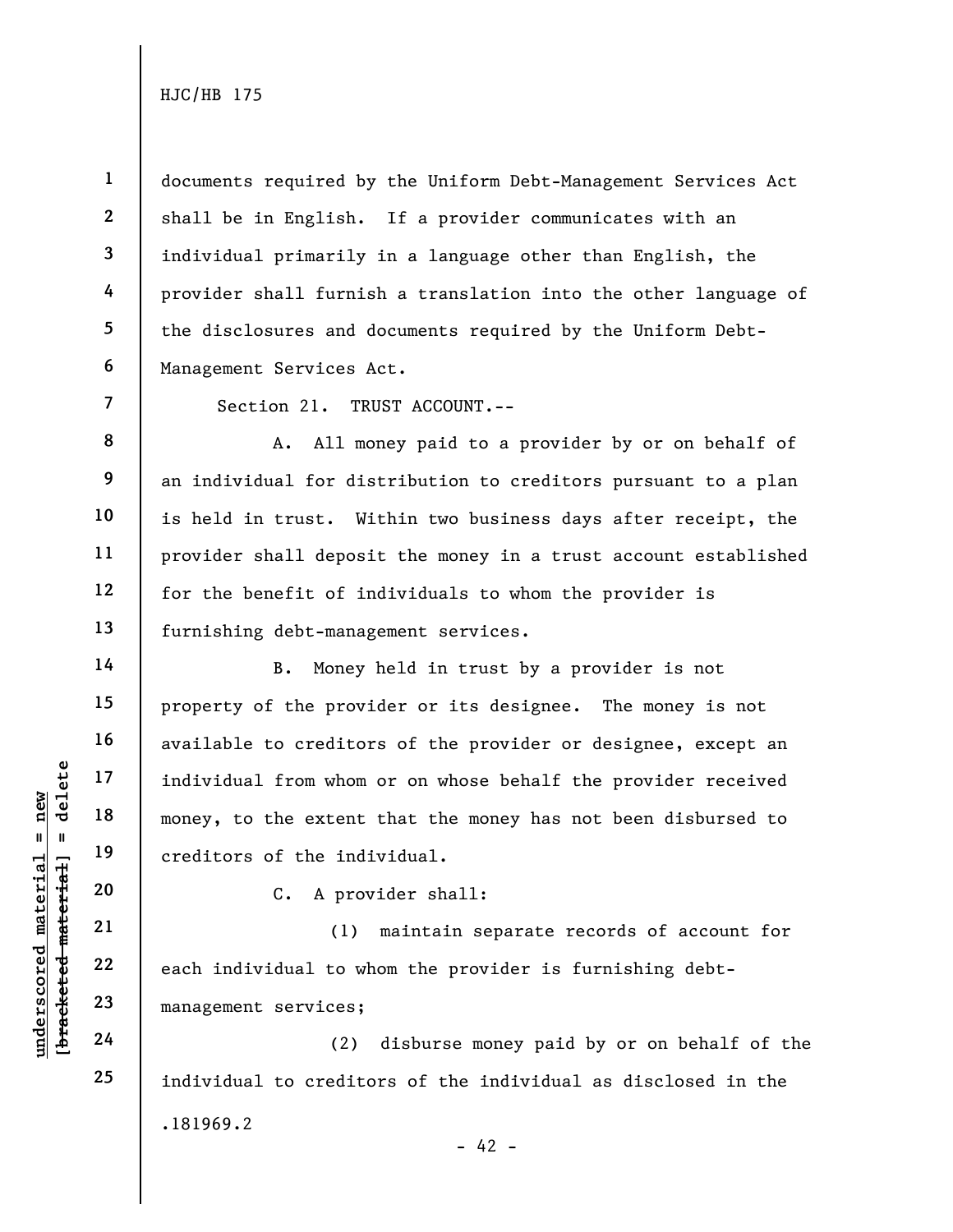| $\mathbf{1}$            | agreement, except that:                                        |
|-------------------------|----------------------------------------------------------------|
| $\mathbf{2}$            | (a) the provider may delay payment to                          |
| 3                       | the extent that a payment by the individual is not final; and  |
| 4                       | (b) if a plan provides for regular                             |
| 5                       | periodic payments to creditors, the disbursement shall comply  |
| 6                       | with the due dates established by each creditor; and           |
| $\overline{\mathbf{7}}$ | (3) promptly correct any payments that are not                 |
| 8                       | made or that are misdirected as a result of an error by the    |
| 9                       | provider or other person in control of the trust account and   |
| 10                      | reimburse the individual for any costs or fees imposed by a    |
| 11                      | creditor as a result of the failure to pay or misdirection.    |
| 12                      | D. A provider shall not commingle money in a trust             |
| 13                      | account established for the benefit of individuals to whom the |
| 14                      | provider is furnishing debt-management services with money of  |
| 15                      | other persons.                                                 |
| 16                      | E. A trust account shall at all times have a cash              |
| 17                      | balance equal to the sum of the balances of each individual's  |
| 18                      | account.                                                       |
| 19                      | If a provider has established a trust account<br>$F_{\bullet}$ |
| 20                      | pursuant to Subsection A of this section, the provider shall   |
| 21                      | reconcile the trust account at least once a month.<br>The      |
| 22                      | reconciliation shall compare the cash balance in the trust     |
| 23                      | account with the sum of the balances in each individual's      |
| 24                      | If the provider or its designee has more than one<br>account.  |
| 25                      | trust account, each trust account shall be individually        |
|                         | .181969.2                                                      |

**underscored material = new [bracketed material] = delete**

 $[$ bracketed material] = delete  $underscored material = new$ 

- 43 -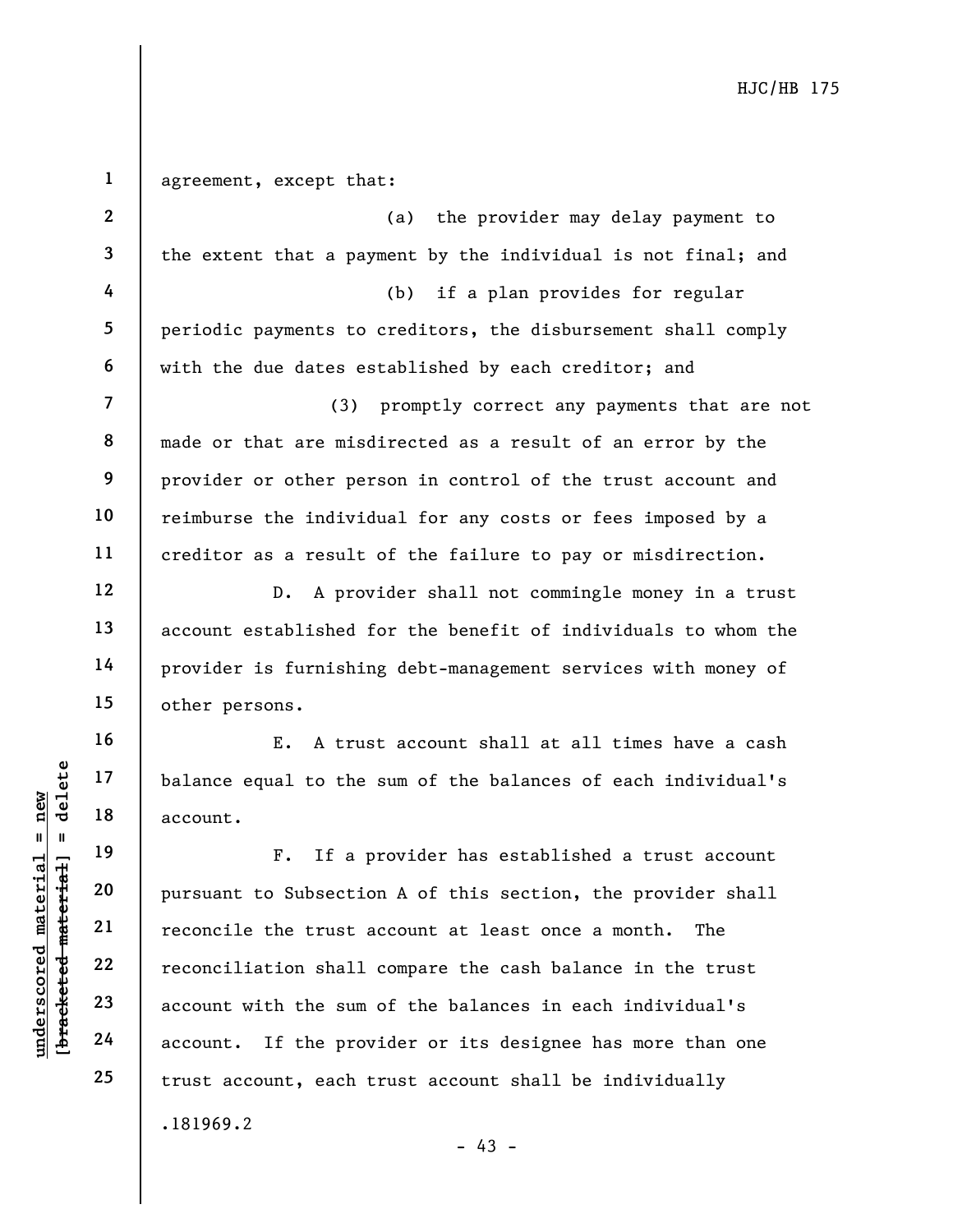reconciled.

**1** 

**10** 

**11** 

**12** 

**13** 

**14** 

**15** 

**16** 

**17** 

**18** 

**19** 

**20** 

**21** 

**22** 

**23** 

**24** 

**25** 

**2 3 4 5 6 7 8 9**  G. If a provider discovers, or has a reasonable suspicion of, embezzlement or other unlawful appropriation of money held in trust, the provider immediately shall notify the administrator by a method approved by the administrator. Unless the administrator by rule provides otherwise, within five days thereafter, the provider shall give notice to the administrator describing the remedial action taken or to be taken.

H. If an individual terminates an agreement or it becomes reasonably apparent to a provider that a plan has failed, the provider shall promptly refund to the individual all money paid by or on behalf of the individual that has not been paid to creditors, less fees that are payable to the provider pursuant to Section 22 of the Uniform Debt-Management Services Act.

I. Before relocating a trust account from one bank to another, a provider shall inform the administrator of the name, business address and telephone number of the new bank. As soon as practicable, the provider shall inform the administrator of the account number of the trust account at the new bank.

Section 22. FEES AND OTHER CHARGES.--

.181969.2 - 44 - A. A provider shall not impose directly or indirectly a fee or other charge on an individual or receive

 $$ **[bracketed material] = delete**  $anderscored material = new$ **underscored material = new**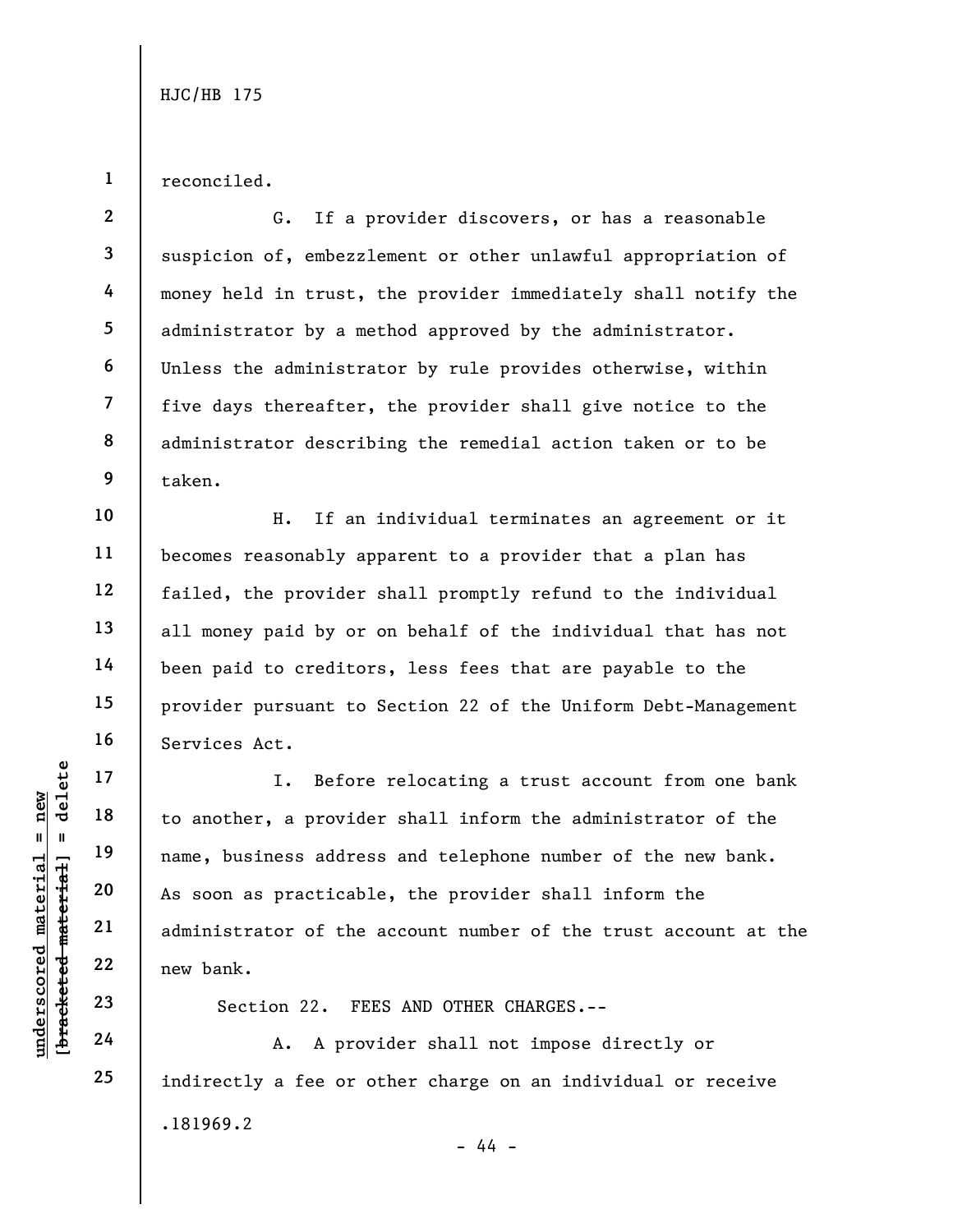**1 2** 

**3** 

**4** 

**5** 

**6** 

**7** 

**8** 

**9** 

**10** 

**11** 

**12** 

**13** 

**14** 

**15** 

**16** 

**17** 

**18** 

**19** 

**20** 

**21** 

**22** 

**23** 

**24** 

**25** 

money from or on behalf of an individual for debt-management services except as permitted by this section.

B. A provider shall not impose charges or receive payment for debt-management services until the provider and the individual have signed an agreement that complies with Sections 18 and 27 of the Uniform Debt-Management Services Act.

C. If an individual assents to an agreement, a provider shall not impose a fee or other charge for educational or counseling services, or the like, except as otherwise provided in this subsection and Subsection D of Section 27 of the Uniform Debt-Management Services Act. The administrator may authorize a provider to charge a fee based on the nature and extent of the educational or counseling services furnished by the provider.

D. Subject to adjustment of dollar amounts pursuant to Subsection E of Section 31 of the Uniform Debt-Management Services Act, the following rules apply:

(1) if an individual assents to a plan that contemplates that creditors will reduce finance charges or fees for late payment, default or delinquency, the provider may charge:

(a) a fee not exceeding fifty dollars (\$50.00) for consultation, obtaining a credit report, setting up an account and the like; and

(b) a monthly service fee, not to exceed

.181969.2

 $- 45 -$ 

 $b$ racketed material] = delete **[bracketed material] = delete**  $anderscored material = new$ **underscored material = new**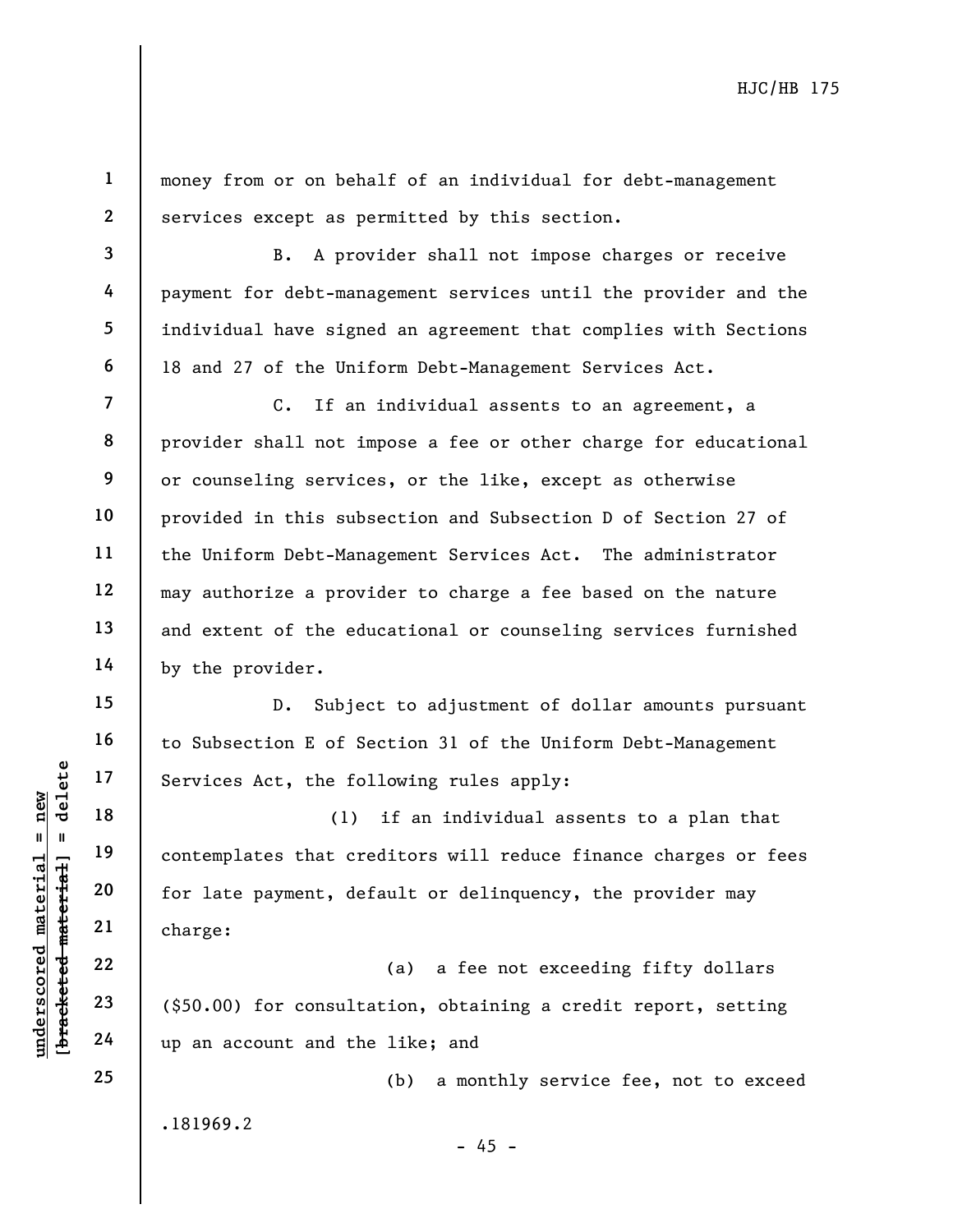**1 2 3 4 5 6 7 8 9 10 11 12 13 14 15 16 17 18 19 20 21 22 23 24**  ten dollars (\$10.00) multiplied by the number of accounts remaining in a plan at the time the fee is assessed, but not more than fifty dollars (\$50.00) in any month; (2) if an individual assents to an agreement that contemplates that creditors will settle debts for less than the principal amount of the debt, a provider may charge, subject to Subsection D of Section 18 of the Uniform Debt-Management Services Act, a fee for consultation, obtaining a credit report, setting up an account and the like in an amount not exceeding fifty dollars (\$50.00) at the inception of the plan; (3) a provider shall not impose or receive fees pursuant to both Paragraphs (1) and (2) of this section; and (4) except as otherwise provided in Subsection D of Section 27 of the Uniform Debt-Management Services Act, if an individual does not assent to an agreement, a provider may receive for educational and counseling services it provides to the individual a fee not exceeding one hundred dollars (\$100) or, with the approval of the administrator, a larger fee. The administrator may approve a fee larger than one hundred dollars (\$100) if the nature and extent of the educational and counseling services warrant the larger fee. E. If, before the expiration of ninety days after

.181969.2  $- 46$ the completion or termination of educational or counseling

 $$ **[bracketed material] = delete**  $anderscored material = new$ **underscored material = new**

**25**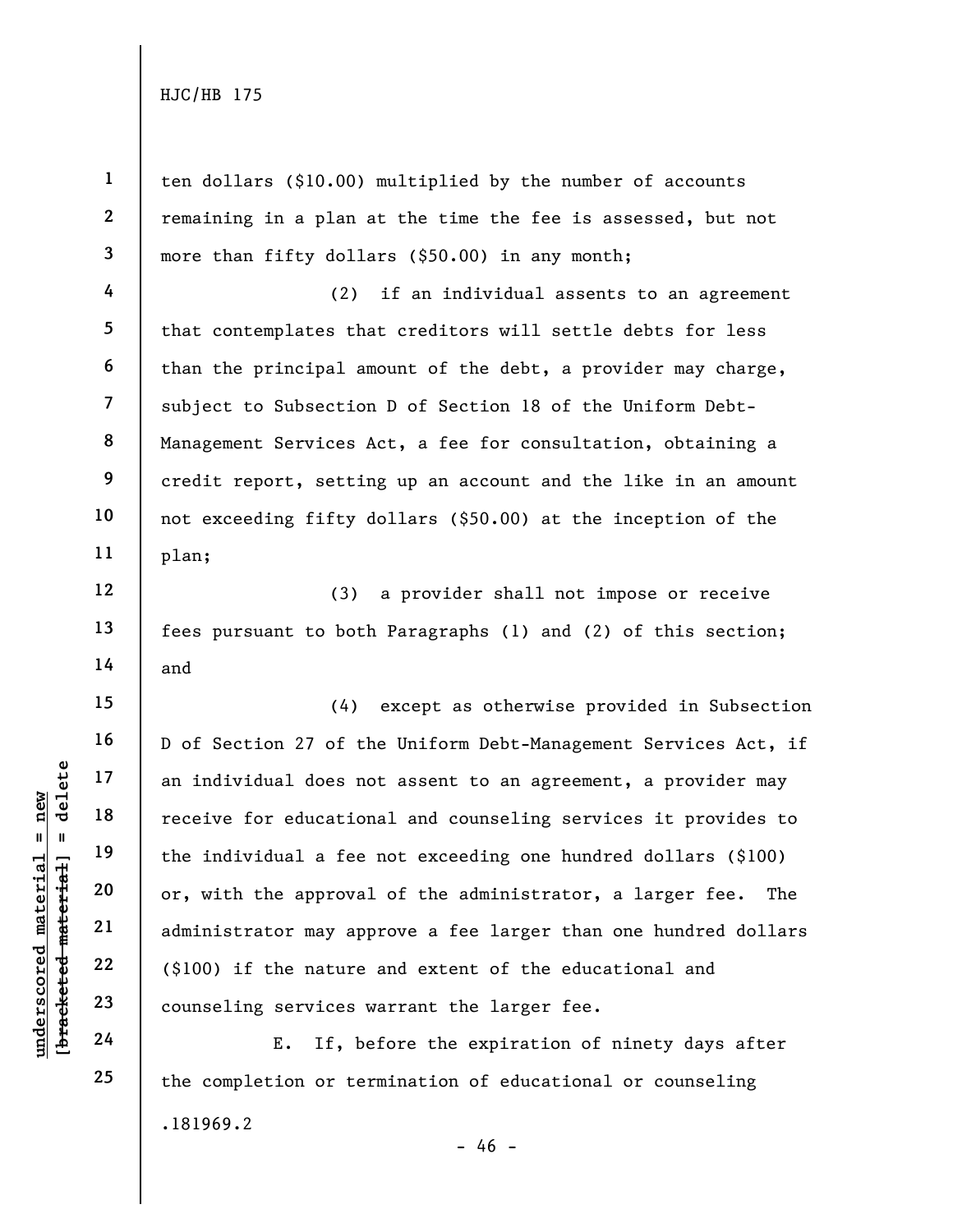**2 3** 

**4** 

**5** 

**6** 

**10** 

**11** 

**12** 

**13** 

**14** 

**15** 

**16** 

**17** 

**18** 

**19** 

**20** 

**21** 

**22** 

**23** 

**24** 

**25** 

**1** 

services, an individual assents to an agreement, the provider shall refund to the individual any fee paid pursuant to Paragraph (4) of Subsection D of this section.

**7 8 9**  F. Except as otherwise provided in Subsections C and D of this section, if an agreement between a consumer and a creditor contemplates that creditors will settle an individual's debts for less than the principal amount of the debt, the total compensation for services in connection with settling a debt may not exceed the following settlement fee limits, the terms of which shall be clearly and conspicuously disclosed in the agreement:

.181969.2 (1) with respect to an agreement that provides for a flat settlement fee based on the overall amount of the original principal debt, the total aggregate amount of fees charged to any individual pursuant to the Uniform Debt-Management Services Act, including fees charged pursuant to Paragraph (2) of Subsection D of this section, shall not exceed fifteen percent of the principal amount of debt included in the agreement at the inception of the agreement. The flat settlement fee authorized pursuant to this paragraph shall be assessed in equal monthly payments amortized over the full term of the contract. The fee shall be paid in monthly payments. After payment of one-third of the total flat settlement fee, additional monthly payments shall be suspended until such time as the percent of the original principal debt settled and

- 47 -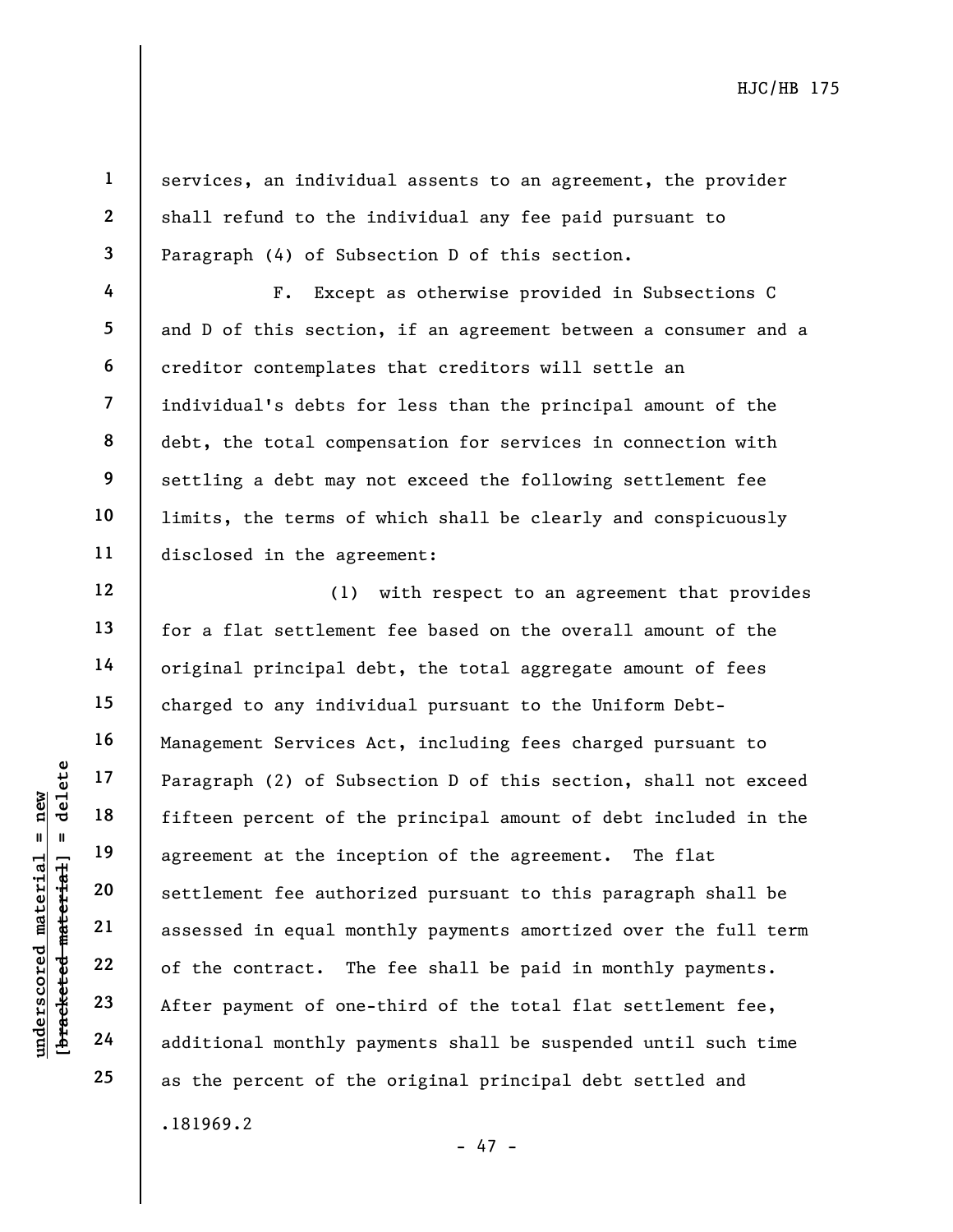**1** 

**underscored material = new**

 $anderscored material = new$ 

**25** 

released is equal to or greater than the percentage of fees paid. The payment of monthly fees may be resumed and continued on a monthly basis for the remainder of the contract only if the percentage of original principal debt settled and released remains equal to or greater than the percentage of total fees paid. If seventy-five percent of the debt is settled before the end of the contract term, payment of the remainder of fees owed may be accelerated to coincide with the final settlement and release of the final principal debt, but in no event should the percentage of the total fees paid exceed the percentage of debt settled and released; or

(2) with respect to agreements where fees are calculated as a percentage of the amount saved by an individual, a settlement fee may not exceed thirty percent of the excess of the outstanding amount of each debt over the amount actually paid to the creditor, as calculated at the time of settlement. Settlement fees authorized pursuant to this paragraph may be collected only as debts are settled, and the total aggregate amount of fees charged to any individual pursuant to the Uniform Debt-Management Services Act, including fees charged pursuant to Paragraph (2) of Subsection D of this section, may not exceed twenty percent of the principal amount of debt included in the agreement at the inception of the agreement; and

.181969.2

(3) a provider shall not impose or receive

- 48 -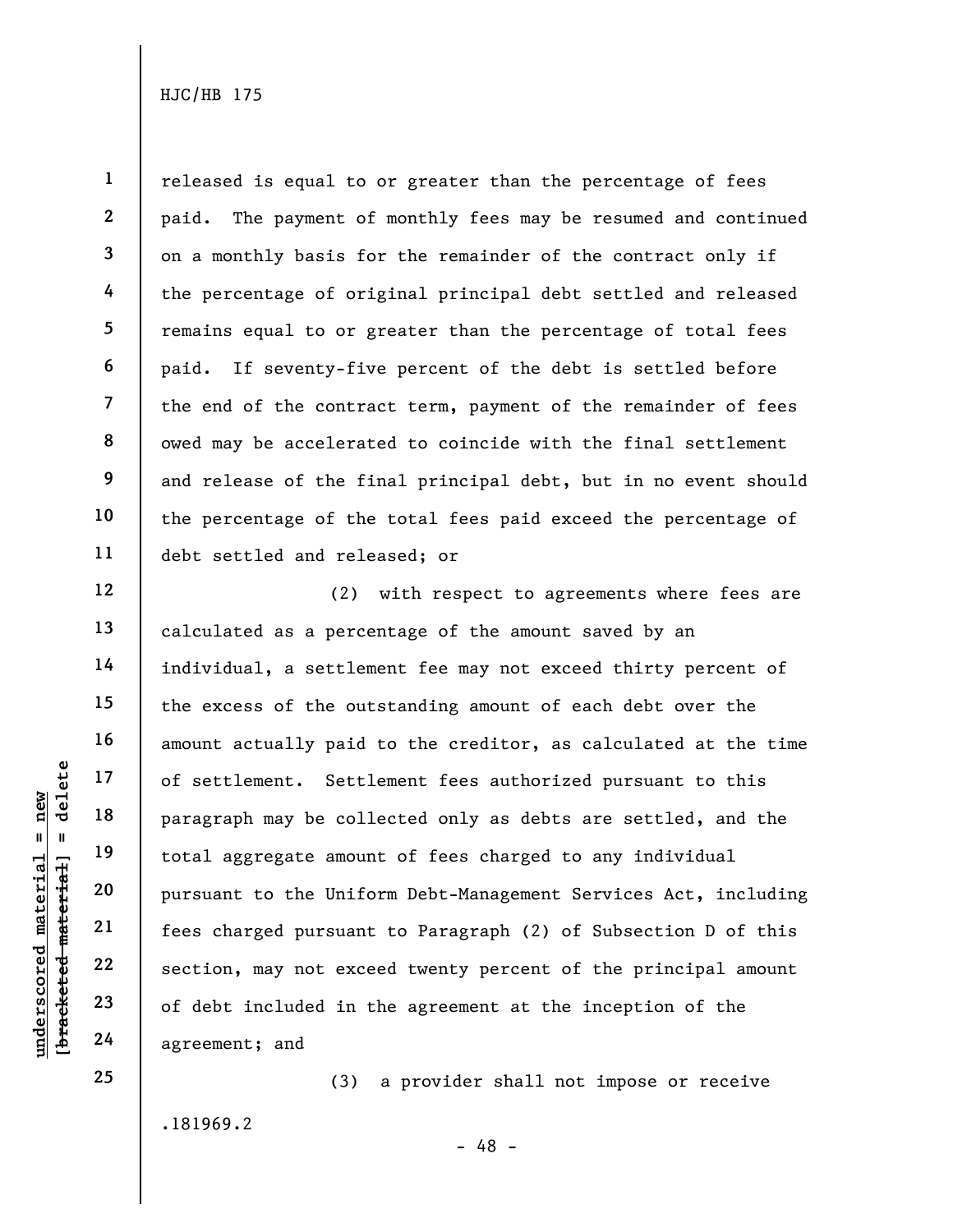**24** 

inderscored material = new

**25** 

**1** 

**2** 

fees under both Paragraphs (1) and (2) of this subsection.

G. Subject to adjustment of the dollar amount pursuant to Subsection E of Section 31 of the Uniform Debt-Management Services Act, if a payment to a provider by an individual pursuant to the Uniform Debt-Management Services Act is dishonored, a provider may impose a reasonable charge on the individual, not to exceed the lesser of twenty-five dollars (\$25.00) and the amount permitted by law other than that act.

H. The settlement triggering the application of Paragraph (2) of Subsection D of this section shall be evidenced by a binding settlement agreement between the creditor and the individual.

I. A provider shall not impose, directly or indirectly, a fee or other charge on an individual or receive money from or on behalf of an individual for debt-management services except as permitted by this section.

.181969.2 Section 23. VOLUNTARY CONTRIBUTIONS.--A provider shall not solicit a voluntary contribution from an individual or an affiliate of the individual for any service provided to the individual. A provider may accept voluntary contributions from an individual but, until thirty days after completion or termination of a plan, the aggregate amount of money received from or on behalf of the individual shall not exceed the total amount the provider may charge the individual pursuant to Section 22 of the Uniform Debt-Management Services Act.

- 49 -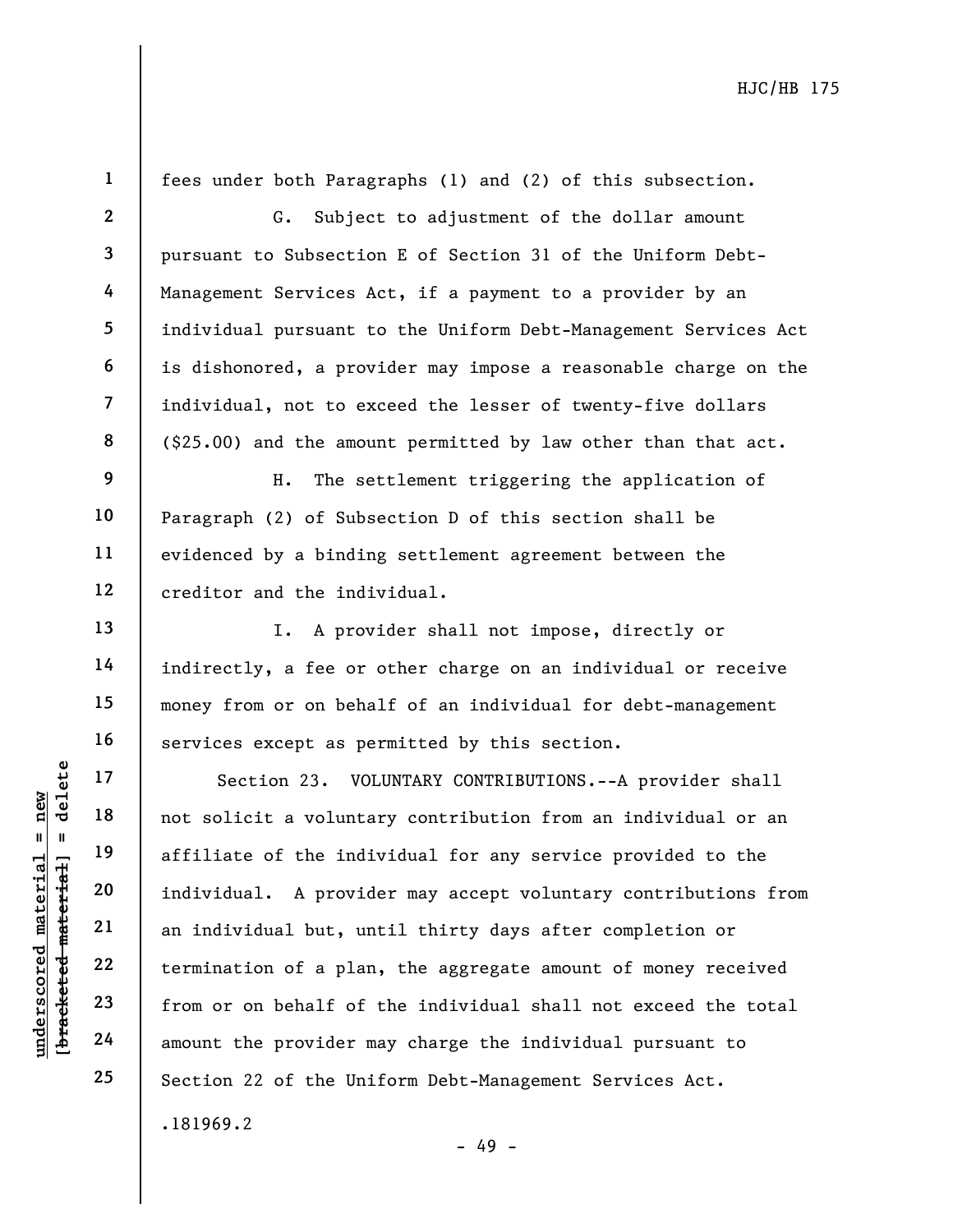**1** 

**2** 

**3** 

**4** 

**5** 

**6** 

**7** 

**8** 

**9** 

**underscored material = new**

 $b$ racketed material] = delete  $anderscored material = new$ 

Section 24. VOIDABLE AGREEMENTS.--

A. If a provider imposes a fee or other charge or receives money or other payments not authorized by Section 22 or 23 of the Uniform Debt-Management Services Act, the individual may void the agreement and recover as provided in Section 34 of that act.

B. If a provider is not registered as required by the Uniform Debt-Management Services Act when an individual assents to an agreement, the agreement is voidable by the individual.

C. If an individual voids an agreement pursuant to Subsection B of this section, the provider does not have a claim against the individual for breach of contract or for restitution.

**25** 

Section 25. TERMINATION OF AGREEMENTS.--

A. If an individual who has entered into an agreement fails for sixty days to make payments required by the agreement, a provider may terminate the agreement. The provider may not earn any additional fees on or after termination.

B. If a provider or an individual terminates an agreement, the provider shall immediately return to the individual:

(1) any money of the individual held in trust for the benefit of the individual; and

.181969.2

 $-50 -$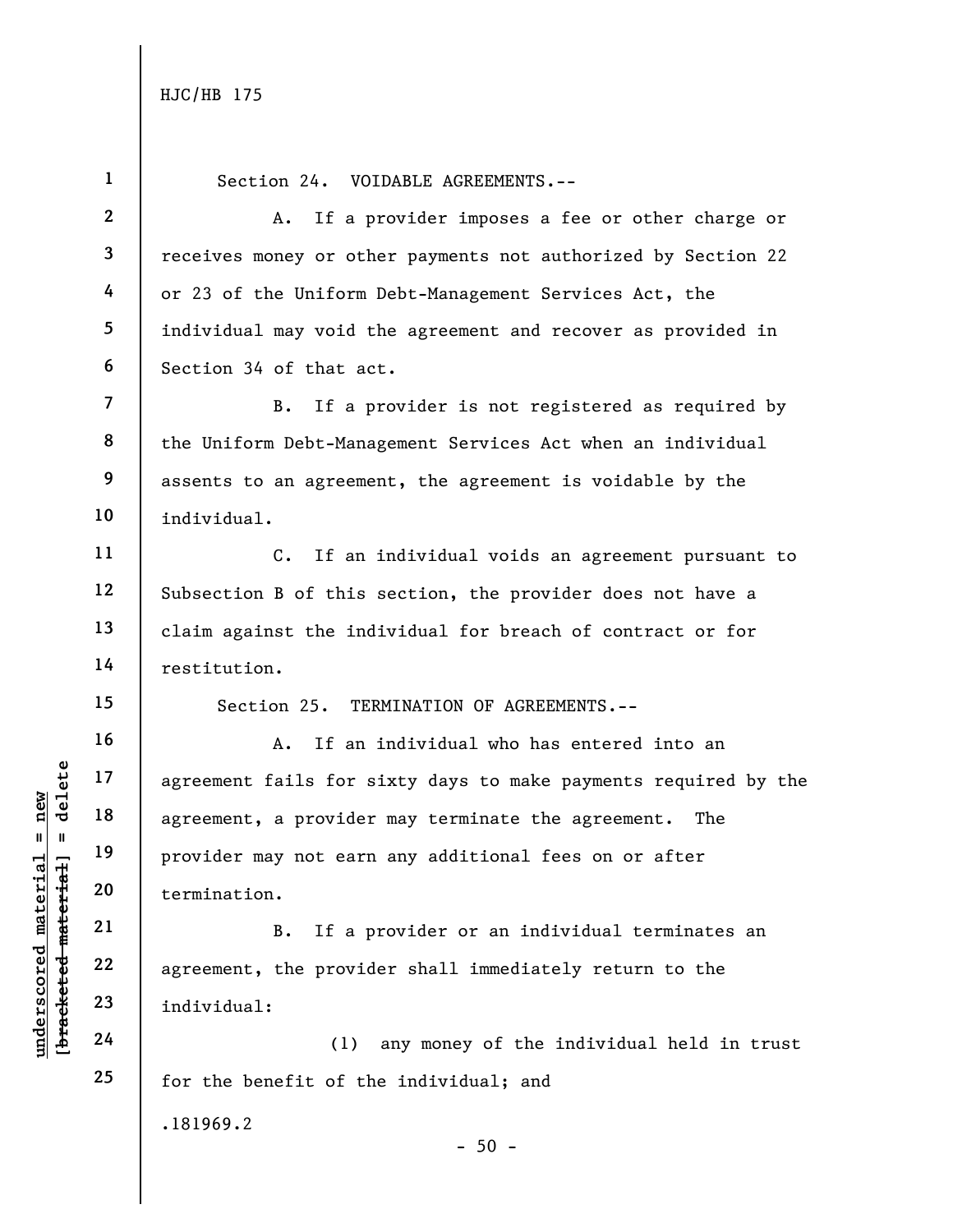| $\mathbf{1}$             | (2) sixty-five percent of any portion of the                    |
|--------------------------|-----------------------------------------------------------------|
| $\mathbf{2}$             | set-up fee received pursuant to Paragraph (2) of Subsection D   |
| 3                        | of Section 22 of the Uniform Debt-Management Services Act that  |
| 4                        | has not been credited against settlement fees.                  |
| 5                        | Section 26. PERIODIC REPORTS AND RETENTION OF RECORDS.--        |
| 6                        | A. A provider shall provide the accounting required             |
| $\overline{\mathcal{L}}$ | by Subsection B of this section:                                |
| 8                        | (1) upon cancellation or termination of an                      |
| 9                        | agreement; and                                                  |
| 10                       | (2)<br>before cancellation or termination of any                |
| 11                       | agreement:                                                      |
| 12                       | (a) at least once each month; and                               |
| 13                       | (b) within five business days after a                           |
| 14                       | request by an individual, but the provider need not comply with |
| 15                       | more than one request in any calendar month.                    |
| 16                       | B. A provider, in a record, shall provide each                  |
| 17                       | individual for whom it has established a plan an accounting of  |
| 18                       | the following information:                                      |
| 19                       | (1) the amount of money received from the                       |
| 20                       | individual since the last report;                               |
| 21                       | the amounts and dates of disbursement made<br>(2)               |
| 22                       | on the individual's behalf, or by the individual upon the       |
| 23                       | direction of the provider, since the last report to each        |
| 24                       | creditor listed in the plan;                                    |
| 25                       | the amounts deducted from the amount<br>(3)                     |
|                          | .181969.2<br>$-51 -$                                            |

**underscored material = new [bracketed material] = delete**

[bracketed material] = delete  $underscored material = new$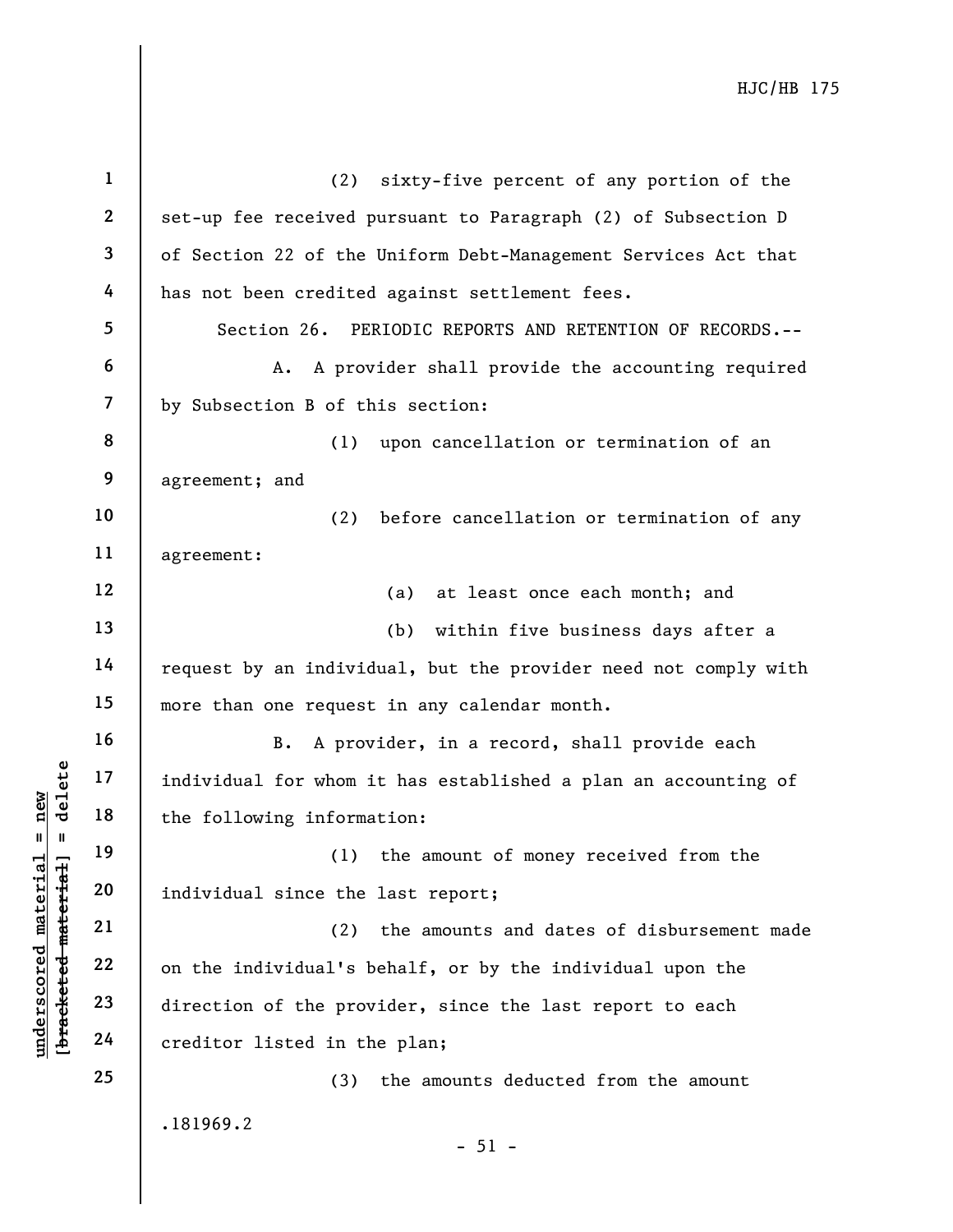**underscored material = new**

 $$ inderscored material = new

**[bracketed material] = delete 1 2 3 4 5 6 7 8 9 10 11 12 13 14 15 16 17 18 19 20 21 22 23 24 25**  .181969.2  $-52$ received from the individual; (4) the amount held in reserve; and (5) if, since the last report, a creditor has agreed to accept as payment in full an amount less than the principal amount of the debt owed by the individual: (a) the total amount and terms of the settlement; (b) the amount of the debt when the individual assented to the plan; (c) the amount of the debt when the creditor agreed to the settlement; and (d) the calculation of a settlement fee. C. A provider shall maintain records for each individual for whom it provides debt-management services for five years after the final payment made by the individual and shall produce a copy of them to the individual within a reasonable time after a request for them. The provider may use electronic or other means of storage of the records. Section 27. PROHIBITED ACTS AND PRACTICES.-- A. A provider shall not, directly or indirectly: (1) misappropriate or misapply money held in trust or received from an individual; (2) settle a debt on behalf of an individual for more than fifty percent of the outstanding amount of the debt owed a creditor, unless the individual assents to the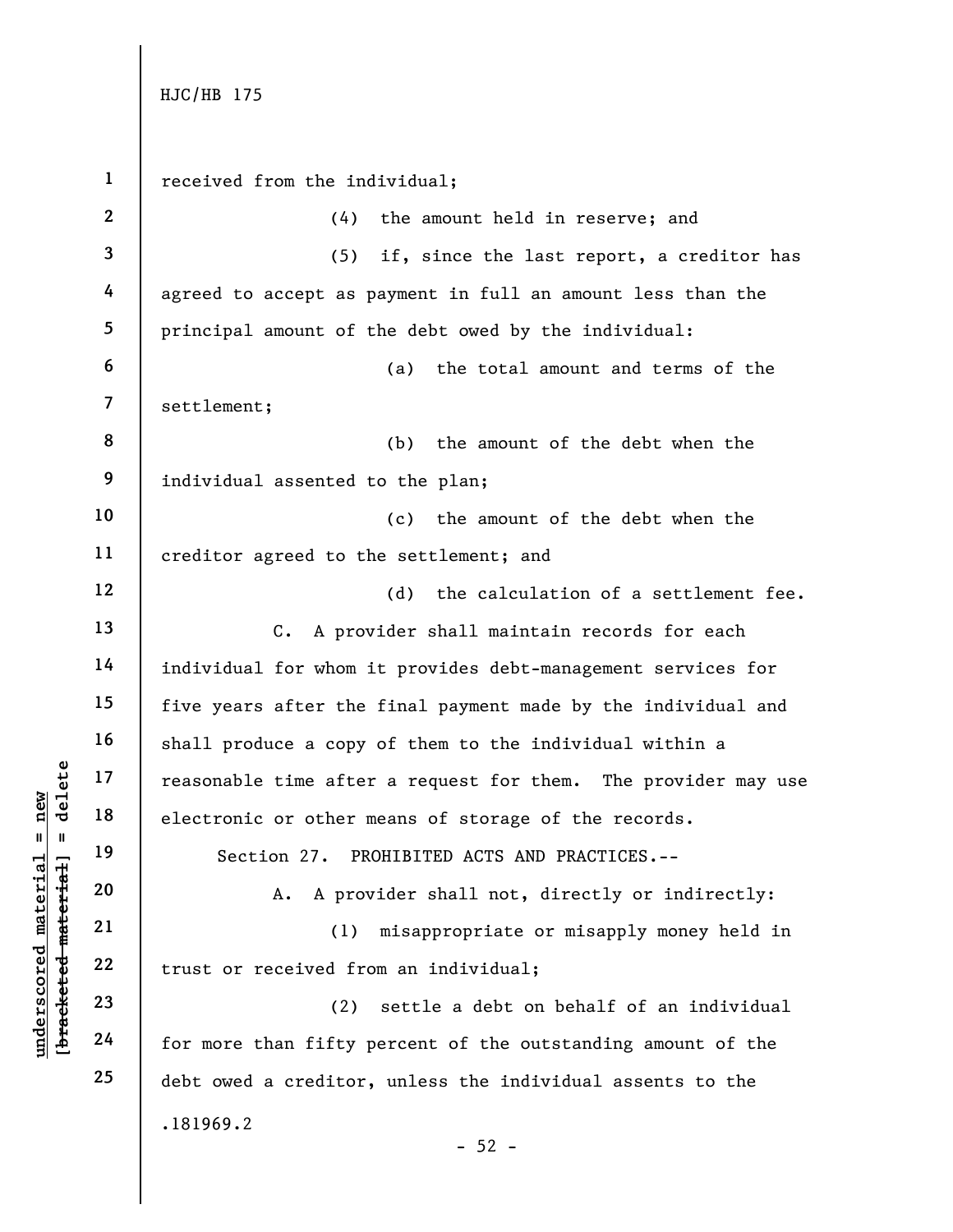**1 2 3 4 5 6 7 8 9 10 11 12 13 14 15 16 17 18 19 20 21 22 23 24 25**  .181969.2  $-53$ settlement after the creditor has assented; (3) take a power of attorney that authorizes it to settle a debt, unless the power of attorney expressly limits the provider's authority to settle debts for not more than fifty percent of the outstanding amount of the debt owed a creditor; (4) exercise or attempt to exercise a power of attorney after an individual has terminated an agreement; (5) initiate a transfer from an individual's account at a bank or with another person unless the transfer is: (a) a return of money to the individual; or (b) before termination of an agreement, properly authorized by the agreement and the Uniform Debt-Management Services Act, and in compliance with any other law governing the payment, including the law governing electronic fund transfers, and for: 1) payment to one or more creditors pursuant to an agreement; or 2) payment of a fee; (6) offer, pay or give a gift or bonus, premium, reward or other compensation to an individual for executing an agreement; (7) offer, pay or give a gift or bonus, premium, reward or other compensation to a person for referring a prospective customer, if the person making the referral has a

**underscored material = new [bracketed material] = delete**

 $$  $anderscored material = new$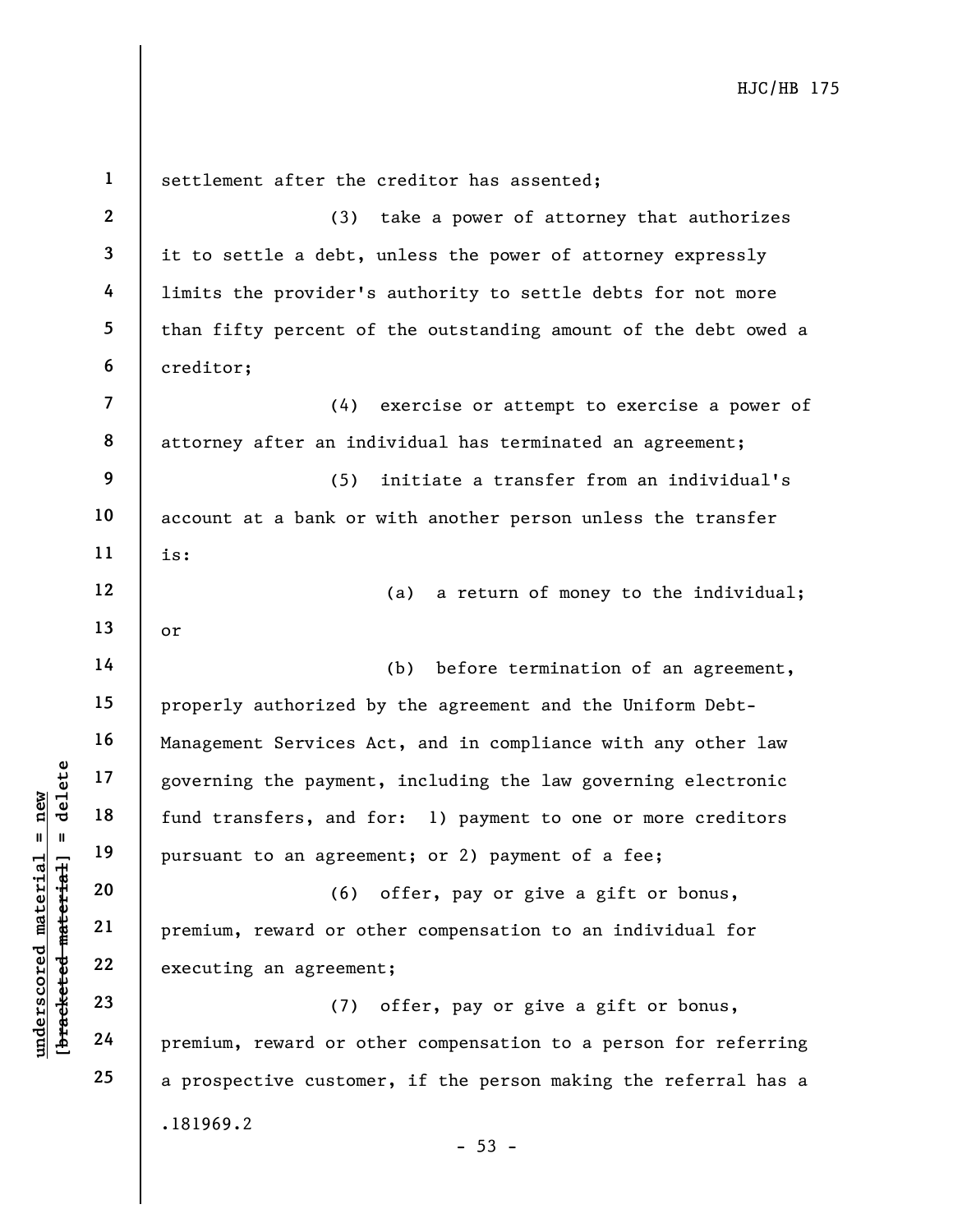**1 2 3 4 5 6 7 8 9 10 11 12 13 14 15 16 17 18 19 20 21 22 23 24 25**  .181969.2 financial interest in the outcome of debt-management services provided to the customer, unless neither the provider nor the person making the referral communicates to the prospective customer the identity of the source of the referral; (8) receive a bonus, commission or other benefit for referring an individual to a person; (9) structure a plan in a manner that would result in a negative amortization of any of an individual's debts, unless a creditor that is owed a negatively amortizing debt agrees to refund or waive the finance charge upon payment of the principal amount of the debt; (10) compensate its employees on the basis of a formula that incorporates the number of individuals the employee induces to enter into agreements; (11) settle a debt or lead an individual to believe that a payment to a creditor is in settlement of a debt to the creditor unless, at the time of settlement, the individual receives a written certification by the creditor that the payment is in full settlement of the debt or is part of a payment plan, the terms of which are included in the certification, which upon completion will result in full settlement of the debt; (12) make a representation that: (a) the provider will furnish money to pay bills or prevent attachments;

 $$ **[bracketed material] = delete underscored material = new**

inderscored material = new

 $-54 -$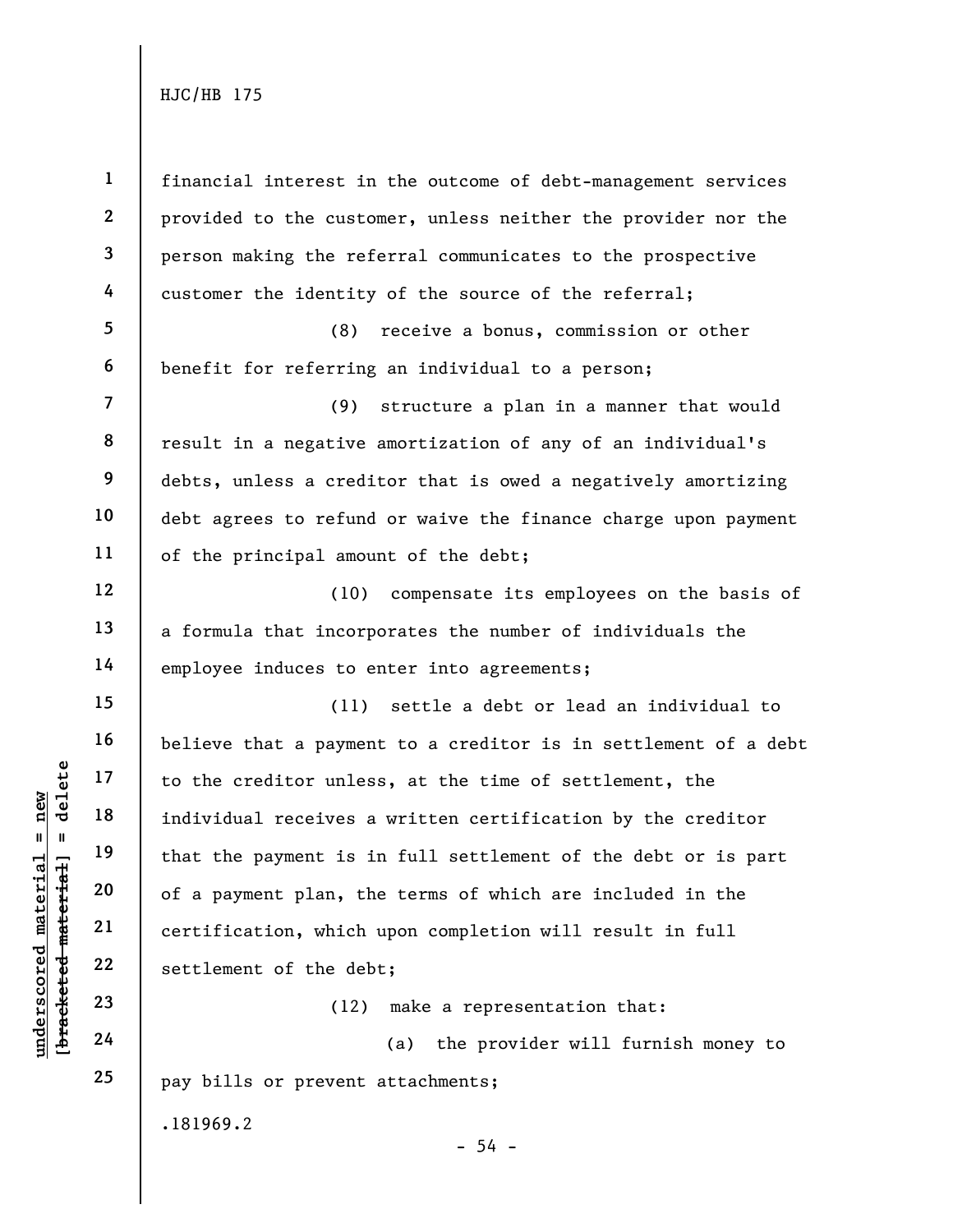**1 2 3 4 5 6 7 8 9 10 11 12 13 14 15 16 17 18 19 20 21 22 23 24 25**  .181969.2 (b) payment of a certain amount will permit satisfaction of a certain amount or range of indebtedness; or (c) participation in a plan will or may prevent litigation, garnishment, attachment, repossession, foreclosure, eviction or loss of employment; (13) misrepresent that it is authorized or competent to furnish legal advice or perform legal services; (14) represent in its agreements, disclosures required by the Uniform Debt-Management Services Act, advertisements or internet web site that it is: (a) a not-for-profit entity, unless it is organized and properly operating as a not-for-profit entity pursuant to the law of the state in which it was formed; or (b) a tax-exempt entity unless it has received certification of tax-exempt status from the internal revenue service and is properly operating as a not-for-profit entity pursuant to the law of the state in which it was formed; (15) take a confession of judgment or power of attorney to confess judgment against an individual; (16) employ an unfair, unconscionable or deceptive act or practice, including the knowing omission of any material information; (17) require an individual participating in a debt-management program to utilize additional ancillary goods

**underscored material = new [bracketed material] = delete**

 $$ inderscored material = new

 $- 55 -$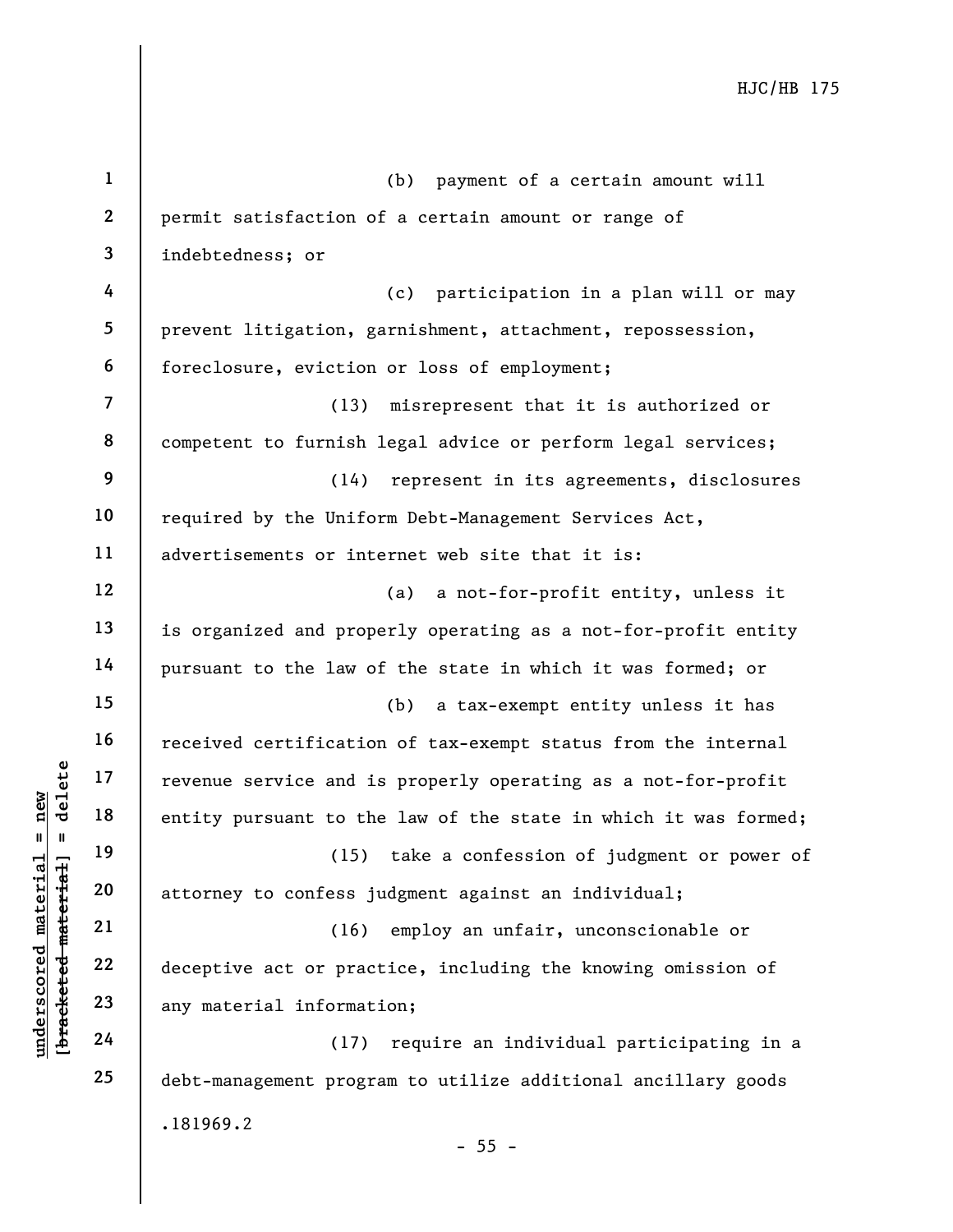**1 2 3 4 5 6 7 8 9 10 11 12 13 14 15 16 17 18 19 20 21 22 23 24 25**  .181969.2  $-56$ or services; (18) at any time, encourage any individual to stop or refrain from payment of any debt; (19) fail to provide promised services to any individual; (20) enter into a contract with an individual if the contract signed by the individual contained any blank spaces to be filled in later; (21) include in any debt-management services agreement any debt secured by a motor vehicle or real property; or (22) advise an individual not to communicate with the individual's creditors, or to change the address on bills of creditors so that the individual no longer receives information about the individual's debts directly from the creditor. B. If a provider furnishes debt-management services to an individual, the provider shall not, directly or indirectly: (1) purchase a debt or obligation of the individual; (2) receive from or on behalf of the individual: (a) a promissory note or other negotiable instrument other than a check or a demand draft; or

 $$ **[bracketed material] = delete**  $anderscored material = new$ **underscored material = new**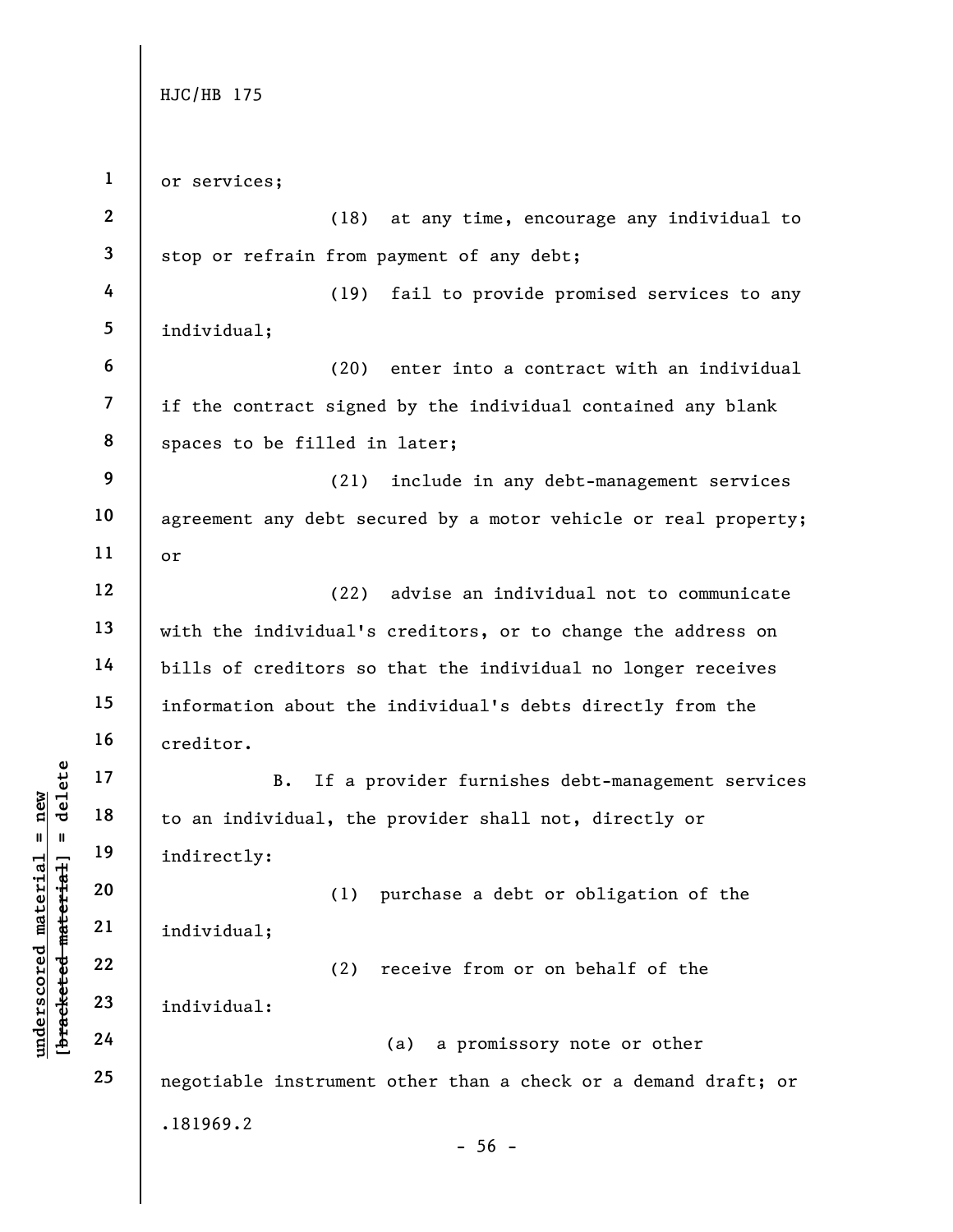| $\mathbf{1}$     | a post-dated check or demand draft;<br>(b)                      |
|------------------|-----------------------------------------------------------------|
| $\boldsymbol{2}$ | lend money or provide credit to the<br>(3)                      |
| 3                | individual, except as a deferral of a settlement fee at no      |
| 4                | additional expense to the individual;                           |
| 5                | obtain a mortgage or other security<br>(4)                      |
| 6                |                                                                 |
|                  | interest from any person in connection with the services        |
| $\overline{7}$   | provided to the individual;                                     |
| 8                | (5)<br>except as permitted by federal law,                      |
| 9                | disclose the identity or identifying information of the         |
| 10               | individual or the identity of the individual's creditors,       |
| 11               | except to:                                                      |
| 12               | the administrator, upon proper<br>(a)                           |
| 13               | demand;                                                         |
| 14               | a creditor of the individual, to the<br>(b)                     |
| 15               | extent necessary to secure the cooperation of the creditor in a |
| 16               | plan; or                                                        |
| 17               | the extent necessary to administer<br>(c)                       |
| 18               | the plan;                                                       |
| 19               | (6) except as otherwise provided in Subsection                  |
| 20               | F of Section 22 of the Uniform Debt-Management Services Act,    |
| 21               | provide the individual less than the full benefit of a          |
| 22               | compromise of a debt arranged by the provider;                  |
| 23               | (7) charge the individual for or provide                        |
| 24               | credit or other insurance, coupons for goods or services,       |
| 25               | membership in a club, access to computers or the internet or    |
|                  | .181969.2                                                       |
|                  | $-57 -$                                                         |

**underscored material = new [bracketed material] = delete**

[bracketed material] = delete  $underscored material = new$ 

 $\vert$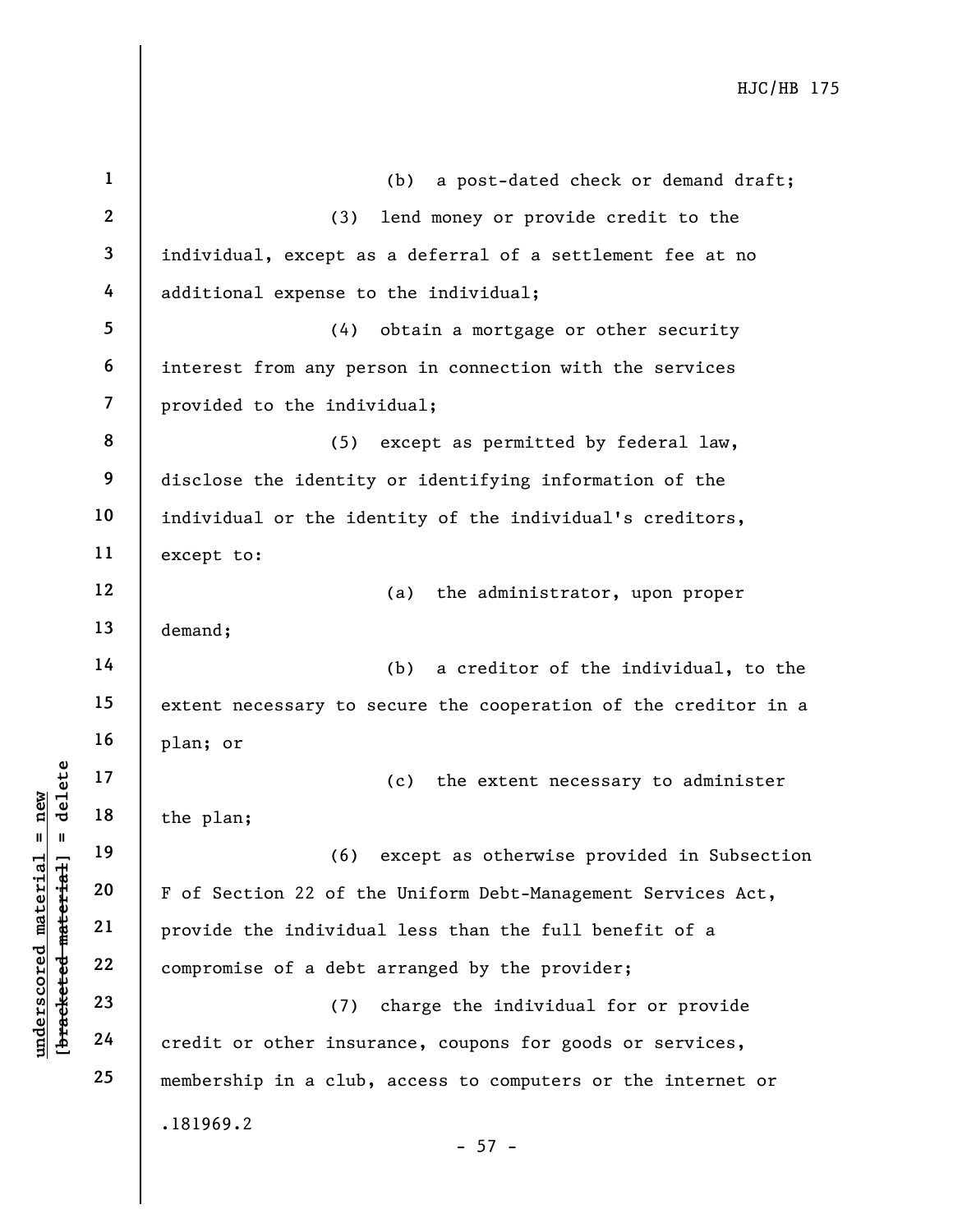**1** 

**2** 

**3** 

**4** 

**9** 

**underscored material = new**

 $anderscored material = new$ 

**24** 

**25** 

any other matter not directly related to debt-management services or educational services concerning personal finance, except to the extent such services are expressly authorized by the administrator; or

**5 6 7 8**  (8) furnish legal advice or perform legal services, unless the person furnishing that advice to or performing those services for the individual is licensed to practice law.

C. The Uniform Debt-Management Services Act does not authorize any person to engage in the practice of law.

D. A provider shall not receive a gift or bonus, premium, reward or other compensation, directly or indirectly, for advising, arranging or assisting an individual in connection with obtaining an extension of credit or other service from a lender or service provider, except for educational or counseling services required in connection with a government-sponsored program.

E. Unless a person supplies goods, services or facilities generally and supplies them to the provider at a cost no greater than the cost the person generally charges to others, a provider shall not purchase goods, services or facilities from the person if an employee of the provider or a person that the provider should reasonably know is an affiliate of the provider:

.181969.2 (1) owns more than ten percent of the person;

- 58 -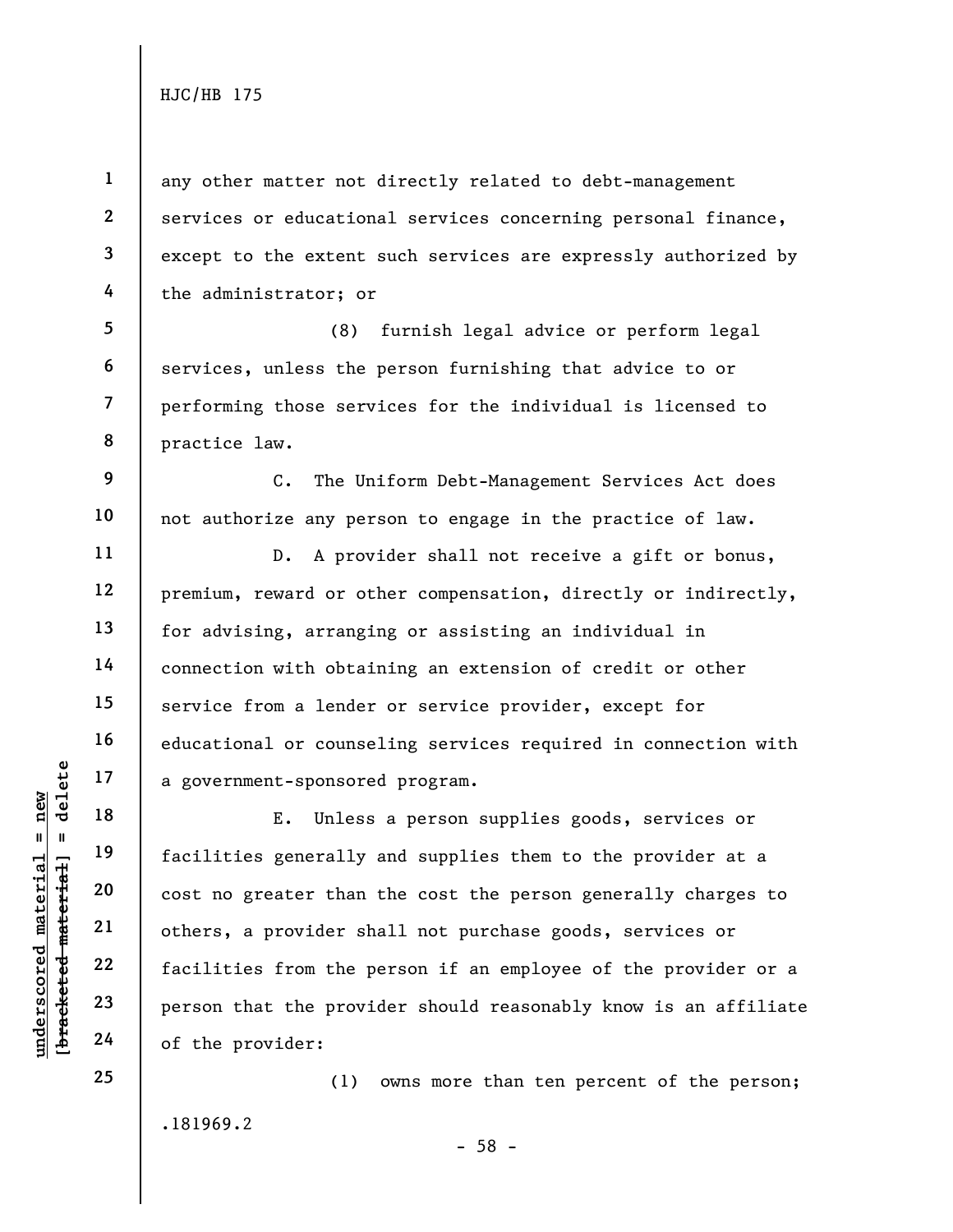**2 3 4 5 6 7 8 9 10 11 12 13 14 15 16 17 18 19**  (2) is an employee or affiliate of the person. Section 28. NOTICE OF LITIGATION.--No later than thirty days after a provider has been served with notice of a civil action for violation of the Uniform Debt-Management Services Act by or on behalf of an individual who resides in New Mexico at either the time of an agreement or the time the notice is served, the provider shall notify the administrator in a record that it has been sued. Section 29. ADVERTISING.-- A. If the agreements of a provider contemplate that creditors will reduce finance charges or fees for late payment, default or delinquency and the provider advertises debtmanagement services, it shall disclose, in an easily comprehensible manner, that using a debt-management plan may make it harder for the individual to obtain credit. B. If the agreements of a provider whose agreements contemplate that creditors will settle for less than the full principal amount of debt and the provider advertises

debt-management services, it shall disclose, in an easily comprehensible manner, the information specified in Paragraphs (3) and (4) of Subsection D of Section 16 of the Uniform Debt-Management Services Act.

.181969.2 - 59 - C. Advertising concerning debt-management services shall not contain a false, misleading or deceptive statement or

 $$ **[bracketed material] = delete** inderscored material = new **underscored material = new**

**20** 

**21** 

**22** 

**23** 

**24** 

**25** 

or

**1**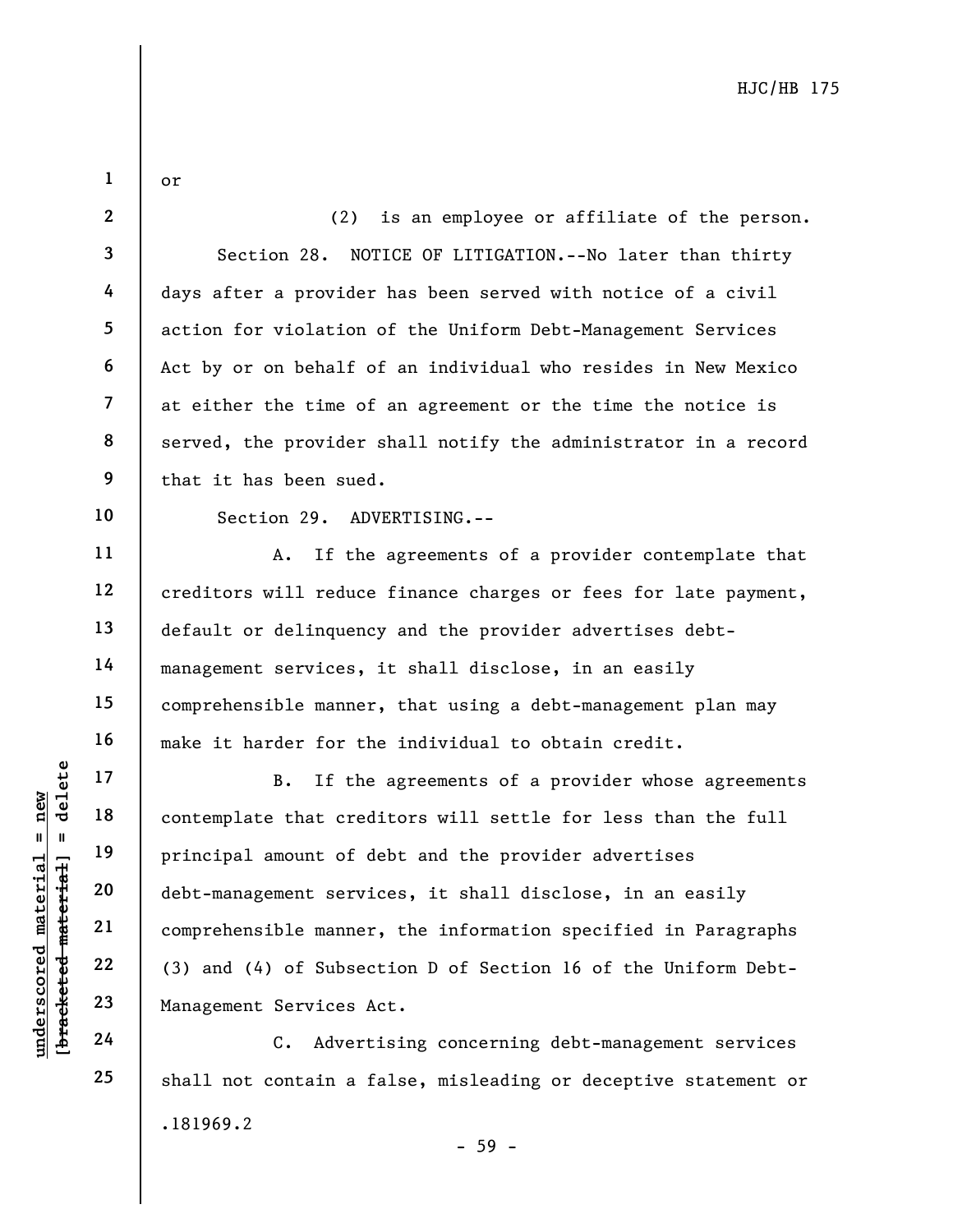**1** 

**2** 

**3** 

**4** 

**5** 

**6** 

**7** 

**8** 

**9** 

**10** 

**11** 

**12** 

**13** 

**14** 

**15** 

**16** 

**17** 

**18** 

**19** 

**20** 

**21** 

**22** 

**23** 

**24** 

**25** 

omit any fact necessary to make the statements made, in light of circumstances under which they are made, not false, misleading or deceptive.

Section 30. LIABILITY FOR THE CONDUCT OF OTHER PERSONS.--If a provider delegates any of its duties or obligations pursuant to an agreement or the Uniform Debt-Management Services Act to another person, including an independent contractor, the provider is liable for conduct of the person that, if done by the provider, would violate the agreement or the Uniform Debt-Management Services Act.

Section 31. POWERS OF ADMINISTRATOR.--

A. The administrator may act on the administrator's own initiative or in response to complaints and may receive complaints, take action to obtain voluntary compliance with the Uniform Debt-Management Services Act, refer cases to the office of the attorney general and seek or provide remedies as provided in the Uniform Debt-Management Services Act.

.181969.2  $- 60 -$ B. The administrator may investigate and examine, in New Mexico or elsewhere, by subpoena or otherwise, the activities, books, accounts and records of a person that provides or offers to provide debt-management services, or a person to which a provider has delegated its obligations pursuant to an agreement or the Uniform Debt-Management Services Act, to determine compliance with the Uniform Debt-Management Services Act. Information that identifies

 $$ **[bracketed material] = delete**  $anderscored material = new$ **underscored material = new**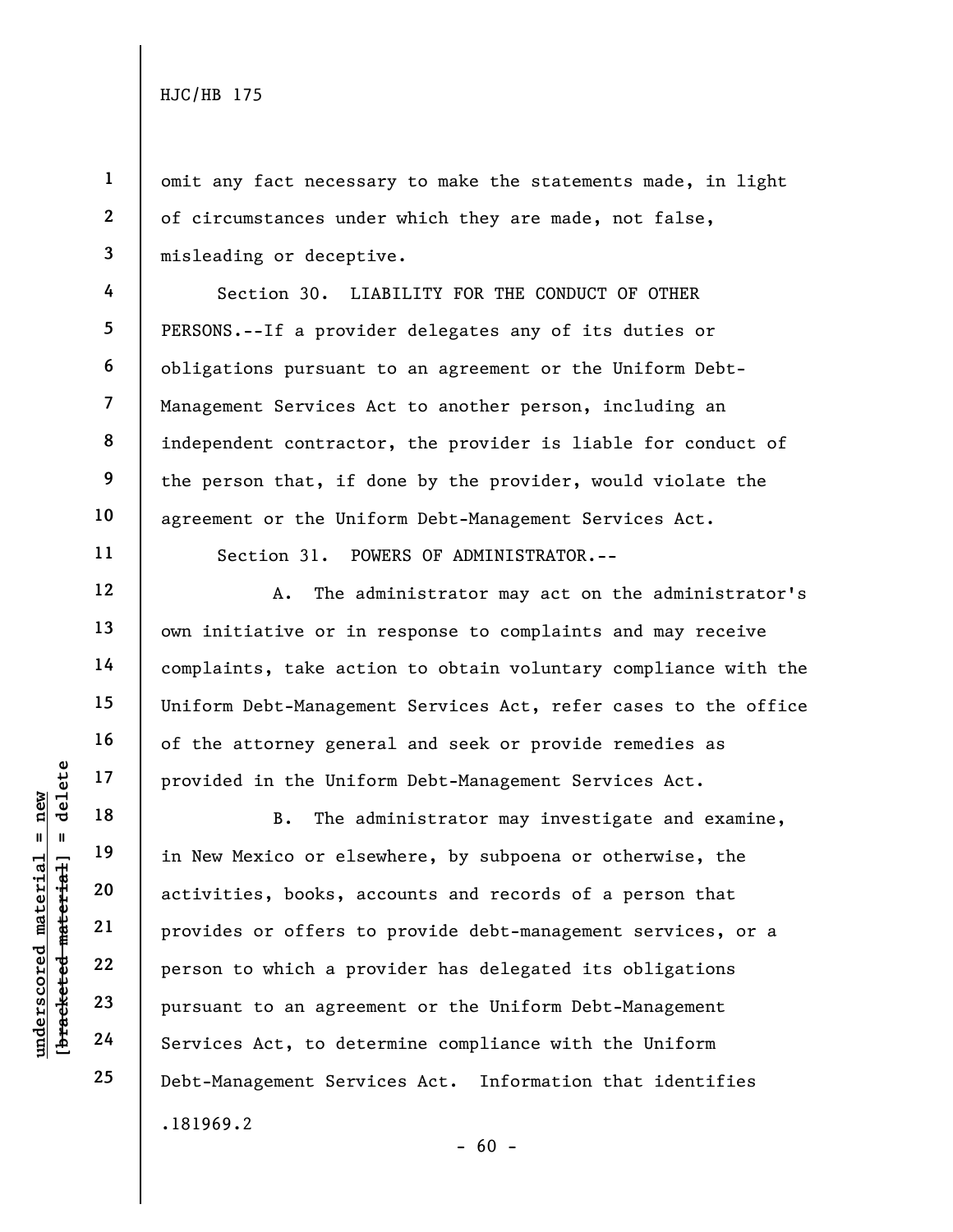**1 2 3**  individuals who have agreements with the provider shall not be disclosed to the public. In connection with the investigation, the administrator may:

**4 5**  (1) charge the person the reasonable expenses necessarily incurred to conduct the examination;

(2) require or permit a person to file a statement under oath as to all the facts and circumstances of a matter to be investigated; and

**9**  (3) seek a court order authorizing seizure from a bank at which the person maintains a trust account required by Section 21 of the Uniform Debt-Management Services Act of any or all money, books, records, accounts and other property of the provider that is in the control of the bank and relates to individuals who reside in New Mexico.

C. The administrator may adopt rules to implement the provisions of the Uniform Debt-Management Services Act.

D. The administrator may enter into cooperative arrangements with any other federal or state agency having authority over providers and may exchange with any of those agencies information about a provider, including information obtained during an examination of the provider.

.181969.2  $- 61 -$ E. The administrator, by rule, shall adopt dollar amounts instead of those specified in Sections 2, 5, 9, 12, 22, 32 and 34 of the Uniform Debt-Management Services Act to reflect inflation, as measured by the United States bureau of

 $$ **[bracketed material] = delete**  $anderscored material = new$ **underscored material = new**

**6** 

**7** 

**8** 

**10** 

**11** 

**12** 

**13** 

**14** 

**15** 

**16** 

**17** 

**18** 

**19** 

**20** 

**21** 

**22** 

**23** 

**24** 

**25**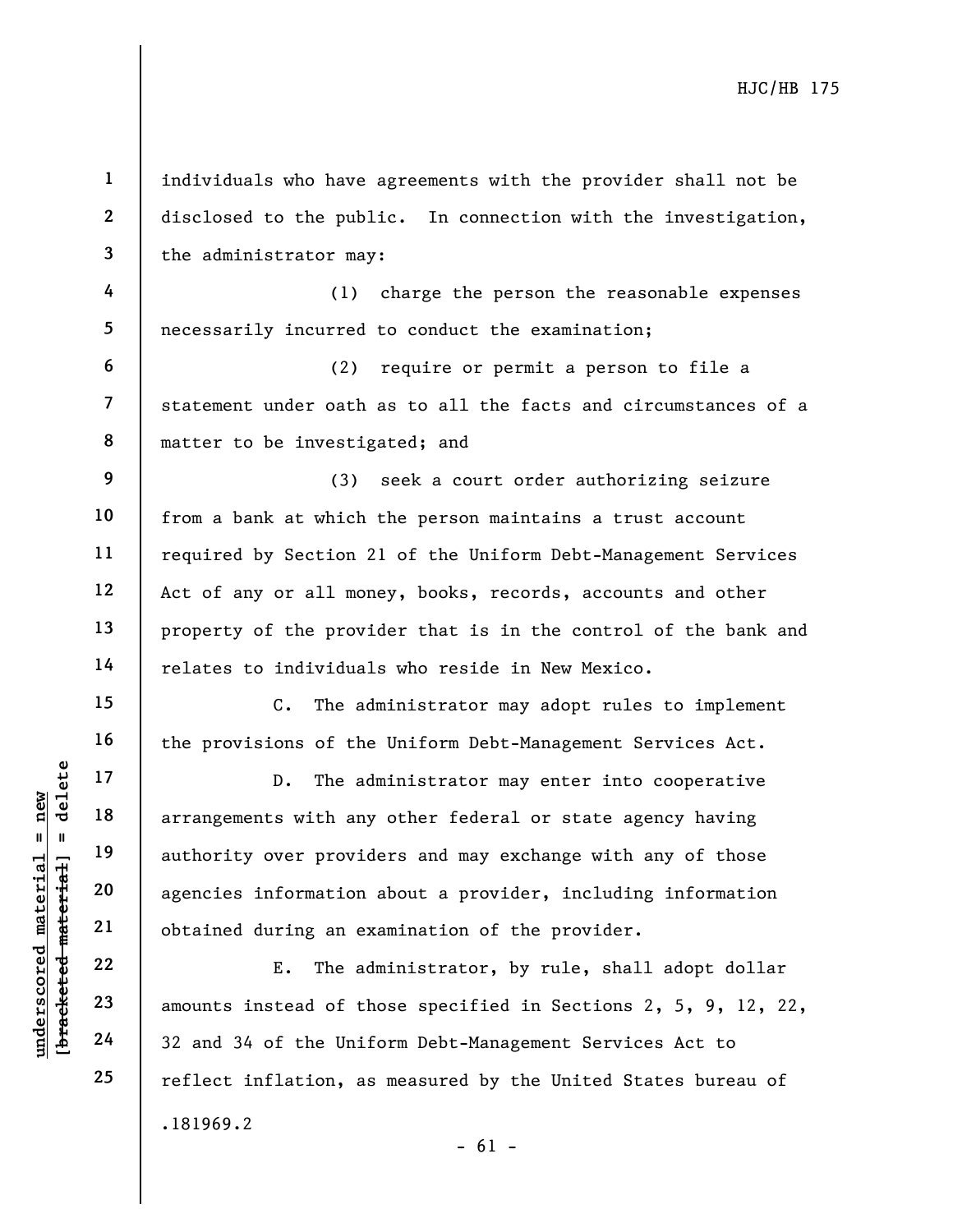**1** 

**underscored material = new**

 $anderscored material = new$ 

labor statistics consumer price index for all urban consumers or, if that index is not available, another index adopted by rule by the administrator. The administrator shall adopt a base year and adjust the dollar amounts, effective on July 1 of each year, if the change in the index from the base year, as of December 31 of the preceding year, is at least ten percent. The dollar amount shall be rounded to the nearest one hundred dollars (\$100), except that the amounts in Section 22 of the Uniform Debt-Management Services Act shall be rounded to the nearest dollar.

F. The administrator shall notify registered providers of any change in dollar amounts made pursuant to Subsection E of this section and make that information available to the public.

Section 32. ADMINISTRATIVE REMEDIES.--

A. The administrator may enforce the Uniform Debt-Management Services Act and rules adopted pursuant to that act by taking one or more of the following actions:

(1) ordering a provider or a director, employee or other agent of a provider to cease and desist from any violations;

(2) ordering a provider or a person that has caused a violation to correct the violation, including making restitution of money or property to a person aggrieved by a violation;

.181969.2

 $- 62 -$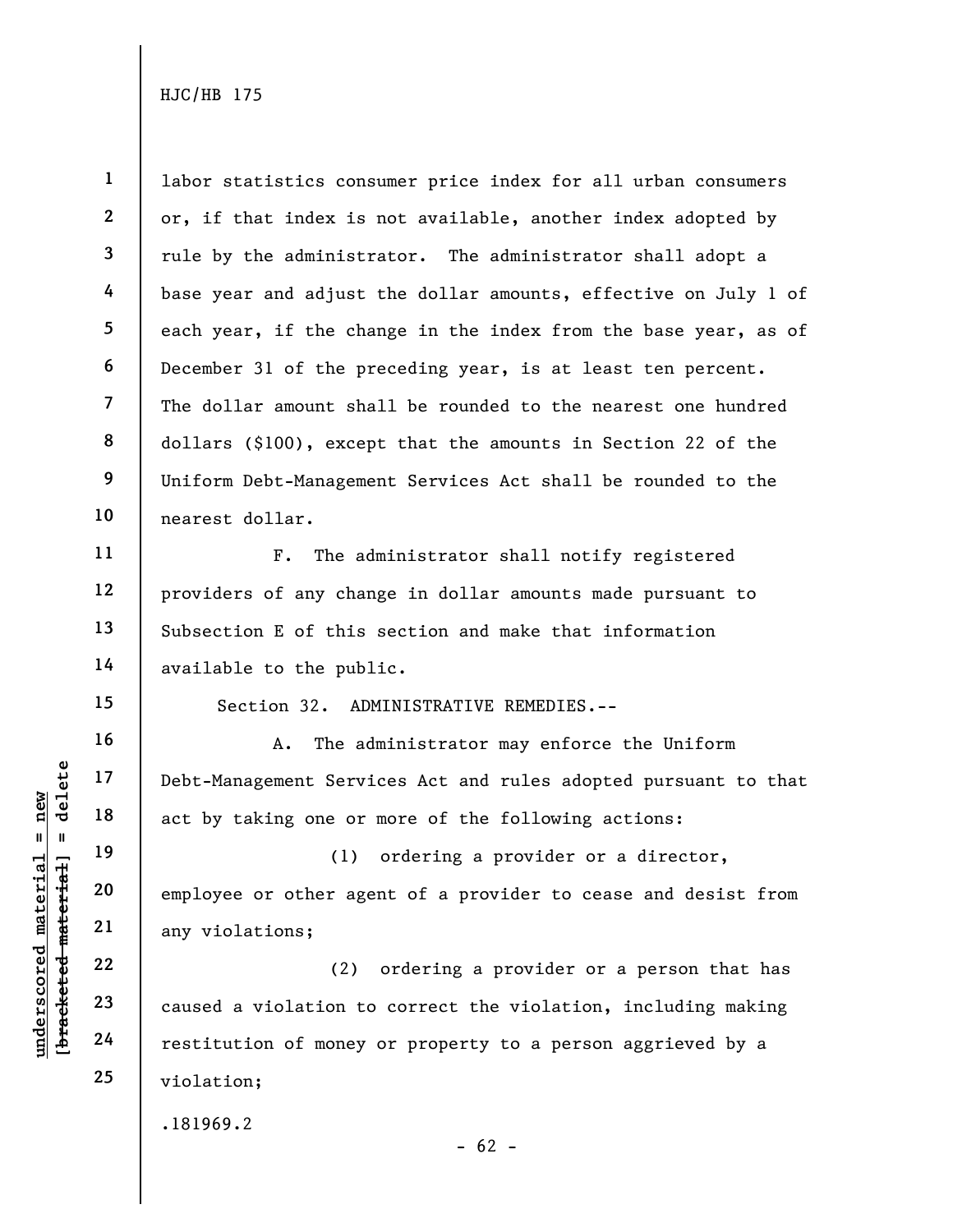| $\mathbf{1}$   | (3) subject to adjustment of the dollar amount                   |
|----------------|------------------------------------------------------------------|
| $\mathbf{2}$   | pursuant to Subsection E of Section 31 of the Uniform Debt-      |
| $\mathbf{3}$   | Management Services Act, imposing on a provider or a person      |
| 4              | that has caused a violation a civil penalty not exceeding ten    |
| 5              | thousand dollars (\$10,000) for each violation;                  |
| 6              | (4) prosecuting a civil action to:                               |
| $\overline{7}$ | (a) enforce an order; or                                         |
| 8              | (b)<br>obtain restitution or an injunction                       |
| 9              | or other equitable relief, or both; or                           |
| 10             | (5)<br>intervening in an action brought pursuant                 |
| 11             | to Section 35 of the Uniform Debt-Management Services Act.       |
| 12             | Subject to adjustment of the dollar amount<br>$B$ .              |
| 13             | pursuant to Subsection E of Section 31 of the Uniform Debt-      |
| 14             | Management Services Act, if a person violates or knowingly       |
| 15             | authorizes, directs or aids in the violation of a final order    |
| 16             | issued pursuant to Paragraph (1) or (2) of Subsection A of this  |
| 17             | section, the administrator may impose a civil penalty not        |
| 18             | exceeding twenty thousand dollars (\$20,000) for each violation. |
| 19             | The administrator may maintain an action to<br>$\mathsf{C}$ .    |
| 20             | enforce the Uniform Debt-Management Services Act in any county.  |
| 21             | The administrator may recover the reasonable<br>$D$ .            |
| 22             | expenses of enforcing the Uniform Debt-Management Services Act   |
| 23             | pursuant to Subsections A through C of this section, including   |
| 24             | attorney and expert witness fees based on the hours reasonably   |
| 25             | expended and the hourly rates for attorneys and expert           |
|                | .181969.2                                                        |

- 63 -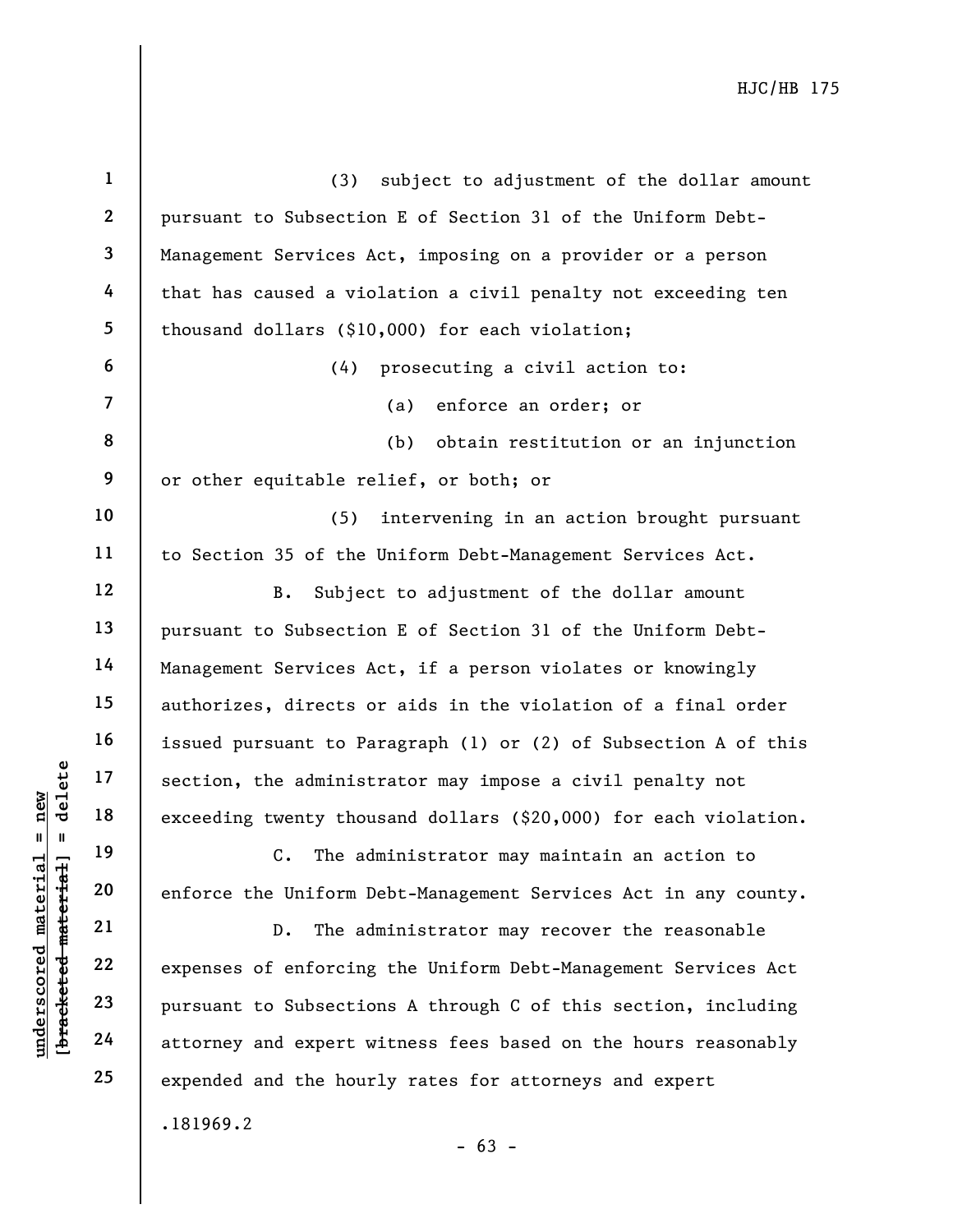**underscored material = new**

 $anderscored material = new$ 

**1**  witnesses of comparable experience in the community. **2**  E. In determining the amount of a civil penalty to **3**  impose pursuant to Subsection A or B of this section, the **4**  administrator shall consider the seriousness of the violation, **5**  the good faith of the violator, any previous violations by the **6**  violator, the deleterious effect of the violation on the **7**  public, the net worth of the violator and any other factor the **8**  administrator considers relevant to the determination of the **9**  civil penalty. **10**  Section 33. SUSPENSION, REVOCATION OR NONRENEWAL OF **11**  REGISTRATION.-- **12**  A. As used in this section, "insolvent" means: **13**  (1) having generally ceased to pay debts in **14**  the ordinary course of business other than as a result of **15**  good-faith dispute; **16**  (2) being unable to pay debts as they become  $b$ racketed material] = delete **[bracketed material] = delete 17**  due; or **18**  (3) being insolvent within the meaning of the **19**  federal bankruptcy law, 11 U.S.C. Section 101 et seq., as **20**  amended. **21**  B. The administrator may suspend, revoke or deny **22**  renewal of a provider's registration if: **23**  (1) a fact or condition exists that, if it had **24**  existed when the registrant applied for registration as a **25**  provider, would have been a reason for denying registration;.181969.2 - 64 -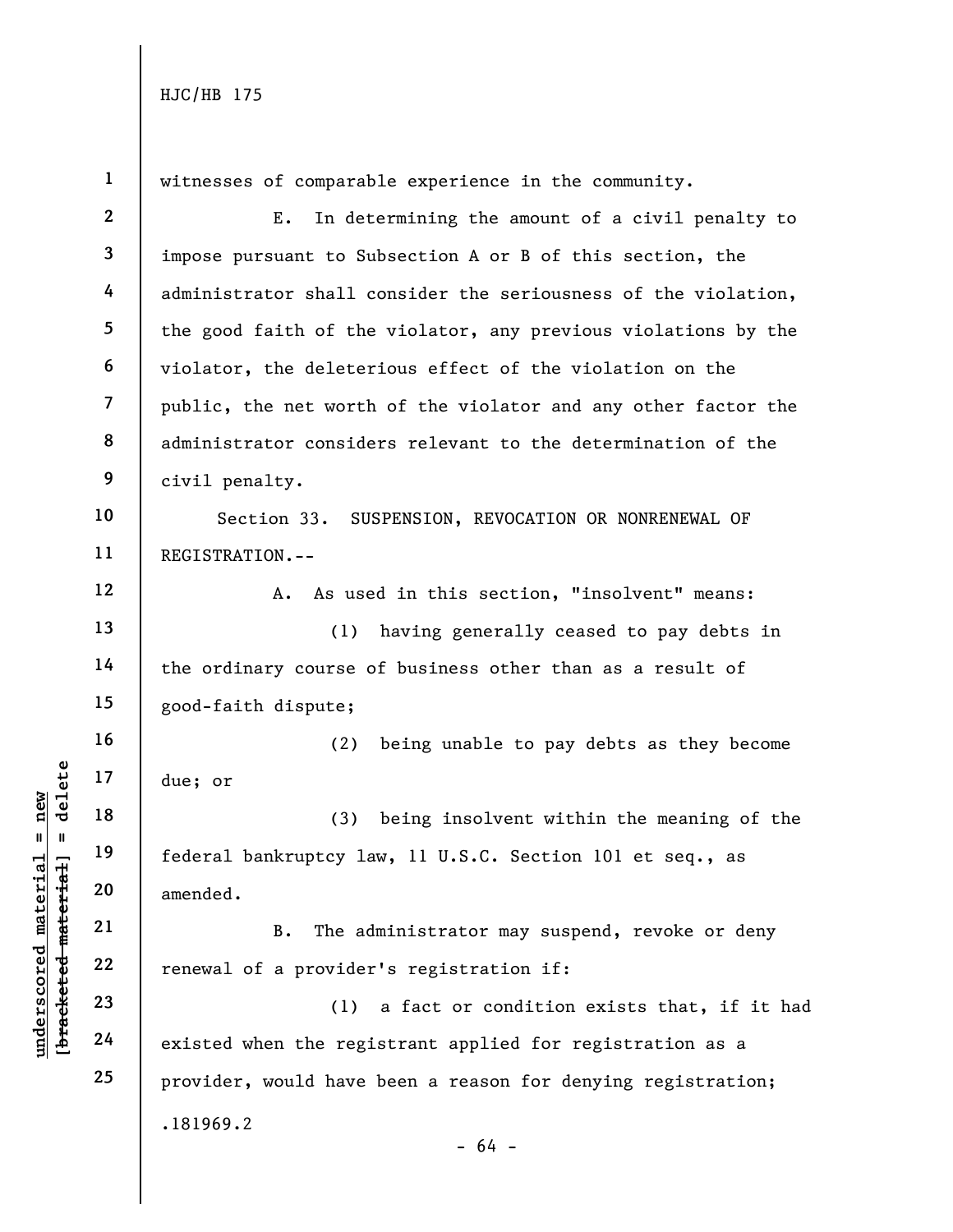| $\mathbf{1}$   | (2) the provider has committed a material                       |
|----------------|-----------------------------------------------------------------|
| $\mathbf{2}$   | violation of the Uniform Debt-Management Services Act or a rule |
| $\mathbf{3}$   | or order of the administrator pursuant to that act;             |
| 4              | (3) the provider is insolvent;                                  |
| 5              | (4) the provider or an employee or affiliate                    |
| 6              | of the provider has refused to permit the administrator to make |
| $\overline{7}$ | an examination authorized by the Uniform Debt-Management        |
| 8              | Services Act, failed to comply with Paragraph (2) of Subsection |
| 9              | B of Section 31 of the Uniform Debt-Management Services Act     |
| 10             | within fifteen days after request or made a material            |
| 11             | misrepresentation or omission in complying with Paragraph (2)   |
| 12             | of Subsection B of Section 31 of that act;                      |
| 13             | (5) the provider has not responded within a                     |
| 14             | reasonable time and in an appropriate manner to communications  |
| 15             | from the administrator; or                                      |
| 16             | (6) the provider or any of its officers,                        |
| 17             | directors, principal owners or predecessor organizations has    |
| 18             | been convicted of a crime, made a plea of nolo contendere or    |
| 19             | incurred a judgment, administrative agency action or license    |
| 20             | discipline in any jurisdiction that involves dishonesty, fraud, |
| 21             | financial misconduct or deceit or the violation or alleged      |
| 22             | violation of consumer protection laws or that is substantially  |
| 23             | related to the qualifications, functions or duties of the       |
| 24             | licensed activity.                                              |
| 25             | C. If a provider does not comply with Subsection F              |

.181969.2 C. If a provider does not comply with Subsection F

**underscored material = new [bracketed material] = delete**

[bracketed material] = delete  $underscored material = new$ 

- 65 -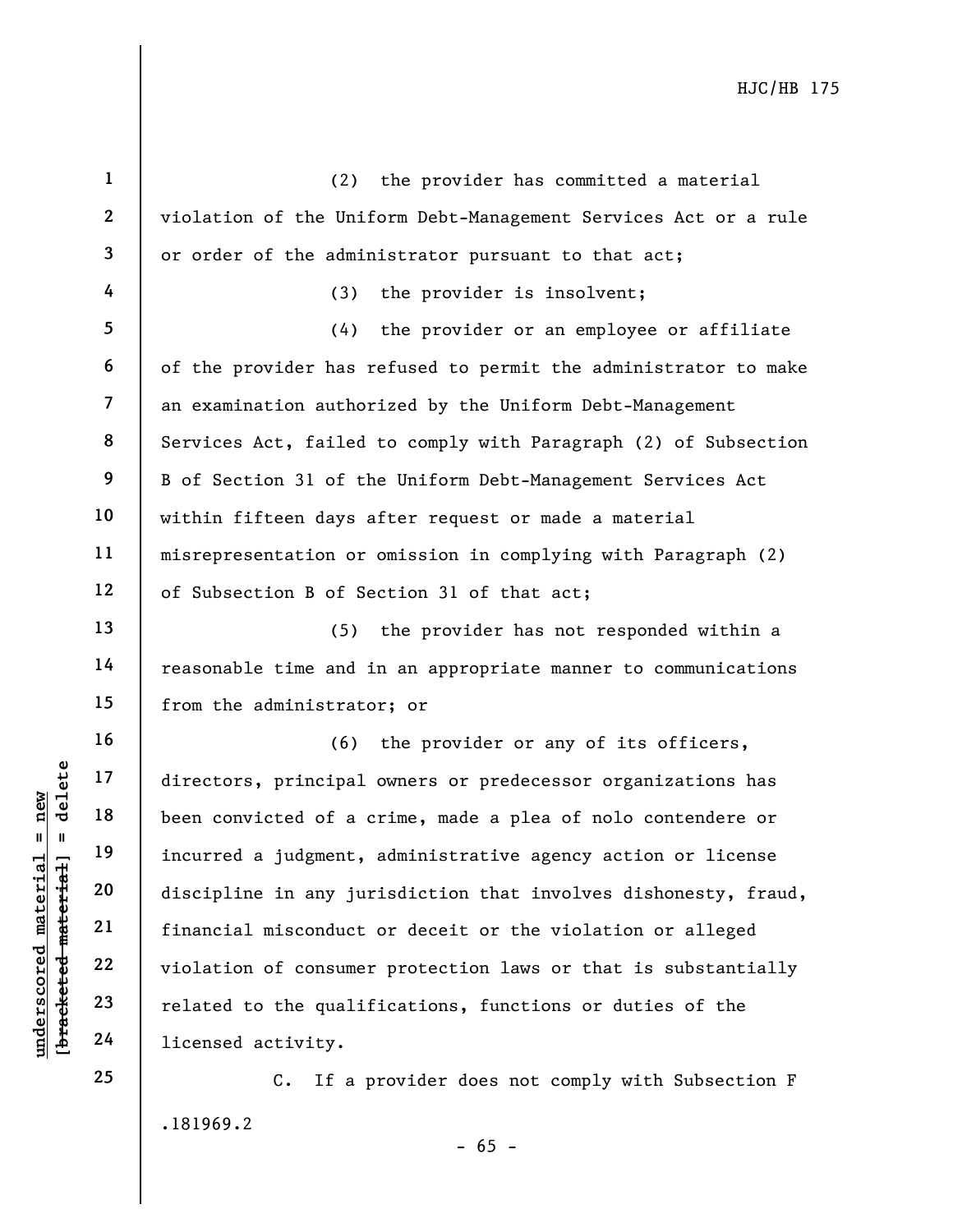of Section 21 of the Uniform Debt-Management Services Act or if the administrator otherwise finds that the public health or safety or general welfare requires emergency action, the administrator may order a summary suspension of the provider's registration, effective on the date specified in the order.

D. If the administrator suspends, revokes or denies renewal of the registration of a provider, the administrator may seek a court order authorizing seizure of any or all of the money in a trust account required by Section 21 of the Uniform Debt-Management Services Act, books, records, accounts and other property of the provider that are located in New Mexico.

E. If the administrator suspends or revokes a provider's registration, the provider may appeal and request a hearing.

**15** 

**1** 

**2** 

**3** 

**4** 

**5** 

**6** 

**7** 

**8** 

**9** 

**10** 

**11** 

**12** 

**13** 

**14** 

**16** 

**17** 

**18** 

**19** 

**20** 

**21** 

**22** 

**23** 

**24** 

**25** 

Section 34. PRIVATE ENFORCEMENT.--

A. If an individual voids an agreement pursuant to Subsection B of Section 24 of the Uniform Debt-Management Services Act, the individual may recover in a civil action all money paid or deposited by or on behalf of the individual pursuant to the agreement, except amounts paid to creditors, in addition to the recovery pursuant to Paragraphs (3) and (4) of Subsection C of this section.

.181969.2 - 66 - B. If an individual voids an agreement pursuant to Subsection A of Section 24 of the Uniform Debt-Management Services Act, the individual may recover in a civil action

 $$ **[bracketed material] = delete**  $anderscored material = new$ **underscored material = new**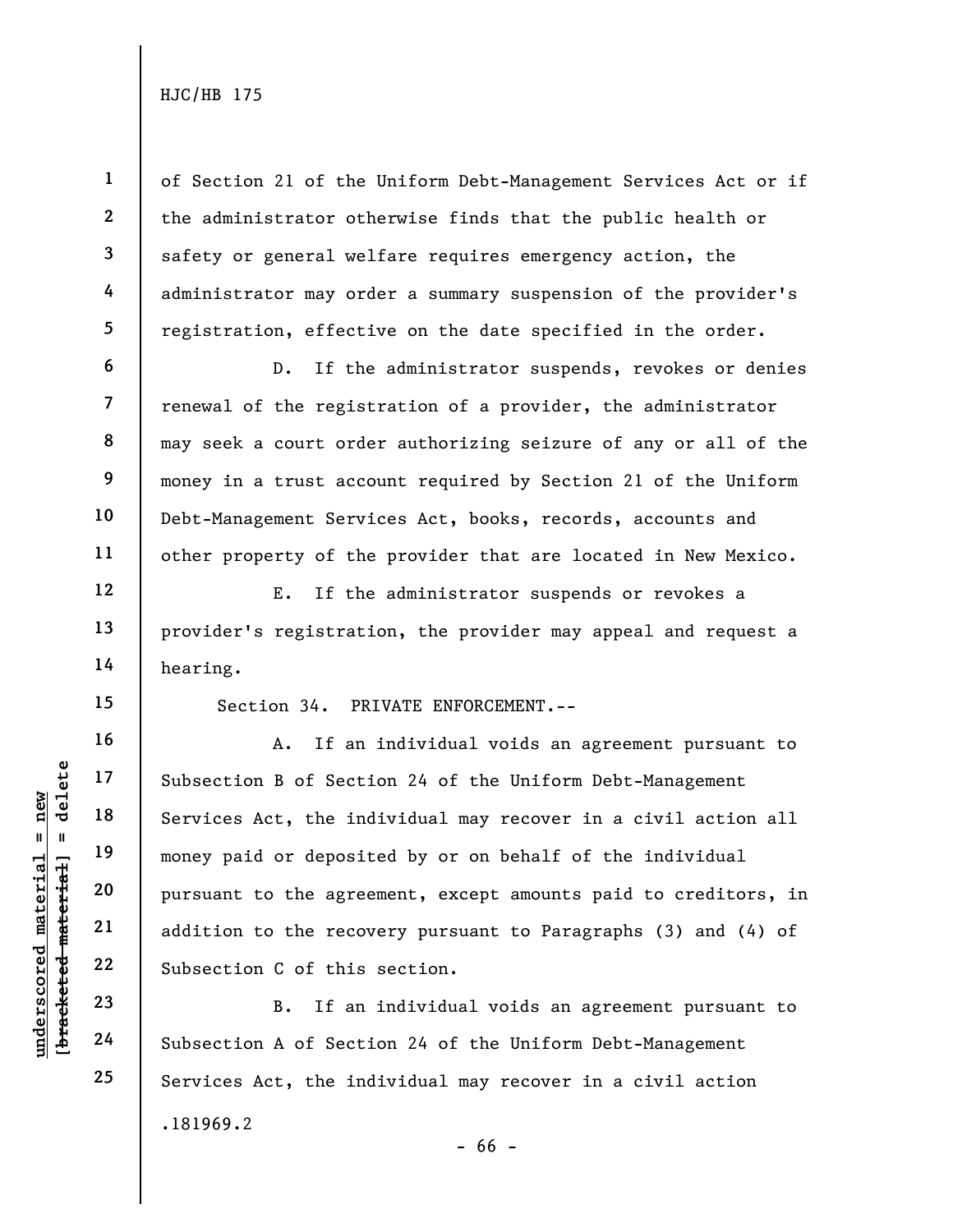three times the total amount of the fees, charges, money and payments made by the individual to the provider, in addition to the recovery pursuant to Paragraph (4) of Subsection C of this section.

**7 8**  C. Subject to Subsection D of this section, an individual with respect to whom a provider violates the Uniform Debt-Management Services Act may recover in a civil action from the provider and any person that caused the violation:

**9 10**  (1) compensatory damages for injury, including noneconomic injury, caused by the violation;

(2) except as otherwise provided in Subsection D of this section and subject to adjustment of the dollar amount pursuant to Subsection E of Section 31 of the Uniform Debt-Management Services Act, with respect to a violation of Section 16, 18, 19, 20, 21, 22, 23, 26 or Subsection A, B or D of Section 27 of that act, the greater of the amount recoverable pursuant to Paragraph (1) of this subsection or five thousand dollars (\$5,000);

(3) punitive damages; and

(4) reasonable attorney and expert witness fees and other litigation expenses.

.181969.2 - 67 - D. In a class action, except for a violation of Paragraph (5) of Subsection A of Section 27 of the Uniform Debt-Management Services Act, the minimum damages provided in Paragraph (2) of Subsection C of this section do not apply.

 $$ **[bracketed material] = delete** inderscored material = new **underscored material = new**

**1** 

**2** 

**3** 

**4** 

**5** 

**6** 

**11** 

**12** 

**13** 

**14** 

**15** 

**16** 

**17** 

**18** 

**19** 

**20** 

**21** 

**22** 

**23** 

**24** 

**25**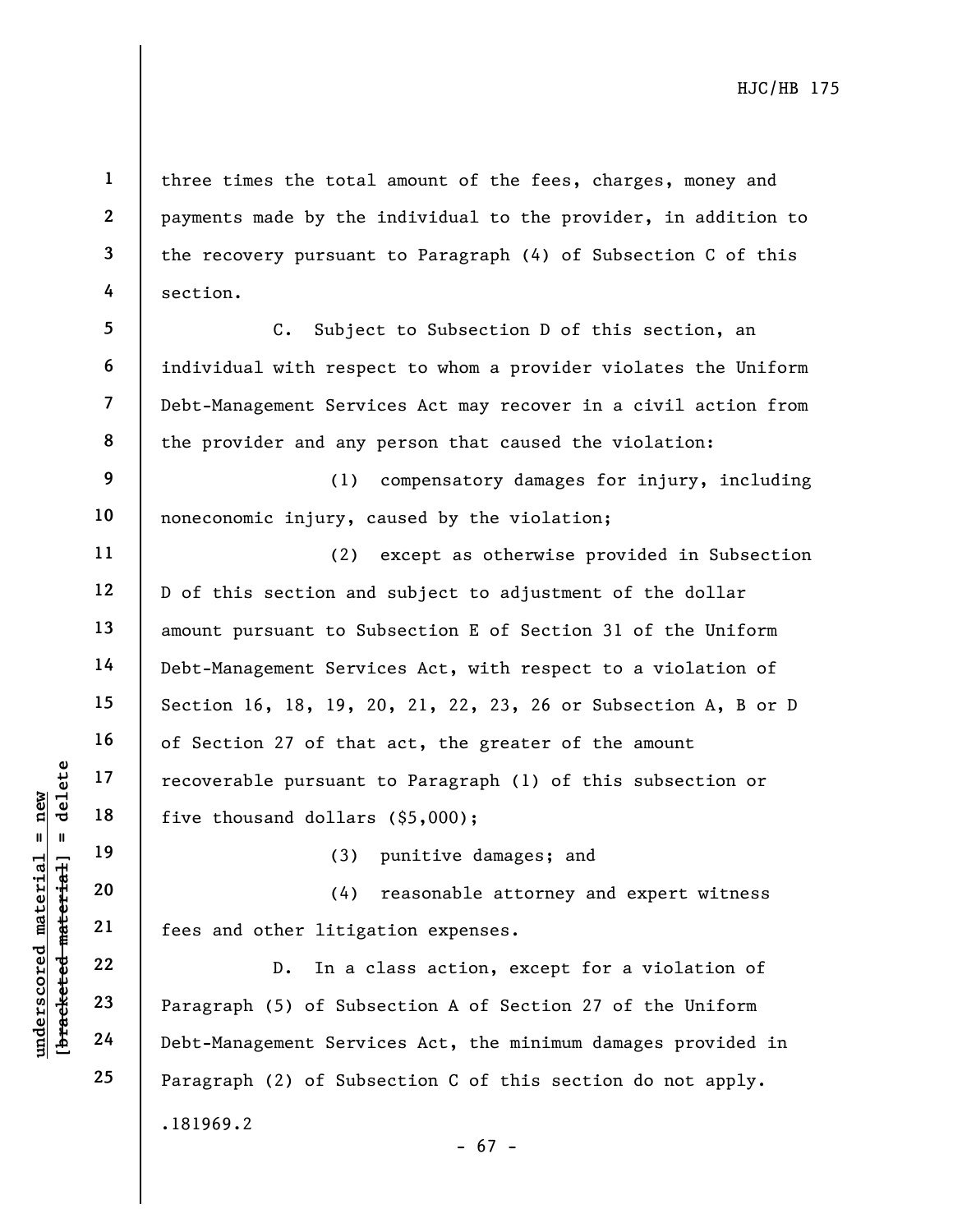**1 2 3 4 5 6 7**  E. In addition to the remedy available pursuant to Subsection C of this section, if a provider violates an individual's rights pursuant to Section 19 of the Uniform Debt-Management Services Act, the individual may recover in a civil action all money paid or deposited by or on behalf of the individual pursuant to the agreement, except for amounts paid to creditors.

**8 9 10 11 12 13 14 15 16 17 18 19 20**  F. A provider is not liable pursuant to this section for a violation of the Uniform Debt-Management Services Act if the provider proves that the violation was not intentional and resulted from a good-faith error notwithstanding the maintenance of procedures reasonably adapted to avoid the error. An error of legal judgment with respect to a provider's obligations pursuant to the Uniform Debt-Management Services Act is not a good-faith error. If, in connection with a violation, the provider has received more money than authorized by an agreement or the Uniform Debt-Management Services Act, the defense provided by this subsection is not available unless the provider refunds the excess within two business days of learning of the violation.

G. The administrator shall assist an individual in enforcing a judgment against the surety bond or other security provided pursuant to Section 12 or 13 of the Uniform Debt-Management Services Act.

.181969.2 - 68 - Section 35. VIOLATION OF UNFAIR PRACTICES ACT.--If an

 $b$ racketed material] = delete **[bracketed material] = delete**  $anderscored material = new$ **underscored material = new**

**24 25** 

**21** 

**22** 

**23**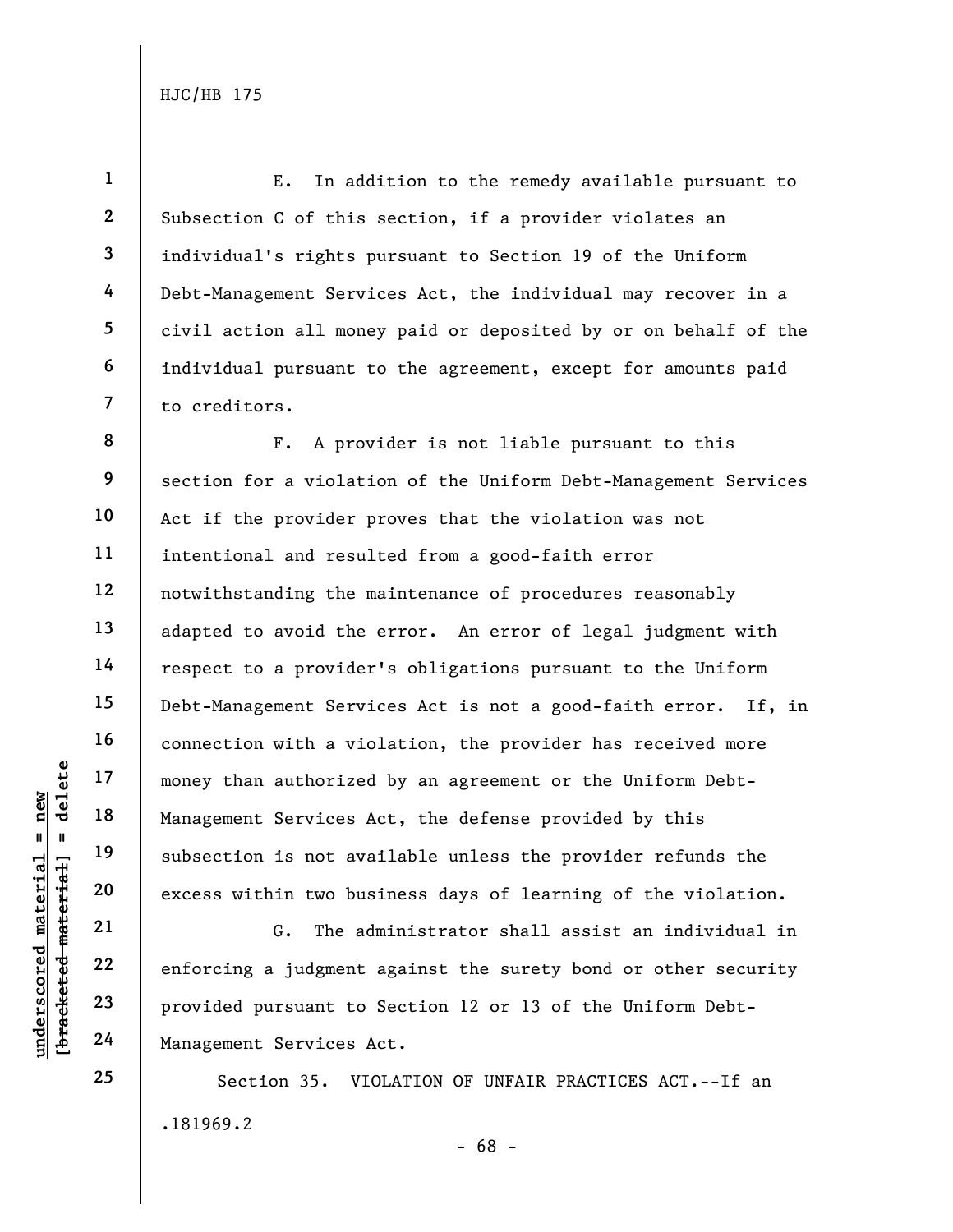$b$ racketed material] = delete **[bracketed material] = delete**  $anderscored material = new$ **underscored material = new**

**16** 

**17** 

**18** 

**19** 

**1 2 3 4 5**  act or practice of a provider violates both the Uniform Debt-Management Services Act and the Unfair Practices Act, an individual shall not recover under both for the same act or practice.

Section 36. STATUTE OF LIMITATIONS.--

**6 7 8 9 10**  A. An action or proceeding brought pursuant to Subsection A, B or C of Section 32 of the Uniform Debt-Management Services Act shall be commenced within four years after the conduct that is the basis of the administrator's complaint.

**11 12 13**  B. An action brought pursuant to Section 34 of the Uniform Debt-Management Services Act shall be commenced within two years after the latest of:

**14 15**  (1) the individual's last transmission of money to a provider;

(2) the individual's last transmission of money to a creditor at the direction of the provider;

(3) the provider's last disbursement to a creditor of the individual;

**20 21 22**  (4) the provider's last accounting to the individual pursuant to Subsection A of Section 26 of the Uniform Debt-Management Services Act;

**23 24 25**  (5) the date on which the individual discovered or reasonably should have discovered the facts giving rise to the individual's claim; or

.181969.2

- 69 -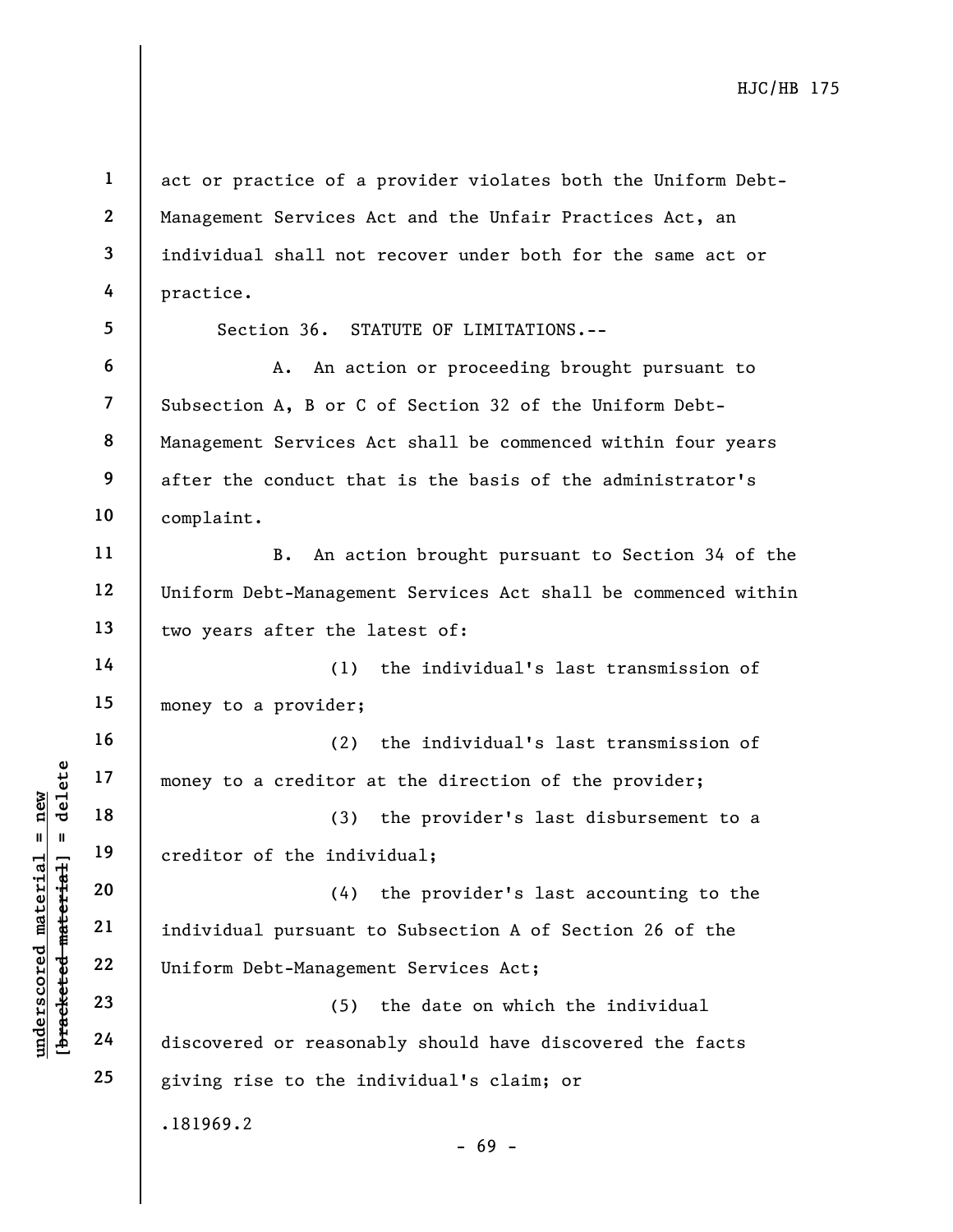**1** 

**4** 

**5** 

**6** 

**7** 

**8** 

**9** 

**10** 

**11** 

**12** 

**13** 

**14** 

**15** 

**16** 

**17** 

**18** 

**19** 

**20** 

**21** 

**22** 

**23** 

**24** 

**25** 

**2 3**  (6) termination of actions or proceedings by the administrator with respect to a violation of the Uniform Debt-Management Services Act.

C. The period prescribed in Paragraph (5) of Subsection B of this section is tolled during any period during which the provider or, if different, the defendant has materially and willfully misrepresented information required by the Uniform Debt-Management Services Act to be disclosed to the individual, if the information so misrepresented is material to the establishment of the liability of the defendant pursuant to that act.

Section 37. UNIFORMITY OF APPLICATION AND CONSTRUCTION.--In applying and construing the Uniform Debt-Management Services Act, consideration shall be given to the need to promote uniformity of the law with respect to its subject matter among states that enact it.

Section 38. RELATION TO ELECTRONIC SIGNATURES IN GLOBAL AND NATIONAL COMMERCE ACT.--The Uniform Debt-Management Services Act modifies, limits and supersedes the federal Electronic Signatures in Global and National Commerce Act (15 U.S.C. Section 7001 et seq.) but does not modify, limit or supersede Section 101(c) of that act (15 U.S.C. Section 7001(c)) or authorize electronic delivery of any of the notices described in Section 103(b) of that act (15 U.S.C. Section  $7003(b)$ .

.181969.2

 $- 70 -$